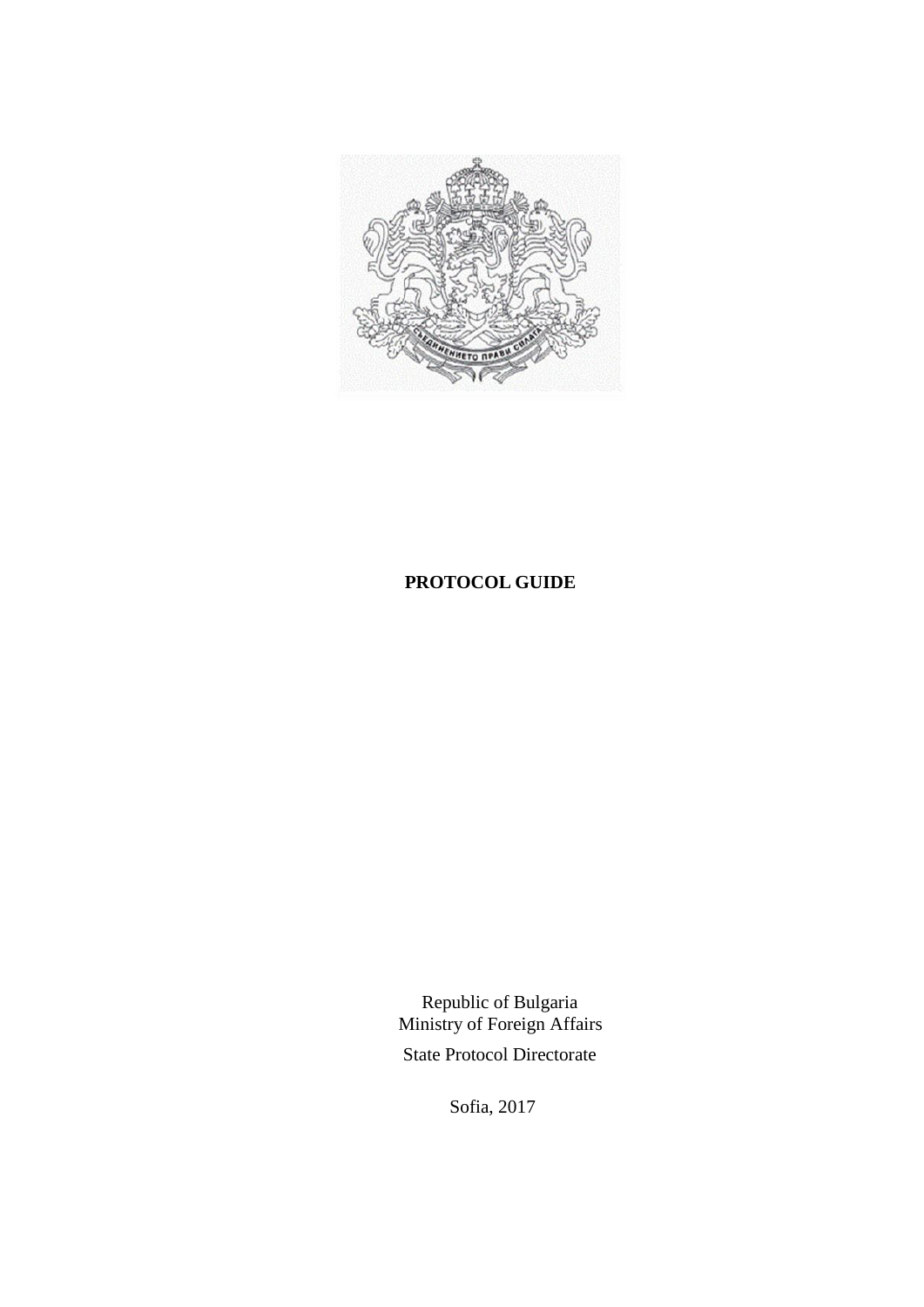## **INTRODUCTION**

Dear colleagues,

I would like to welcome you to Bulgaria.

I hope that your stay in this country will be pleasant and fruitful and it will contribute to the development of the relations existing between our countries.

I would like to reassure you that the Protocol Service of the Republic of Bulgaria as represented by the State Protocol Directorate of the Ministry of Foreign Affairs will make every effort, to ensure that necessary conditions are provided to the members of the Diplomatic Corps for their smooth and successful work.

Yours faithfully,

Svetlan Stoev Director, State Protocol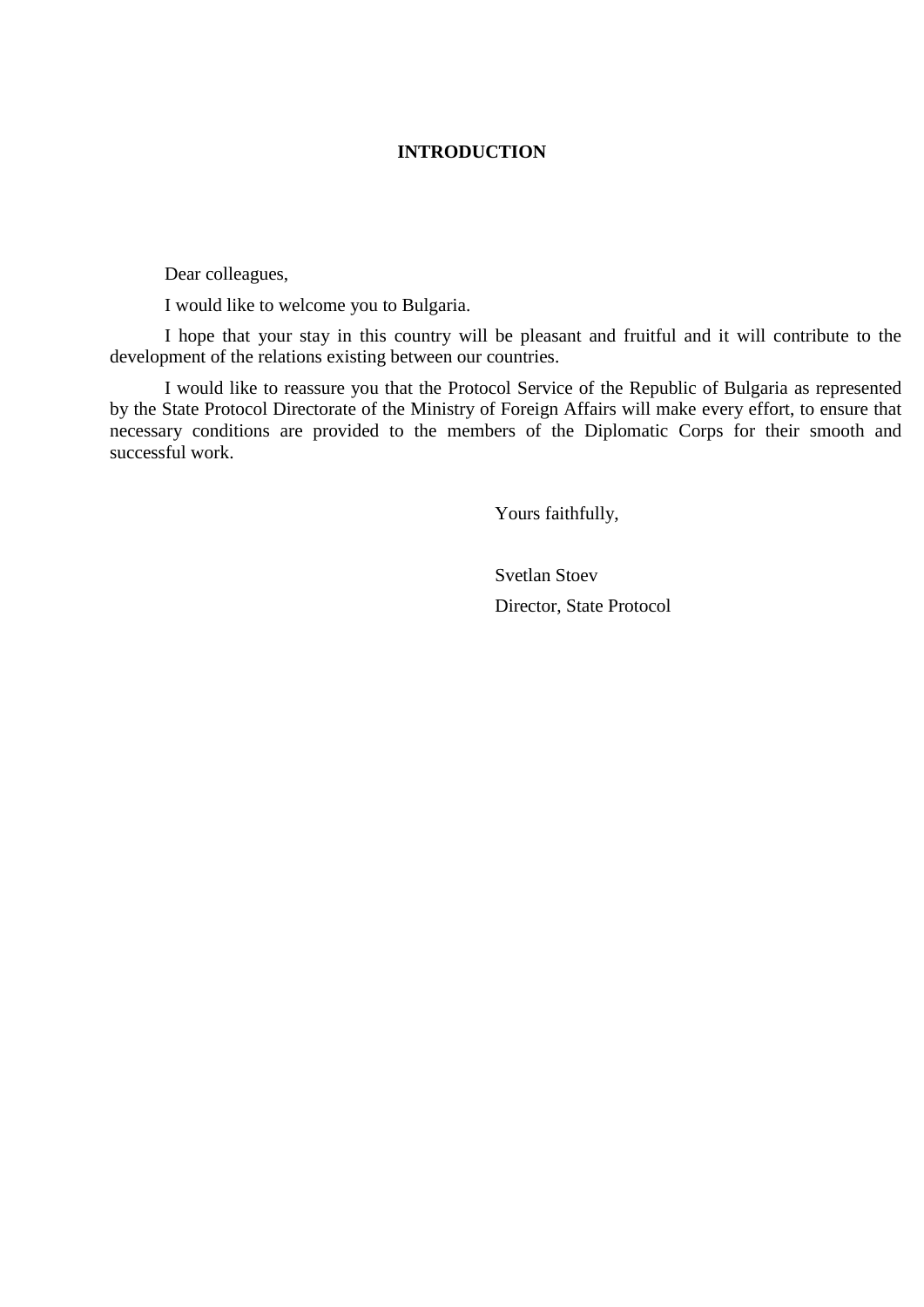#### **GUIDE OBJECTIVES**

This Guide is intended to provide information to diplomatic missions, consular posts and representations of international organizations, accredited to Bulgaria, on the local Protocol Service, the way it functions, the protocol practices and requirements, as well as the related legislature and the scope of facilities, privileges and immunities granted by the Republic of Bulgaria.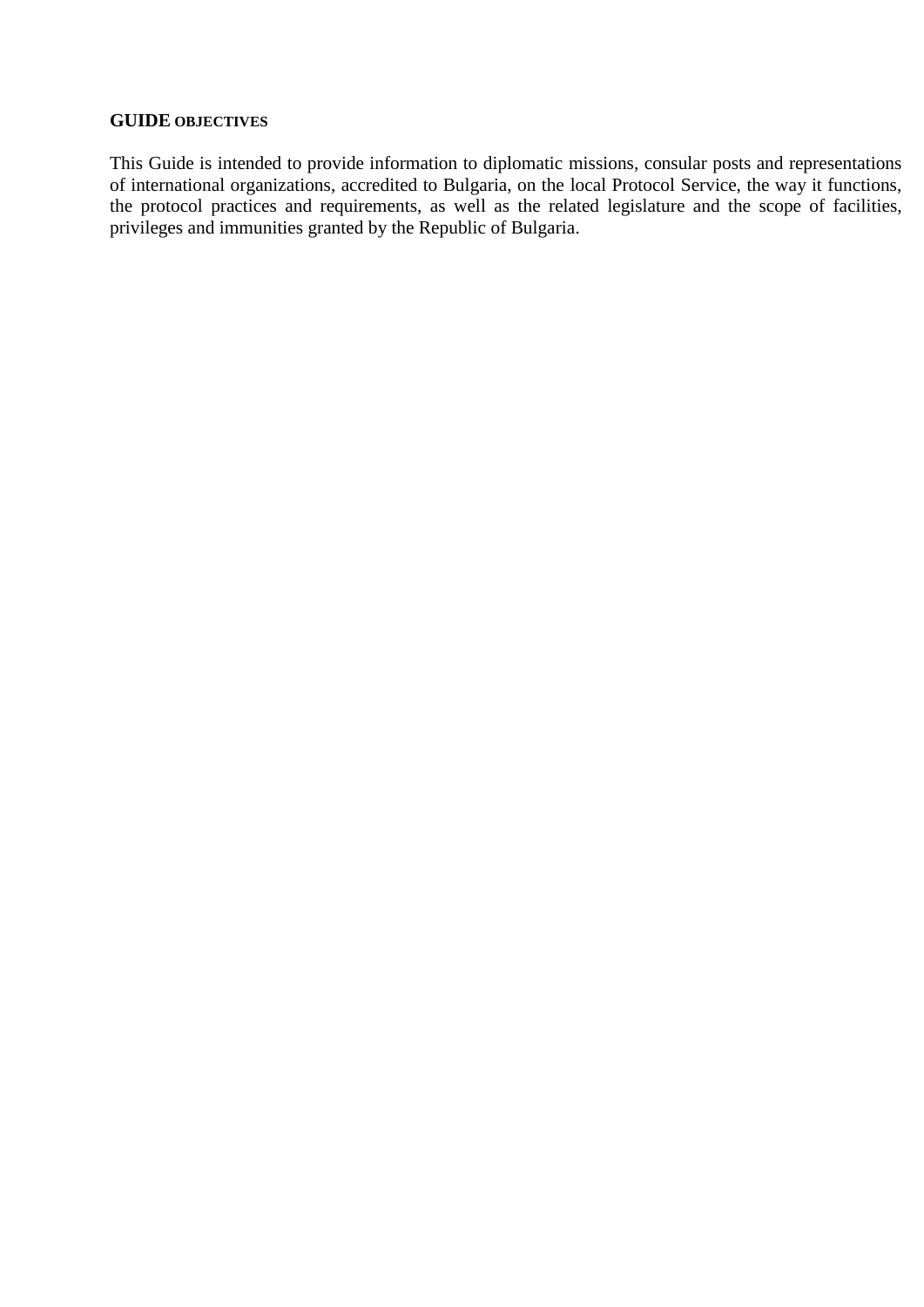#### **CONTENTS**

#### **STATE PROTOCOL (STRUCTURE)**

- *STATE CEREMONIAL*
- *DIPLOMATIC PROTOCOL*
- *PROTOCOL SERVICES IN OTHER GOVERNMENTAL DEPARTMENTS/AGENCIES*

#### **BEFORE ARRIVAL TO THE COUNTRY**

- *REQUESTS FOR AGRÉMENT*
- *CHARGÉS D'AFFAIRES (EN TITRE)*
- *CHARGÉS D'AFFAIRES (AD INTERIM)*
- *ADMISSION OF HEADS OF CONSULAR POSTS*
- *APPOINTMENT OF HONORARY (NON-CAREER) CONSULAR OFFICERS*
- *MILITARY, NAVAL, AIR AND POLICE ATTACHÉS (LIAISON OFFICERS)*
- *NOTIFICATION OF MEMBERS OF DIPLOMATIC, ADMINISTRATIVE AND TECHNICAL AND SERVICE STAFF*
- *VISAS*
- *TRANSIT TRAVEL*
- *DIPLOMATIC CORPS*

# **AFTER ARRIVAL TO THE COUNTRY**

**STATE CEREMONIAL**

- *ARRIVAL OF A NEWLY APPOINTED HEAD OF A DIPLOMATIC MISSION*
- *PRESENTATION OF CREDENTIALS (LETTERS OF CREDENCE)*
- *OFFICIAL CEREMONIES ATTENDED BY MEMBERS OF THE DIPLOMATIC CORPS*
- *VISITS*
- *PROTOCOL AND OTHER OFFICIAL AND WORKING MEETINGS, TALKS AND EVENTS*
- *INTERNATIONAL FORUMS*
- *SIGNING CEREMONIES*

## **DIPLOMATIC PROTOCOL**

- *DIPLOMATIC IDENTITY DOCUMENTS (CARDS)*
- *CATEGORIES OF IDENTITY CARDS*
- *OTHER REGISTRATIONS*
- *REGISTRATION FORMS*

**PRIVILEGES AND IMMUNITIES**

- *VALUE ADDED TAX (VAT) AND EXCISE DUTIES REFUND*
- *CERTIFICATE ON THE EXEMPTION OF TRANSACTIONS WITH PLACE OF SUPPLY IN ANOTHER MEMBER STATE OF THE EUROPEAN UNION FOR THE PERSONS UNDER ARTICLE 109(1) AND (2) OF THE IMPLEMENTING RULES OF THE VALUE ADDED TAX ACT OR TRANSACTIONS WITH PLACE OF SUPPLY WITHIN THE TERRITORY OF THE COUNTRY, IN WHICH THE RECIPIENTS ARE INSTITUTIONS OF THE EUROPEAN UNION HOSTED BY THE REPUBLIC OF BULGARIA*
- *PROTOCOL ON THE PRIVILEGES AND IMMUNITIES OF THE EUROPEAN UNION*
- *CUSTOMS CLEARANCE*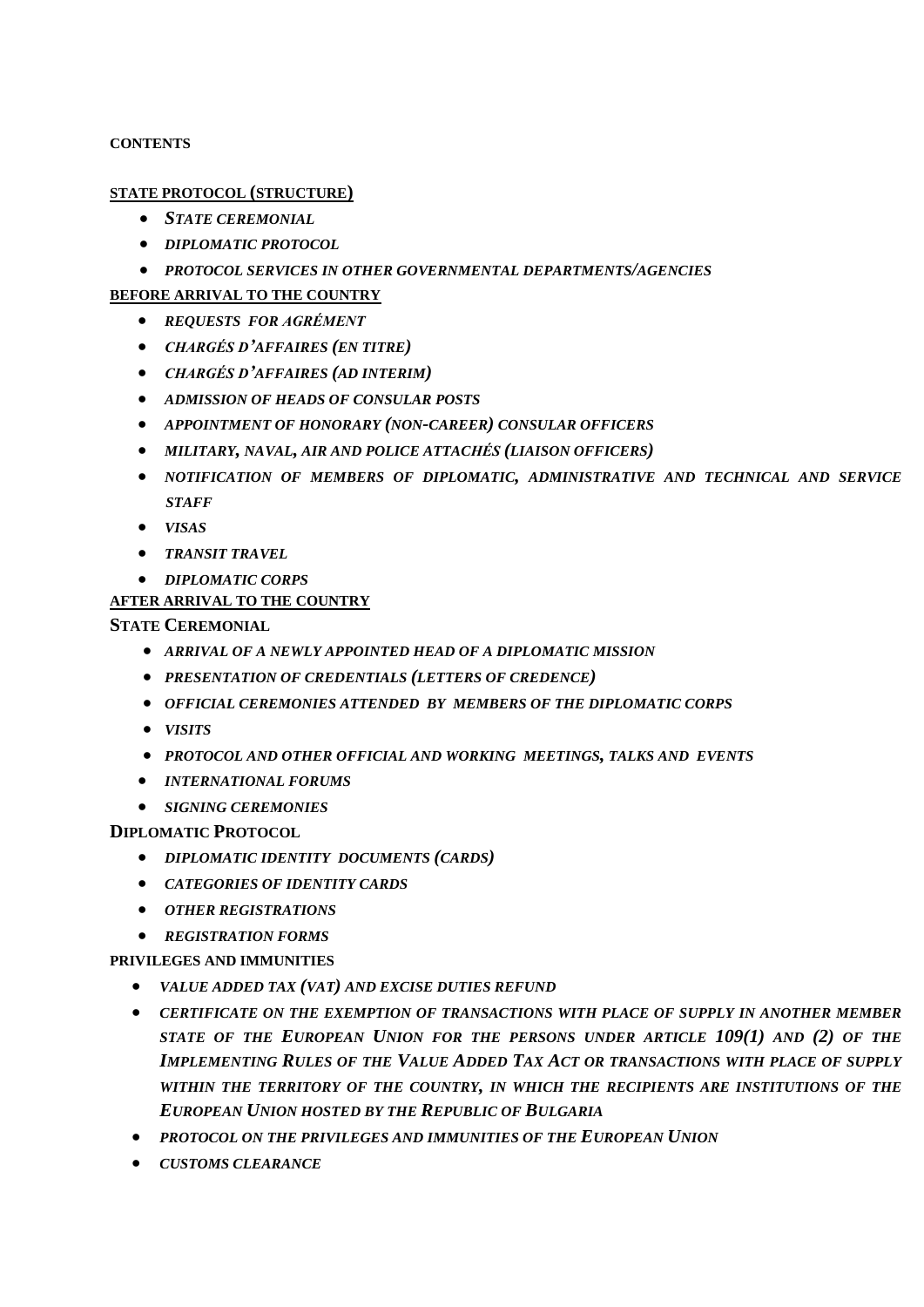- *EUROPEAN COMMUNITY CERTIFICATE OF EXEMPTION OF EXCISE DUTY (COUNCIL DIRECTIVE 2008/118/EC – ARTICLE 12(1) – APPENDIX 1 TO ARTICLE 4A OF THE IMPLEMENTING RULES OF THE EXCISE DUTIES AND TAX WAREHOUSES ACT*
- *DIPLOMATIC BAG*
- *REGISTRATION OF MOTOR VEHICLES*
- *DRIVING LICENCES*
- *PARKING*
- *ACCESS TO AIRPORTS*
- *VIP LOUNGES*
- *SECURITY AND PROTECTION MEASURES*
- *VESSEL AND AIRCRAFT CLEARANCE*
- *WEAPONS PERMITS/LICENCES*

# **OTHER ISSUES**

- *LOCALLY EMPLOYED STAFF*
- *ACCOMMODATION*

# **AT THE END OF TOUR OF DUTY**

- *NOTIFICATION*
- *FAREWELL CALLS*
- *SEEING OFF AT AIRPORT*
- *DECORATIONS/AWARDS AND HONOURS*

# **ANNEXES**

# **CIRCULAR NOTES**

## **SEATING PLANS**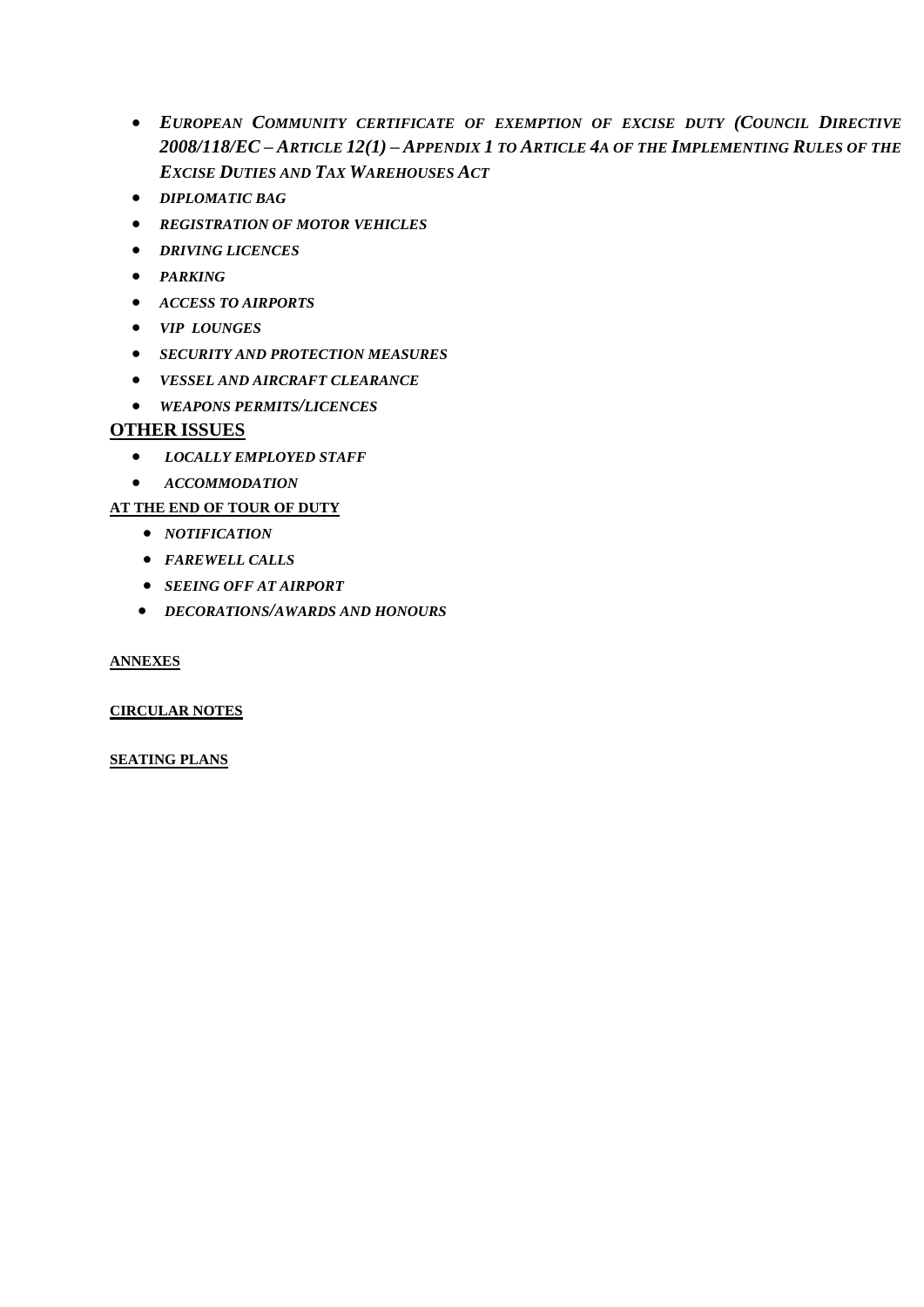# **STATE PROTOCOL (STRUCTURE)**

Regulations on protocol activities in the Republic of Bulgaria are set out in **[the Diplomatic State](http://www.mfa.bg/uploads/files/!Protokol-Guide/4-Normativni-Aktove/04-ZDP-bg-en.pdf)  [Protocol Act](http://www.mfa.bg/uploads/files/!Protokol-Guide/4-Normativni-Aktove/04-ZDP-bg-en.pdf)** and **[the Implementation Rules and Regulations of the State Protocol Act](http://www.mfa.bg/uploads/files/!Protokol-Guide/4-Normativni-Aktove/05-Pr-ZDP-bg.pdf)**.

Protocol activities include:

- $\overline{\text{+}}$  organization of protocol activities and governmental bodies which implement state protocol;
- $\ddot{\phantom{a}}$  diplomatic ceremonial;
- $\overline{\text{L}}$  diplomatic protocol services;
- $\overline{\text{+}}$  organizing official visits to and official meetings in the Republic of Bulgaria by Heads of State, Presidents or Speakers of Parliaments, Heads of Government and Ministers of Foreign Affairs and visits abroad by the President of the Republic of Bulgaria, the President of the National Assembly, the Prime Minister, and the Minister of Foreign Affairs;
- organizing official ceremonies attended by the President of the Republic of Bulgaria, the President of the National Assembly and the Prime Minister.

**The State Protocol Directorate at the Ministry of Foreign Affairs is responsible for conducting protocol activities**. The Directorate coordinates and assists protocol activities of the President of the Republic of Bulgaria, the National Assembly and the Council of Ministers, as well as international protocol activities of other governmental executive branches.

The State Protocol Directorate at the Ministry of Foreign Affairs provides information on protocol-related issues to foreign diplomatic missions, consular posts and representations of international organizations accredited to the Republic of Bulgaria.

The State Protocol Directorate consists of two units: *State Ceremonial* and *Diplomatic Protocol.*

## *STATE CEREMONIAL*

The State Ceremonial is responsible for:

- official visits to and official meetings in the Republic of Bulgaria by Heads of State, Presidents or Speakers of Parliaments, Heads of Government and Ministers of Foreign Affairs;

- official visits abroad by the President of the Republic of Bulgaria, the President of the National Assembly, the Prime Minister, and the Minister of Foreign Affairs;

- official ceremonies attended by the President of the Republic of Bulgaria, the President of the National Assembly and the Prime Minister;

- diplomatic ceremonies – reception of foreign ambassadors upon their first arrival to the country to take up their post and farewell upon their final departure at the end of their tour of duty; presentation of credentials by ambassadors-designate and other heads of diplomatic missions; signing of official documents and official receptions attended by the diplomatic corps.

## *DIPLOMATIC PROTOCOL*

The Diplomatic protocol handles the official diplomatic correspondence of the President of the Republic, the President of the National Assembly, the Prime Minister and the Minister of Foreign Affairs.

The official diplomatic correspondence includes the preparation and dispatch of protocol-related documents, such as:

- congratulatory messages on national days, inaugurations and appointments of foreign high-ranking officials;

- official messages and letters on various occasions and letters of condolences;

- thank-you letters and messages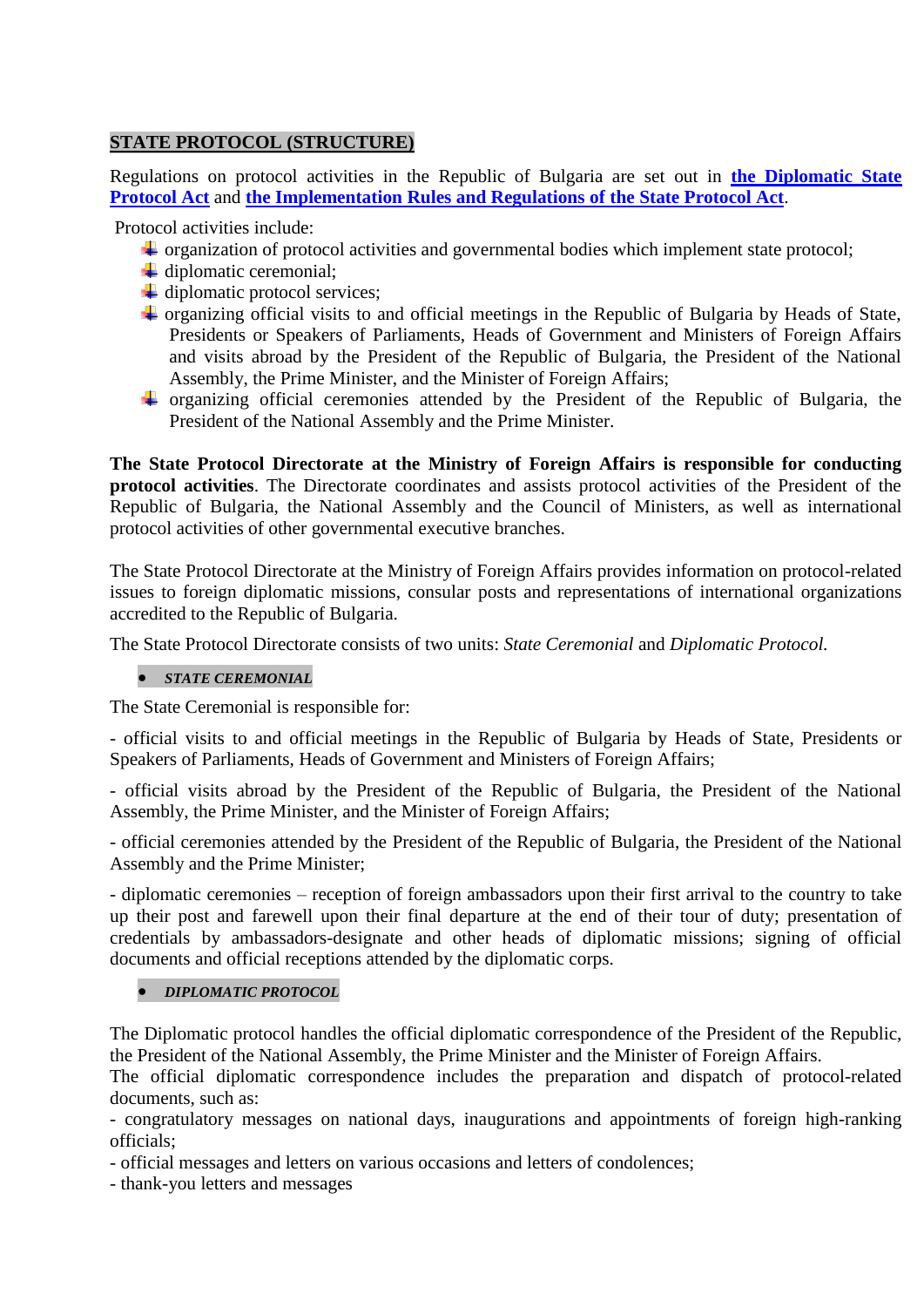- diplomatic notes addressed to diplomatic missions, consular posts and representations of international organizations, accredited to the Republic of Bulgaria.

The diplomatic protocol ensures that diplomatic privileges and immunities are duly observed and serves as the official channel for diplomatic communications between the Bulgarian Government and a foreign government.

# *PROTOCOL SERVICES IN OTHER GOVERNMENTAL DEPARTMENTS/AGENCIES*

Protocol Offices within the President's Office, the National Assembly and the Council of Ministers liaise with the State Protocol Directorate of the Ministry of Foreign Affairs by:

- notifying the State Protocol Directorate of the programmes of the official meetings, visits and ceremonies attended by the President of the Republic, the President of the National Assembly and the Prime Minister, or of any events to which the diplomatic corps is invited, as well as communicating any changes thereof in a timely manner;

- seeking the assistance of the State Protocol Directorate at the Ministry of Foreign Affairs, as and when necessary.

The State Protocol Directorate is responsible for the overall coordination of protocol activities of central and local government authorities.

# **BEFORE ARRIVAL TO THE COUNTRY**

## *REQUESTS FOR AGRÉMENT*

In accordance with Article 4 of the *[Vienna Convention on Diplomatic Relations of 1961 \(VCDR\)](http://www.mfa.bg/uploads/files/!Protokol-Guide/4-Normativni-Aktove/01-VKDO-bg.pdf)*, the Sending State must obtain the *agrément* of the Receiving State in respect of the person it proposes to appoint as ambassador to the Republic of Bulgaria.

Requests for *agrément* are made to the Ministry by a diplomatic Note either from the diplomatic mission accredited to the Republic of Bulgaria in the Sending State or from the Foreign Ministry of the Sending State.

A curriculum vitae setting out he educational and professional career of the nominee in chronological order should be attached.

The Sending State will be notified through diplomatic channel of the *agreement of the Government of the Republic of Bulgaria* 

## *CHARGÉS D'AFFAIRES (EN TITRE)*

In the case of a *Chargé d'Affaires en titre* request for appointment to call on the Deputy Minister and the Minister of Foreign Affairs to hand his/her letter of appointment has to be made.

## *CHARGÉS D'AFFAIRES (AD INTERIM)*

The absence of a Head of Mission should be notified to the Ministry by diplomatic Note. The designation of a *Chargé d'Affaires ad interim should be made as provided for in Article 19 of the [VCDR](http://www.mfa.bg/uploads/files/!Protokol-Guide/4-Normativni-Aktove/01-VKDO-bg.pdf)*.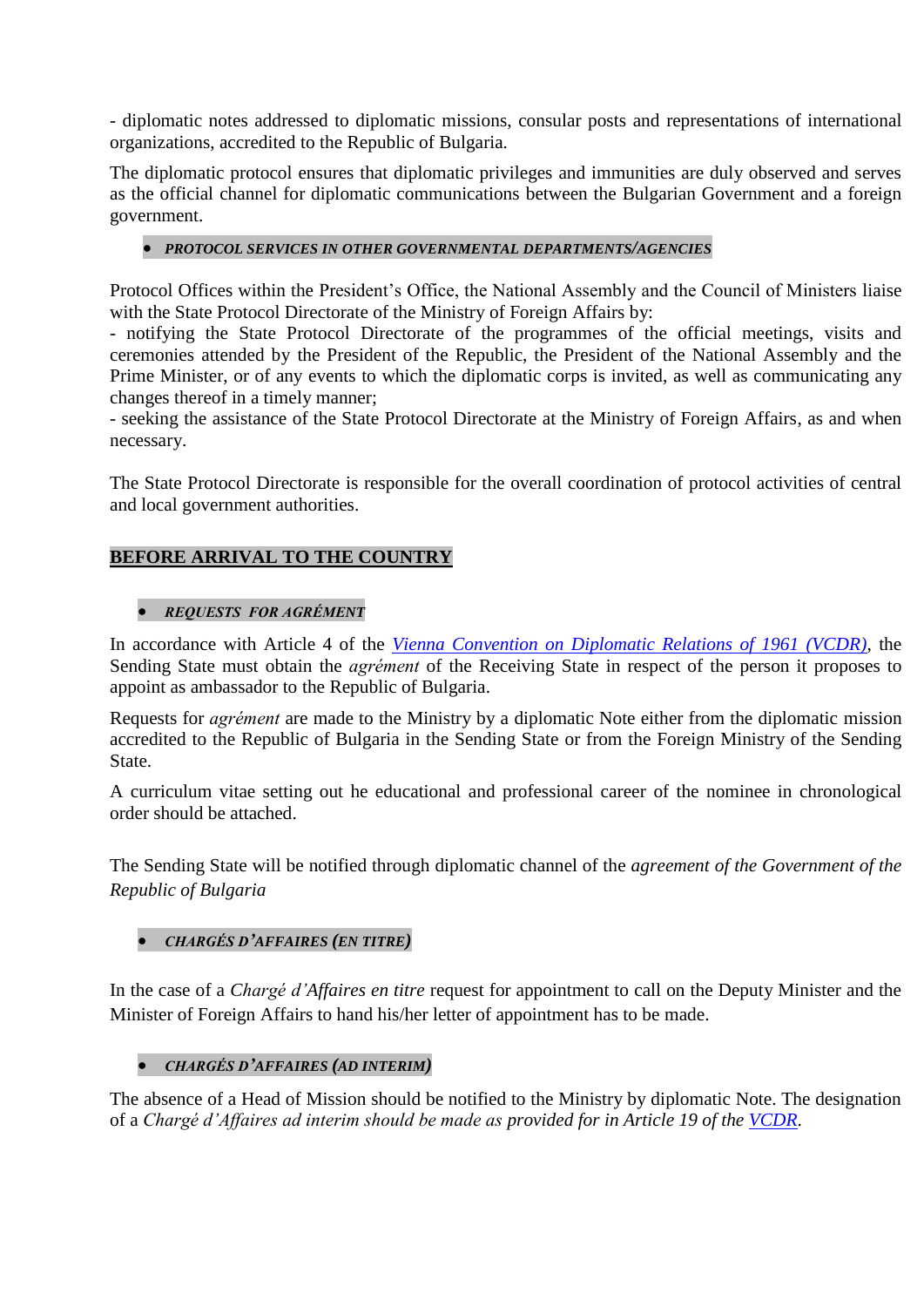The person designated as *chargé d'affaires (ad interim)* may not notify another member of the staff of the mission as *chargé d'affaires (ad interim)*. It is only the Ministry of Foreign Affairs of the sending State which reassigns the *chargé d'affaires (ad interim).*

# *ADMISSION OF HEADS OF CONSULAR POSTS*

In accordance with Article 12 of the *[Vienna Convention on Consular Relations of 1963 \(VCCR\)](http://www.mfa.bg/uploads/files/!Protokol-Guide/4-Normativni-Aktove/02-VKKO-bg.pdf) the prior consent of the Republic of Bulgaria is required for the appointment of a Head of a Consular Post*.

Once the consent of the Government of the Republic of Bulgaria has been communicated to the Sending State, the latter will issue a Letter of Commission in favour of the appointee. On receipt of the Letter of Commission, the Ministry will arrange for the issue of an Exequatur, which will authorise the appointee to exercise his/her functions in the territory of the Republic of Bulgaria. According to Article 12 (3) of the *[VCCR](http://www.mfa.bg/uploads/files/!Protokol-Guide/4-Normativni-Aktove/02-VKKO-bg.pdf) the Head of a Consular Post shall not enter upon his/her duties until he/she has received an exequatur***.**

Curriculum vitae of a newly appointed Head of a Consular Post should be attached to the Note of the diplomatic mission of the Sending State.

The Republic of Bulgaria gives an authorization and admits the head of a consular post to the exercise of his or her functions with an *exequatur* issued by the Ministry of Foreign Affairs. The sending State is notified of the authorization through the diplomatic or other appropriate channel (*vide supra)*.

The Republic of Bulgaria may admit heads of consular posts on a provisional basis to exercise their functions pending the delivery of the *exequatur*.

With regard to the appointment of an acting head of a consular post, the exercise of his or her functions and the granting of the relevant privileges and immunities, the Republic of Bulgaria applies Article 15 of the [Vienna Convention on Consular Relations.](http://www.mfa.bg/uploads/files/!Protokol-Guide/4-Normativni-Aktove/02-VKKO-bg.pdf)

# *APPOINTMENT OF HONORARY (NON-CAREER) CONSULAR OFFICERS*

Honorary consular officers of to the Republic of Bulgaria should be either Bulgarian nationals or nationals of the State they represent. They are admitted with **the express consent** of the Government of the Republic of Bulgaria. The consent for their appointment may be withdrawn at any time.

As per Article 4 of the *[VCCR,](http://www.mfa.bg/uploads/files/!Protokol-Guide/4-Normativni-Aktove/02-VKKO-bg.pdf)* diplomatic missions are required to seek permission, by way of a diplomatic Note to the Ministry, to establish a Consular post headed by an honorary consular officer.

The request for appointment is made to the Ministry of Foreign Affairs of the Republic of Bulgaria by a diplomatic Note through the diplomatic or consular representation of the Republic of Bulgaria to the Sending State or, through the diplomatic or consular representation of the Sending State to the Republic of Bulgaria, or through other appropriate diplomatic channels. The request should be accompanied by the *curriculum vitae* of the appointee/nominee.

The Council of Ministers of the Republic of Bulgaria approves the appointment or discharge of honorary consular officers.

The Sending State is notified about the approval of the appointment through the diplomatic channels.

The Sending State provides the appointee with a Letter of Commission or similar instrument.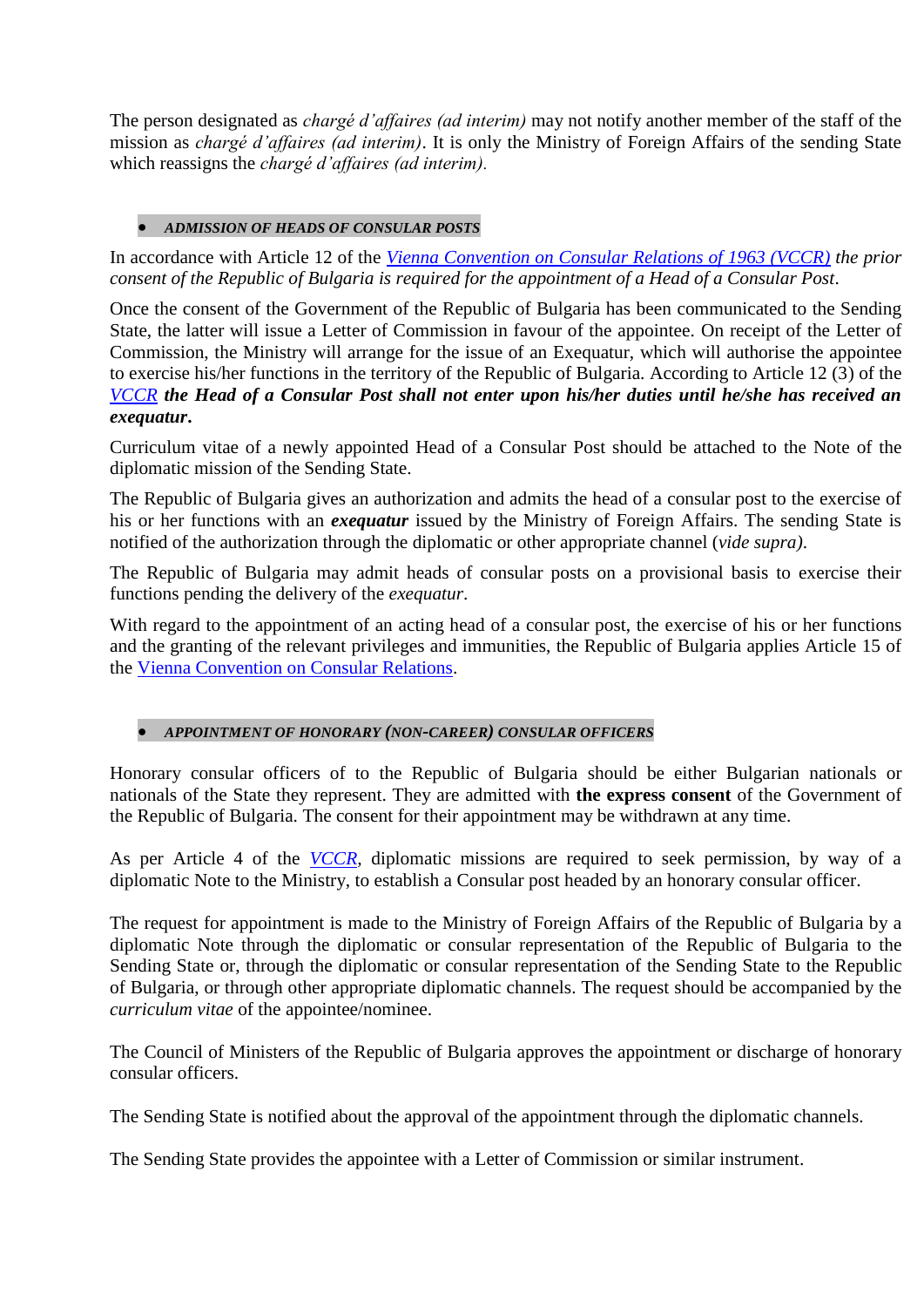Upon receipt of the Letter of Commission the Ministry of Foreign Affairs issues a consular *exequatur.*

Foreign Honorary Consular Officers are admitted to exercise their functions within the territory of the Republic of Bulgaria in accordance with the provisions of Articles 10 - 14 of *[VCCR](http://www.mfa.bg/uploads/files/!Protokol-Guide/4-Normativni-Aktove/02-VKKO-bg.pdf)*.

# *MILITARY, NAVAL, AIR AND POLICE ATTACHÉS (LIAISON OFFICERS)*

In accordance with Article 7 of the *[VCCR](http://www.mfa.bg/uploads/files/!Protokol-Guide/4-Normativni-Aktove/02-VKKO-bg.pdf)*, Bulgaria requires the names and curricula vitae of all military and deputy military attaches to be submitted for approval. It is assumed that the designate military attaché enters the Receiving State only after having been given the approval.

The request is made by a Note accompanied by detailed *curriculum vitae* of the nominee addresses to the Ministry of Foreign Affairs through diplomatic channels The Ministry of Foreign Affairs requests that it be notified subsequently of the actual date of arrival and recall of the attaché.

The approval process normally takes four to six weeks to complete following which the Ministry of Foreign Affairs will send a Note to the diplomatic mission of the Sending State. Incomplete applications from diplomatic missions will delay processing.

Foreign Police attachés are accredited in the same manner.

# *NOTIFICATION OF THE MEMBERS OF THE DIPLOMATIC, ADMINISTRATIVE AND TECHNICAL AND SERVICE STAFF*

In accordance with the provisions of Articles 10 and 24 of the *[VCDR](http://www.mfa.bg/uploads/files/!Protokol-Guide/4-Normativni-Aktove/01-VKDO-bg.pdf)* diplomatic missions and career consular posts have to notify the Foreign Ministry by Note of the beginning and end of the tour of duty of all members of the mission enjoying privileges and immunities. The Note shall contain: **the staff member's full name, his/her function and diplomatic rank, the date of appointment or arrival, the term of office and, if applicable, the full name of the person who is being replaced**.

With regard to members of diplomatic missions who are taking up newly created positions and thus have no predecessor, it is requested that the diplomatic mission concerned transmit a Note containing a brief outline of their envisaged functions.

Arrival and departure of family members of members of a diplomatic mission or career consular post are also notified to the Foreign Ministry.

# *VISAS*

Prior to their arrival to Bulgaria, the members of the diplomatic, administrative and technical and service staff of foreign missions, for whom visas are required, should obtain a long-term visa, type D, from the diplomatic and consular missions of the Republic of Bulgaria abroad.

Information on visa application procedures is available on the official website of the Ministry of Foreign Affairs:

<http://www.mfa.bg/bg/pages/124/index.html>

or

[http://www.mfa.bg/uploads/files/VISA-D\\_BG\(2\).pdf](http://www.mfa.bg/uploads/files/VISA-D_BG(2).pdf)

or

<https://www.mfa.bg/en/pages/109/index.html>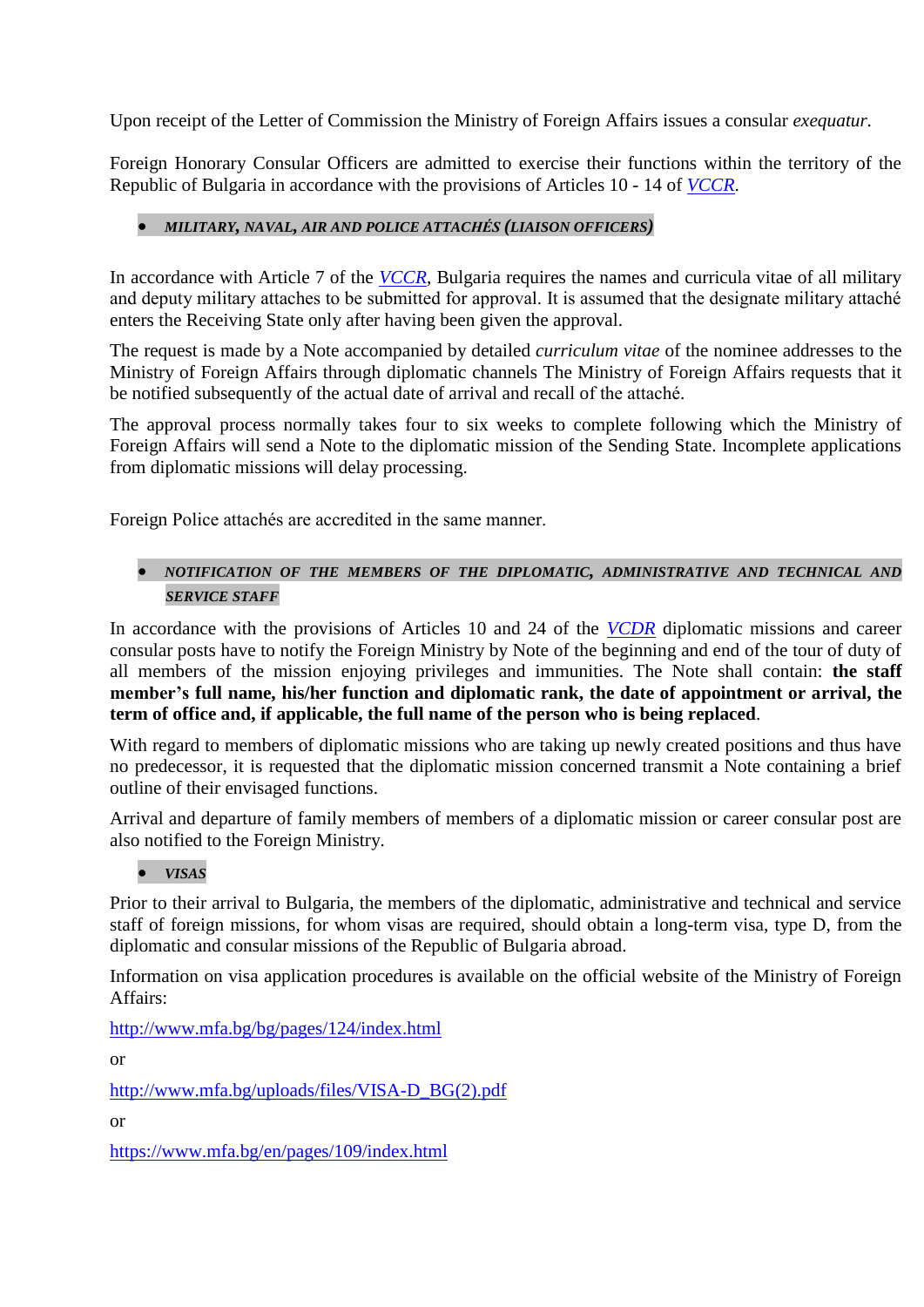Lists of countries whose citizens or nationals are required to hold a visa for the Republic of Bulgaria and further details on the visa regime can be found at:

<http://www.mfa.bg/bg/pages/124/index.html>

or

<https://www.mfa.bg/en/pages/109/index.html>

Visa application forms are accessible at:

<http://www.mfa.bg/bg/pages/156/index.html>

or

<https://www.mfa.bg/en/pages/109/index.html>

# *TRANSIT TRAVEL*

In the event of transit travel through the territory of the Republic of Bulgaria, members of diplomatic and consular missions and their family members enjoy the privileges and immunities under Article 40 of the [Vienna Convention on Diplomatic Relations](http://www.mfa.bg/uploads/files/!Protokol-Guide/4-Normativni-Aktove/01-VKDO-bg.pdf) *(VCDR)* or Article 54 of the [Vienna Convention on Consular](http://www.mfa.bg/uploads/files/!Protokol-Guide/4-Normativni-Aktove/02-VKKO-bg.pdf)  [Relations](http://www.mfa.bg/uploads/files/!Protokol-Guide/4-Normativni-Aktove/02-VKKO-bg.pdf) *(VCCR).*

# *DIPLOMATIC CORPS*

The State Protocol Directorate at the Ministry of Foreign Affairs compiles and maintains a directory of the diplomatic corps in the Republic of Bulgaria with the following contents:

- $\overrightarrow{ }$  Precedence among the heads of missions;
- $\overline{\phantom{a}}$  Diplomatic and Consular missions (both resident and non-resident), their addresses and contact details;
- $\overline{\text{4}}$  Members of diplomatic staff of missions names and diplomatic ranks;
- $\overline{\text{H}}$  Honorary consular posts headed by honorary consular officers, their addresses and contact details
- $\overline{\text{L}}$  Representations of international organizations, their addresses and contact details:
- $\triangleq$  Other useful information.

Diplomatic and consular missions and the Representations of International Organizations accredited to the Republic of Bulgaria are requested to provide updated information on their staff before the thirtieth day of January of the current calendar year. Any changes that have occurred meanwhile should be duly notified to the State Protocol Directorate.

# **AFTER ARRIVAL TO THE COUNTRY**

*STATE CEREMONIAL*

# *ARRIVAL OF A NEWLY APPOINTED HEAD OF A DIPLOMATIC MISSION*

The State Protocol Directorate at the Ministry of Foreign Affairs **should be notified** by diplomatic Note of the arrival of a newly appointed head of a diplomatic mission not later than **a week** prior to the planned date of arrival.

Upon first arrival in the Republic of Bulgaria, a newly appointed Head of a Diplomatic Mission will be met at Sofia international airport by the head of the Diplomatic Protocol Unit or, in his/her absence, by another official from the Directorate of State Protocol.

The Head of Mission and the accompanying members of his or her family are entitled to use the VIP State Lounge.

Where the newly appointed Head of Mission arrives by car, the head of the Diplomatic Protocol Department of the Ministry of Foreign Affairs or another official from the Directorate pays a courtesy call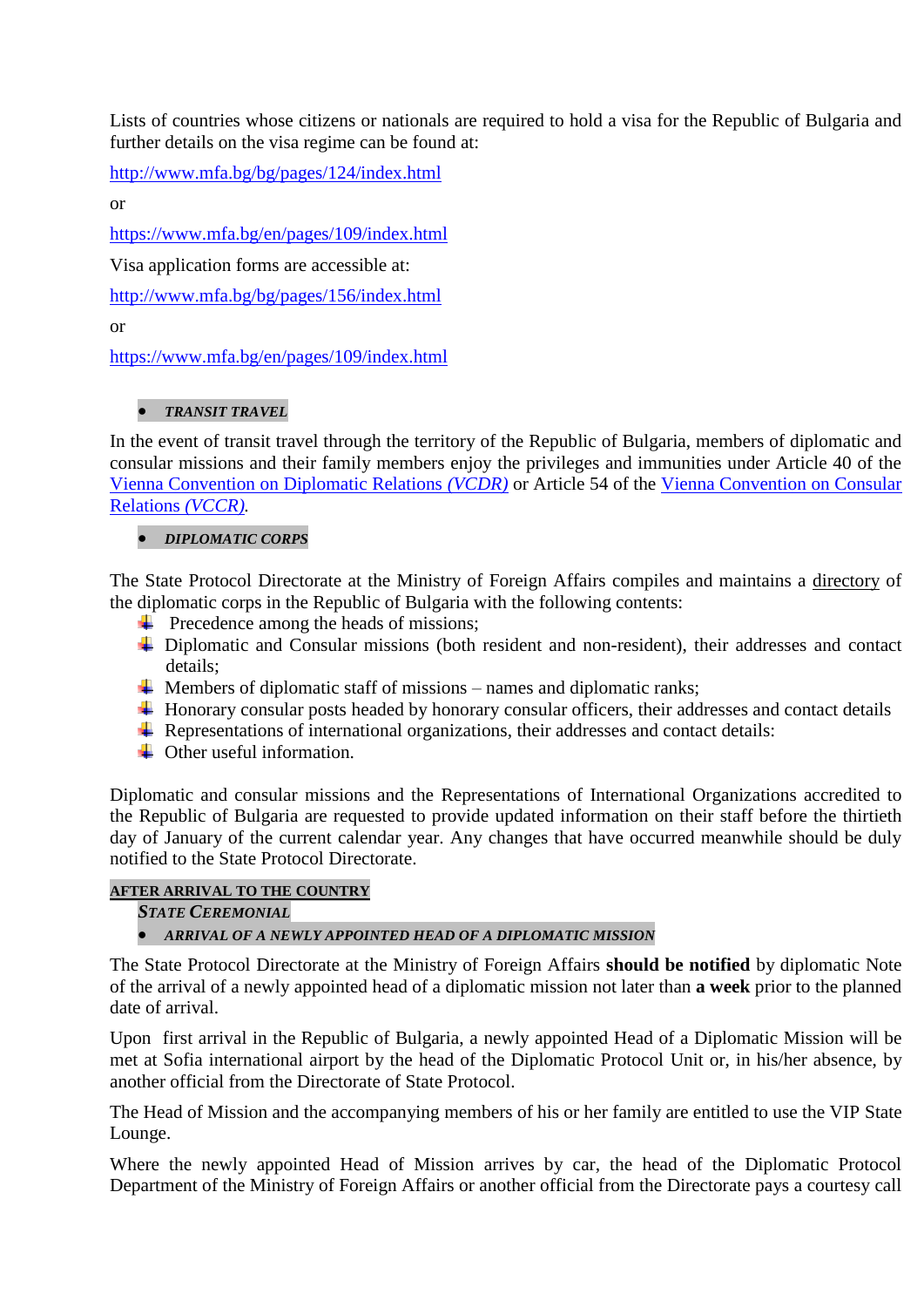at his/her residence on the first working day following his or her arrival.

*PRESENTATION OF CREDENTIALS (LETTERS OF CREDENCE)/CREDENTIAL CEREMONY*

The State Protocol Directorate at the Ministry of Foreign Affairs *(MFA*) makes arrangements for the ceremony for the presentation of the credentials in coordination with the President's Office/Presidency as follows:

- $\overline{\phantom{a}}$  Prior to the day of the presentation of credentials, the ambassador-designate calls on the Chief of Protocol;
- $\overline{\phantom{a} \overline{\phantom{a}}}$  After the protocol meeting with the Chief of Protocol, the ambassador-designate delivers copies of his/her Credentials and the Letter of Recall of his/her predecessor, if applicable, to a Deputy Minister of Foreign Affairs;
- $\downarrow$  On the day of the ceremony, a protocol officer escorts/accompanies the ambassador-designate from his or her residence or the hotel where he or she stays to the Presidency in an official car provided by the Ministry;
- $\triangleq$  On arrival at the Presidency, the Chief of Protocol at the Ministry of Foreign Affairs welcomes the ambassador in front of the Presidential Office Building, introduces him or her to the President. The ambassador-designate is being accompanied by MFA Chief of Protocol throughout the ceremony.
- $\overline{\text{+}}$  At the ceremony the ambassador may be accompanied by the ambassador's spouse and two diplomats from the embassy.

During the ceremony the National Guard of Honour greets the ambassador.

Following the ceremony at the President's Office, the newly accredited ambassador lays flowers at the Monument of the Unknown Warrior.

Detailed instructions and a plan of the ceremony are given in the Annexes to this Guide.

#### *OFFICIAL CEREMONIES ATTENDED BY MEMBERS OF THE DIPLOMATIC CORPS*

Official ceremonies are held on the following occasions:

- on the National Day of the Republic of Bulgaria 3 March;
- $\downarrow$  on other public holidays and celebrations of historical events and historical figures;
- $\ddot{\bullet}$  at the initiative of government authorities.

During official ceremonies, heads of foreign diplomatic and consular missions and representations of international organizations accredited to the Republic of Bulgaria have special area allocated to them which is separate from that of the President of the Republic and Bulgarian official guests.

Special seats/areas are shown by State Protocol staff or Protocol Officers of other Government Department Protocol Services, depending on the character of the public event.

## *VISITS*

The State Protocol Directorate arranges visits at the level of foreign Ministers of Foreign Affairs to the Republic of Bulgaria, coordinates and assists with visits at the level of Heads of Government and, if necessary, with visits at the level of Presidents of Parliament and Heads of State.

The State Protocol Directorate plans and organizes the visits abroad of the Minister of Foreign Affairs of the Republic of Bulgaria, coordinates and assists, if necessary, with the visits abroad of the Prime Minister, the President of Parliament and the President of the Republic of Bulgaria.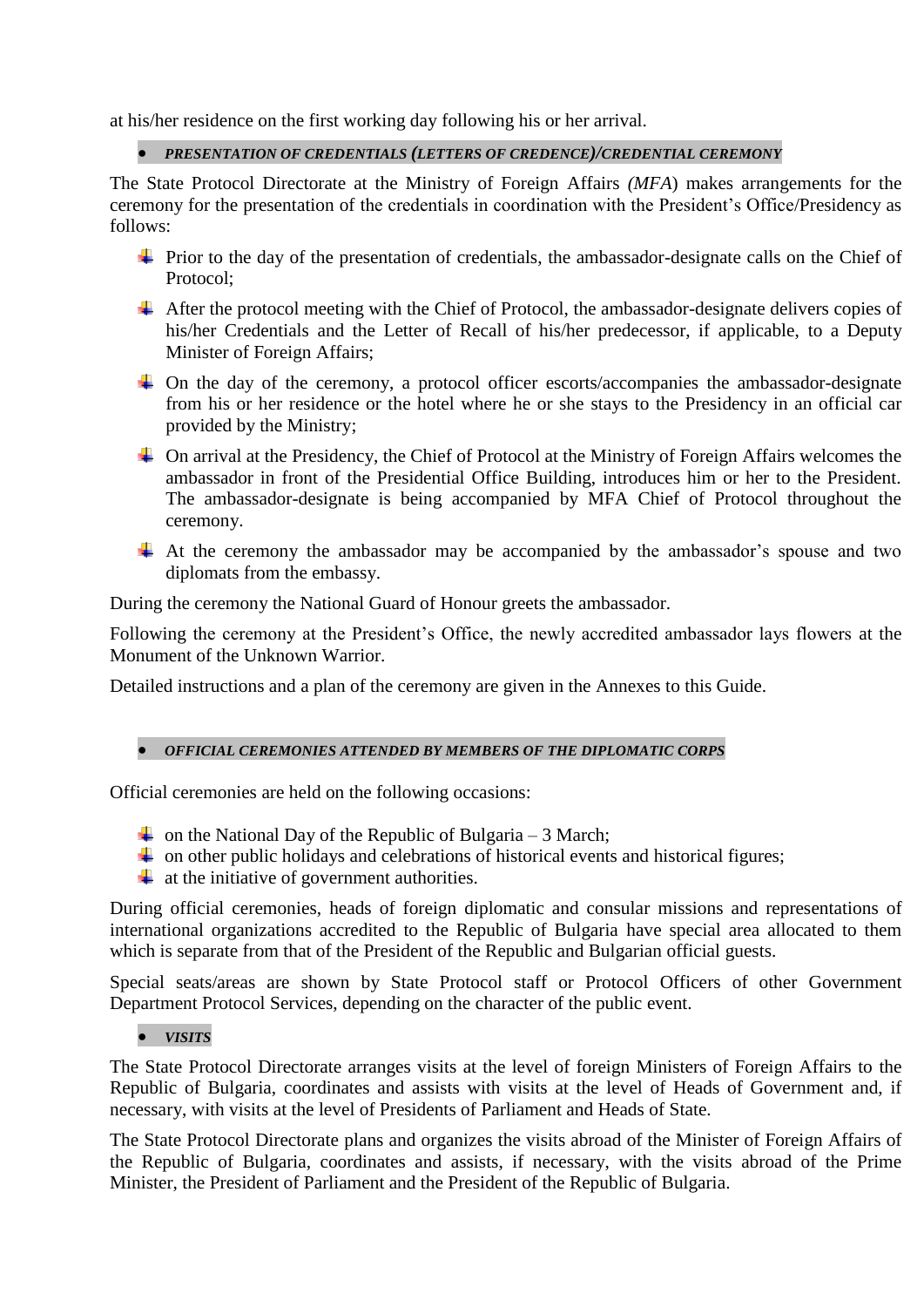Further details on welcome and farewell ceremonies and protocol and commemoration events are available in the enclosed Annexes.

# *PROTOCOL AND OTHER OFFICIAL AND WORKING MEETINGS, TALKS AND EVENTS*

The State Protocol Directorate at the Ministry of Foreign Affairs assists in arranging **protocol meetings** of Heads of Diplomatic and Consular Missions, Representations of International Organizations and other foreign missions accredited to the Republic of Bulgaria with the President of the Republic, the President of the National Assembly, the Prime Minister and the Minister of Foreign Affairs of the Republic of Bulgaria.

Requests for meetings are made through the State Protocol Directorate at the Ministry of Foreign Affairs.

Protocol meetings of Heads of Diplomatic and Consular Missions and Representations of International Organizations with officials of other Government Departments (ministries) and Government Agencies, with local government officials and judicial authority officials are arranged by the diplomatic or consular mission or representations of international organizations on their own **without having to go through** the State Protocol Directorate.

The State Protocol Directorate informs in due time the respective Bulgarian officials of the requests made and subsequently communicates the answer to the originator of the request.

# *INTERNATIONAL FORUMS*

The State Protocol Directorate organizes, coordinates and assists with, as needed, the execution of protocol and ceremonial activities related to international forums in Bulgaria.

# *SIGNING CEREMONIES*

The signing ceremony includes the following steps:

- $\pm$  announcement in Bulgarian with translation in the appropriate language of the documents to be signed;
- $\overline{\text{the}}$  the act of signing;
- $\overline{\phantom{a}}$  exchange of documents between the signatories;
- $\overline{\phantom{a}}$  opening remarks and congratulatory speeches.

At signing ceremonies table-top flags are placed next to the signatory parties. In the case of two signing parties, the guest is seated to the right of the host. In the case of more than two signing parties, seating arrangement follows the protocol precedence (depends on the type of event).

# **DIPLOMATIC PROTOCOL**

# *DIPLOMATIC IDENTITY DOCUMENTS (CARDS)*

Identity **cards** are issued by the Ministry of Foreign Affairs to members of the staff of missions accredited to the Republic of Bulgaria and the members of their families/dependents residing with them, as well as personnel of representations of international organizations accredited to the Republic of Bulgaria holding diplomatic rank based on bilateral agreements on privileges and immunities.

All members of the staff of Missions and the members of their families/dependents residing with them, as well as personnel of Representations of International Organizations accredited to the Republic of Bulgaria have to register at the State Protocol Directorate of the Ministry of Foreign Affairs before issuance of the cards. The registration is executed by submission of a Card Application form. (*[Annex No.1\)](http://www.mfa.bg/uploads/files/!Protokol-Guide/5-Formuliari/2017-06-29/Annex_1.pdf).*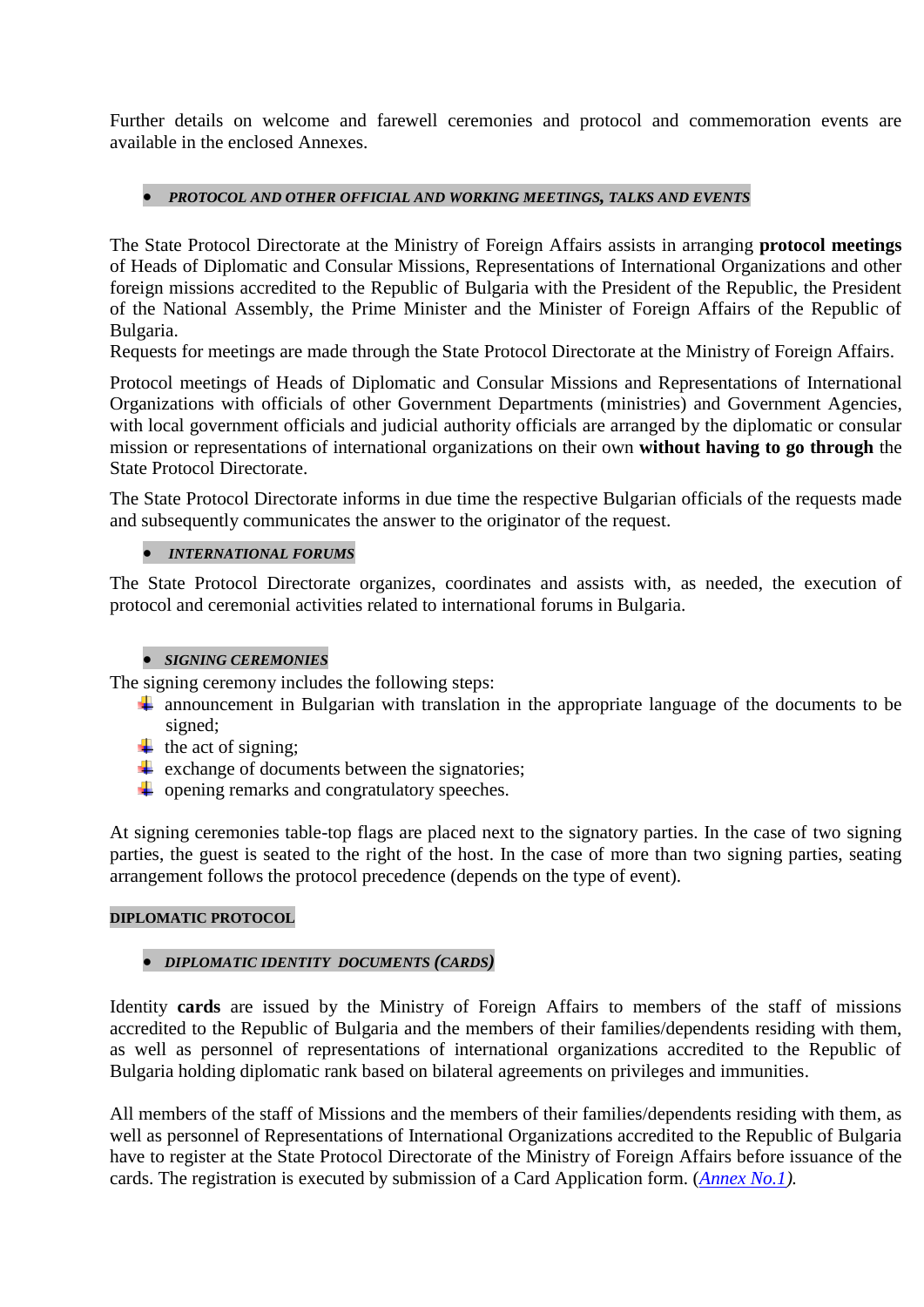#### *CATEGORIES OF CARDS*

Identity cards are issued in the following categories:

- $\perp$  a card of a member of the diplomatic staff of a Diplomatic Mission or a Representation of an International Organisation accredited to the Republic of Bulgaria (**diplomatic card**);
- a card of a career consular officer at a Consular Post **(consular card**);
- $\overline{\text{+}}$  a card of a member of the administrative and technical staff of a Diplomatic or Consular mission or a Representation of an International Organization accredited to the Republic of Bulgaria (**administrative and technical staff card**);
- $\downarrow$  a card of a member of the service staff of a Diplomatic or Consular mission or a Representation of an International Organization accredited to the Republic of Bulgaria (**service staff card**).

Family members who reside with members of the staff of Diplomatic and Consular missions and representations of International Organisations accredited to the Republic of Bulgaria are equally subject to registration and they receive **cards of the same category as the card issued to a member of the staff** of the mission or representation.

Family members shall be construed, unless otherwise agreed in writing between the sending State and the receiving State or in a multilateral agreement as the persons who are residing with the principal member of the staff and sharing the same household. The following persons shall qualify as family members:

- 1. **Spouse** or registered common-law partner cohabiting with the principal member of the staff;
- 2. **Descendants**, including only those of the person under paragraph 1, who are below the age of 21, single and not being gainfully employed;
- 3. **Descendants** between the ages of 21 and 26, including only those of the person under paragraph 1, who are registered as full-time students at a Bulgarian higher educational establishment. *Note*: Identity cards are issued to this category of persons after the establishment of higher education provides a proof of full-time admission in a course or program of study and maintain full-time status during the academic year concerned;
- 4. **Descendants** above the age of 21, including only those of the person under paragraph 1, who do not have an independent income and who are not in a position to be gainfully employed for objective reasons, whereby a severe health condition makes it necessary for the member of the staff to take care of them personally. *Note*: Cards are issued to this category of persons upon presentation of a medical certificate;
- 5. **Dependent** parents of the principal member of the staff or of the person under paragraph whose severe health condition requires the principal member of the staff to take care of them personally, on a reciprocal basis.

## *Note:*

As of 1 January 2017, children under the age of 14 receive identity cards in the same category as to the principal card holder.

**Permits of stay already issued to children under the age of 14 by way of a visa sticker in their own passport or in the passport of their parent, if they do not possess an own passport, will remain valid until the expiration of their validity In cases like that, it is not necessary to apply for an identity card!**

**For children** born in Bulgaria to principal members of the staff of diplomatic or consular missions or representations of International Organisations, general registration and identity card issuance procedures for principal card holders apply and they are not required to hold a long-term residence **visa**, nor should they meet the requirements under Article 24 (2) of the [Foreign Nationals Act.](http://www.mfa.bg/uploads/files/!Protokol-Guide/4-Normativni-Aktove/06-Foreigners-Act-bg-en.pdf) For newborn children a **certificate of birth** and a national identity document (**passport**) need to be submitted.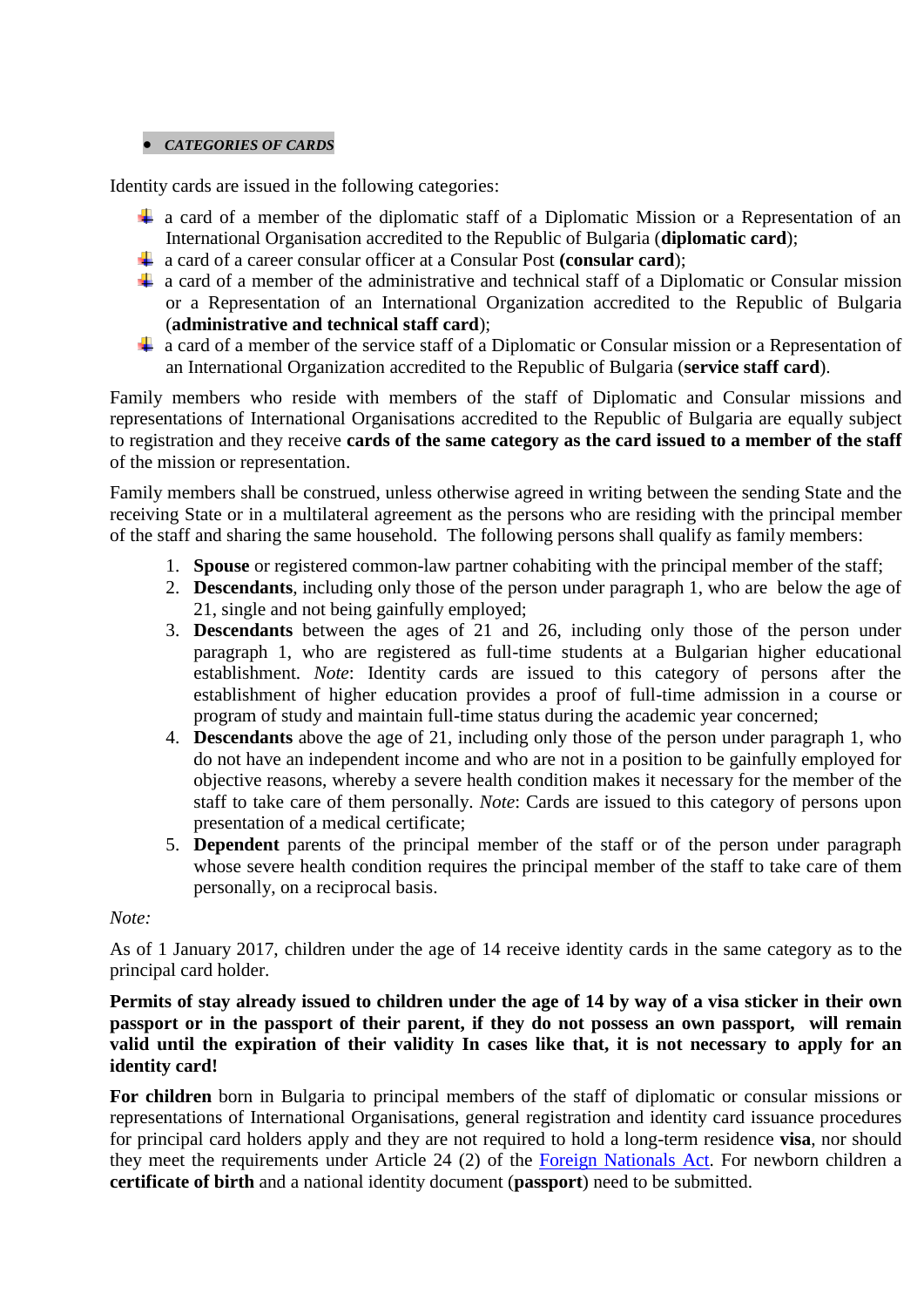Registration requests and application for identity cards are to be made by Missions or representations of International Organisations to the Protocol Directorate by way of a **Diplomatic Note** containing the following information:

- full name of applicant;
- diplomatic rank, if any; function/title of the member of the staff;
- date of arrival;
- end of term of duty;
- full name of predecessor, if applicable, except for newly created positions with a brief outline of envisaged functions;
- full names and kinship of accompanying family members.

The Note should be accompanied by the following documents:

- an application **form** in two original copies for each applicant. *Note:* The application form for children under the age of 14 needs to be signed by the principal foreign mission member (parent). ( *see [Annex No 1](http://www.mfa.bg/uploads/files/!Protokol-Guide/5-Formuliari/2017-06-29/Annex_1.pdf) to the Guide*);
- two passport-seized **photographs** as per requirements set out in the form;
- a **national identification document** (passport, passport substitute, national identity card).
- For children with no travel document of their own, copies of their parent's passport pages where children are included;
- a copy of the **certificate of birth** (for newborn children in Bulgaria to members of the staff);
- copies of the **certificates of birth of second- or higher degree relatives in the descending line** (grandchildren, etc.) and the biological parent, proving family relationship with the principal staff member, if applicable.

Identity Cards are issued to the staff of diplomatic and consular missions and representations of international organizations having their seat in the Republic of Bulgaria and to their family members for the duration of their assignment, but not more than five years., They **certify the immunities and privileges granted to them under international law, as well as the right to multiple entry and stay within Bulgaria**, unless otherwise agreed through an international treaty or agreement in force for the Republic of Bulgaria or unless provided for on a reciprocal basis.

Applications for Identity Cards are processed within **fifteen working days** as of the date of receipt of application. Identity Cards may be renewed in which case d new application needs to be filed. Missions are encouraged to indicate the card validity requested.

## *Note:*

In case of extension of tour of duty of staff members or members of their families for **up to three months**, no new Identity Card shall be issued with current practice remaining unchanged, i.e. the right to stay in the country shall be certified through stamp and seal in the passport of the person concerned.

This renewal procedure shall be applied only **once** as far as one and the same person is concerned!

In cases like this, Missions should specify in the Diplomatic Note the period of extension of length of tour of duty and the date of final departure. The original passport of the person concerned needs to be attached to the Note for stamp and seal purposes.

Identity Cards have to be returned to the Protocol upon completion of assignment, upon the death of the card holder, or in case the person concerned has been declared *persona non grata*.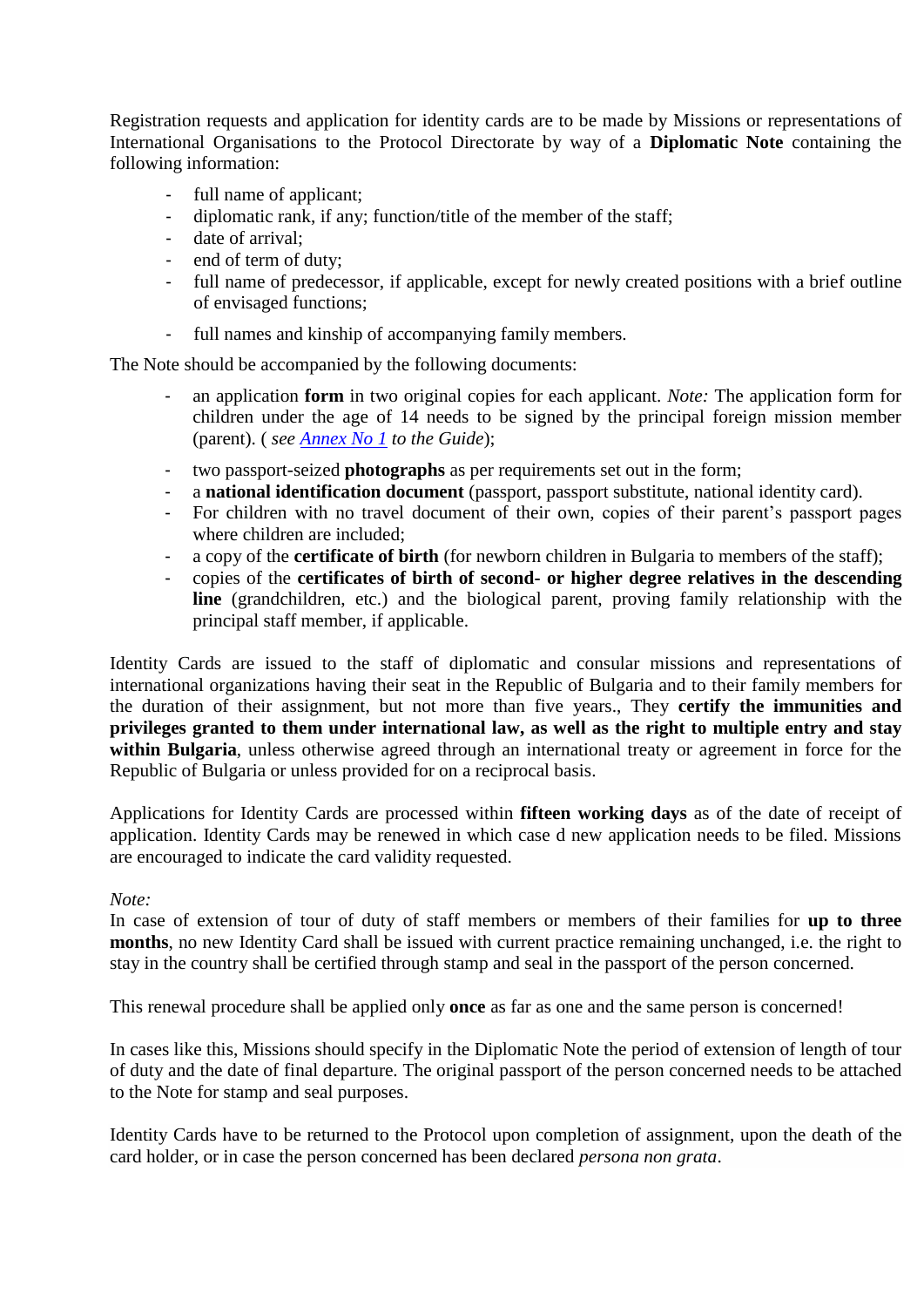Deregistration of Identity Cards is done through a Diplomatic Note with an Identity Card Return Form duly filled in. The return form is included in the Annexes to this Guide (*see [Annex No.2](http://www.mfa.bg/uploads/files/!Protokol-Guide/5-Formuliari/2017-06-29/Annex_2.pdf) to this Guide*).

**Missions are asked to return** Identity Cards prior to the final departure of the members of the diplomatic, administrative and technical and service staff of missions.

**The Directorate retains its right** not to issue Identity Cards to newly arrived members of the staff of the diplomatic and consular missions and representations of International Organizations based in the Republic of Bulgaria should the Identity Cards of their predecessors who have already finally left the country have not been returned or the diplomatic rank and/or function have not been indicated.

# *OTHER REGISTRATIONS*

The State Protocol Directorate registers and issues identity **cards to honorary (non-career) consular officers**. An application form with a recent photograph has to be submitted. (*[Annex No. 3](http://www.mfa.bg/uploads/files/!Protokol-Guide/5-Formuliari/2017-06-29/Annex_3.pdf)*).

Temporary substitutes of members of the staff of Diplomatic and Consular Missions and Representations of International Organisations based in Bulgaria and temporary duty officers (up to three months) are registered but not entitled to Identity Card. For registration purposes, the Mission should send a Note along with original passport, two application forms and two photographs.

**Guests** to members of the staff of Missions and Representations are not registered.

## *REGISTRATION FORMS*

Please use the attached Identity Card forms (*Annexes Nos. [1,](http://www.mfa.bg/uploads/files/!Protokol-Guide/5-Formuliari/2017-06-29/Annex_1.pdf) [2](http://www.mfa.bg/uploads/files/!Protokol-Guide/5-Formuliari/2017-06-29/Annex_2.pdf) and [3](http://www.mfa.bg/uploads/files/!Protokol-Guide/5-Formuliari/2017-06-29/Annex_3.pdf)*).

## *PRIVILEGES AND IMMUNITIES*

Facilities, privileges and immunities are granted to all Diplomatic and Consular Missions accredited to the Republic of Bulgaria, and to the Representations of International (intergovernmental) Organisations in accordance with the provisions of the *[VCDR](http://www.mfa.bg/uploads/files/!Protokol-Guide/4-Normativni-Aktove/01-VKDO-bg.pdf)* and *[VCCR](http://www.mfa.bg/uploads/files/!Protokol-Guide/4-Normativni-Aktove/02-VKKO-bg.pdf)* and the bilateral agreements where any.

## *VALUE ADDED TAX (VAT) AND EXCISE DUTIES REFUND*

The conditions and procedures for value added tax (VAT) refund are determined in the N-14 Ordinance which regulates the refund of value added tax and excise duties to diplomatic missions, consular posts, representations of intergovernmental organizations and the members of their staff.

The following entities and persons are eligible for value added tax refunds:

1. Permanent foreign **Diplomatic Missions** and Diplomatic Missions of the Republic of Bulgaria, established in accordance with Article 2 of the [Vienna Convention on Diplomatic Relations](http://www.mfa.bg/uploads/files/!Protokol-Guide/4-Normativni-Aktove/01-VKDO-bg.pdf) *(VCDR)*;

2. Foreign **Consular Posts** of and Consular Posts of the Republic of Bulgaria, established in accordance with Article 2 of the [Vienna Convention on Consular Relations](http://www.mfa.bg/uploads/files/!Protokol-Guide/4-Normativni-Aktove/02-VKKO-bg.pdf) *(VCCR)*;

3. **Representations/offices of Intergovernmental Organisations** *(IGOs)* stationed in the Republic of Bulgaria by an international treaty or agreement between the Republic of Bulgaria and the respective IGO, or the Permanent Representations of the Republic of Bulgaria to International Organisations;

4. **Members of the diplomatic staff** as defined in Article 1 (d) of the [Vienna Convention on Diplomatic](http://www.mfa.bg/uploads/files/!Protokol-Guide/4-Normativni-Aktove/01-VKDO-bg.pdf)  [Relations](http://www.mfa.bg/uploads/files/!Protokol-Guide/4-Normativni-Aktove/01-VKDO-bg.pdf) *(VCDR)*;

5. **Consular officers** as defined in Article 1 (d) of the [Vienna Convention on Consular Relations](http://www.mfa.bg/uploads/files/!Protokol-Guide/4-Normativni-Aktove/02-VKKO-bg.pdf) *(VCCR)*; 6. **Members of the staff of the offices** of IGOs under item 3 above having diplomatic rank (see item 4 above*)*;

7. **Members of the administrative and technical staff** as defined in Article 1 (f) of the [Vienna](http://www.mfa.bg/uploads/files/!Protokol-Guide/4-Normativni-Aktove/01-VKDO-bg.pdf)  [Convention on Diplomatic Relations](http://www.mfa.bg/uploads/files/!Protokol-Guide/4-Normativni-Aktove/01-VKDO-bg.pdf) *(VCDR)*; and Article 1 (e) of the [Vienna Convention on Consular](http://www.mfa.bg/uploads/files/!Protokol-Guide/4-Normativni-Aktove/02-VKKO-bg.pdf)  [Relations](http://www.mfa.bg/uploads/files/!Protokol-Guide/4-Normativni-Aktove/02-VKKO-bg.pdf) *(VCCR)* where refund is applied for goods and services specified below, on the basis of reciprocity.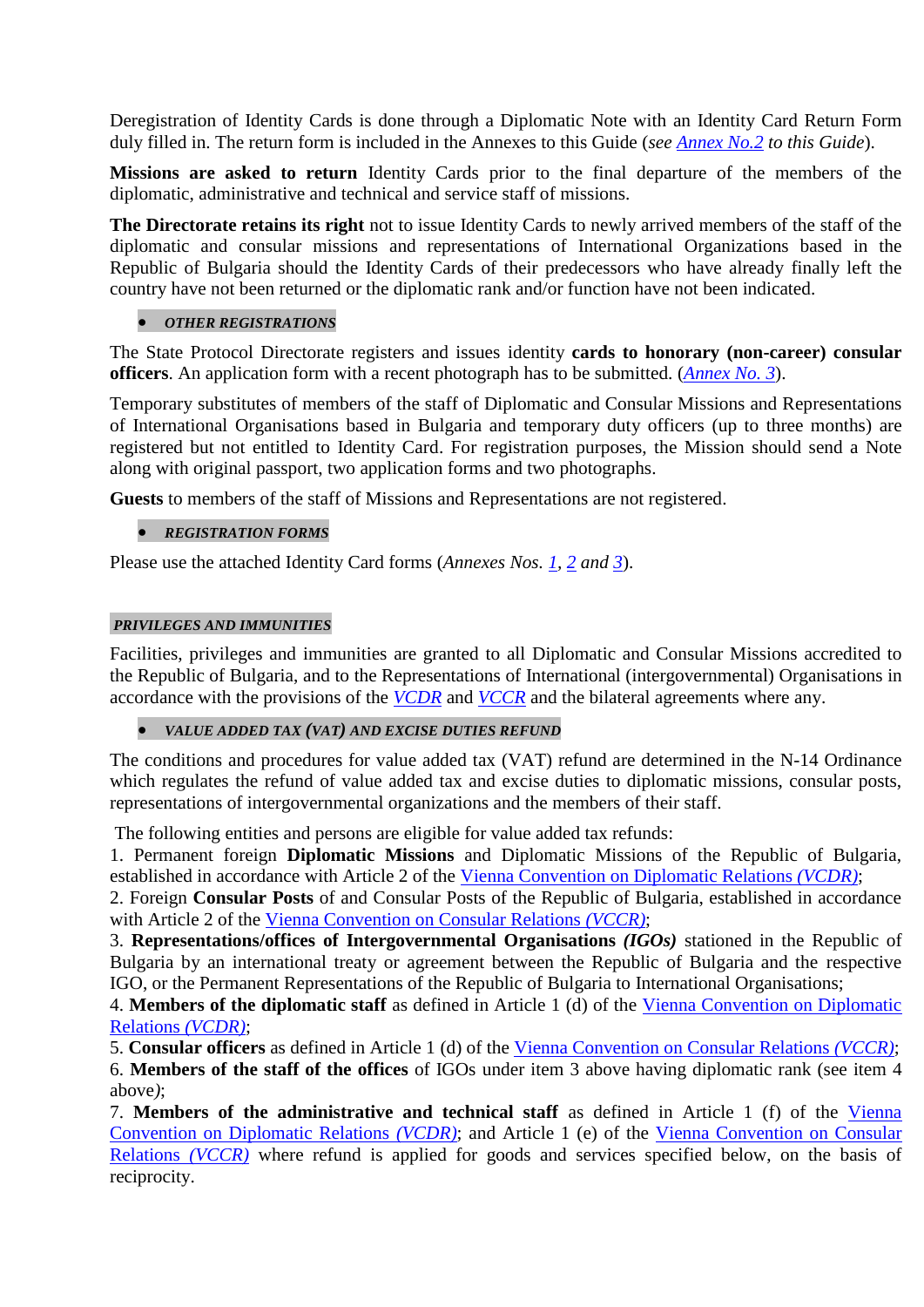The conditions for refund of VAT and excise duties **do not apply** to staff members under items 4, 5, 6 and 7 who are:

- Bulgarian citizens;
- permanent residents in the Republic of Bulgaria;
- persons holding dual citizenship, one of which is Bulgarian citizenship;
- honorary consular officers.

**Diplomatic Missions, Consular Posts and Offices of Intergovernmental Organisations** are entitled to VAT and excise duties refund for goods and services for official use as follows

1. motor vehicles and motor cycles (except for repair works and spare parts thereof); the number of motor vehicles may not exceed the overall number of the members of the diplomatic staff, which is subject to change on the basis of reciprocity at the discretion of the Ministry of Foreign Affairs of the Republic of Bulgaria;

2. furniture and household equipment, sanitary protection products;

3. household electrical appliances: refrigeration and heating equipment, kitchen cookers, washing machines and dishwashers, kitchen exhaust hoods, coffee machines, water coolers, vacuum cleaners and air conditioning equipment:

4. building and construction materials and services needed for the construction and maintenance of the buildings and adjacent land (gardens) or the renting of these buildings and land of the Mission or Representation, the residence of the Head of Mission *(HoM)* or Representation, as well as for the purchase of buildings and adjacent land (gardens) for Mission/ Representation or HoM residential purposes;

5. audio- and visual equipment, office equipment, security equipment and security services, consumables and stationery, telephone and telecommunication equipment, repair and maintenance of the equipment;

6. telephone services, electricity and heating, water, local heating fuels, subscriptions for Bulgarian periodicals and internet services;

7. hotel services for temporary accommodation of newly arrived diplomats but not more than 20 nights;

8. liquid fuels: up to 300 litres of gasoline or 250 l litres of diesel fuel per calendar month per official vehicle under item 1 above bearing a "C" or "CC" registration plate.

**Members of the diplomatic staff, consular officers, members of the staff of IGOs having diplomatic status and members of the administrative and technical staff of missions and representation offices** are entitled to VAT refunds and reimbursement of excise duties charged for goods and services for personal use as follows:

1. motor vehicles/cars and motor cycles, except for repair, tuning equipment and spare parts – **one vehicle** for personal use for **single persons** and **two vehicles/cars** for **married couples**;

2. furniture for one--time furnishing of a house or apartment purchased within 12 months as of taking up assignment;

3. household electrical appliances such as a refrigerator, a kitchen cooker, a deep freezer, a washing machine and a dishwasher, a kitchen exhaust hood, audio and visual equipment, air conditioning equipment and computer configurations for household needs;

4. telephone services, electricity, heating and water;

5. **repair of a house or an apartment** in case of change of occupant(s) or once **in three years**;

6. liquid fuels: only for the first registered motor vehicle for personal use - up to 200 l of gasoline or 150 l of diesel fuel per calendar month per motor vehicle bearing C or CC licence plates;

7. telephone and telecommunication equipment and related repair and maintenance works but not more than two pieces of equipment for single persons and four pieces of equipment for married couples.

Diplomatic Missions, Consular Posts and Representations of Intergovernmental Organizations or members of their staff as specified above are not entitled to tax refund for the goods under items 1, 2 and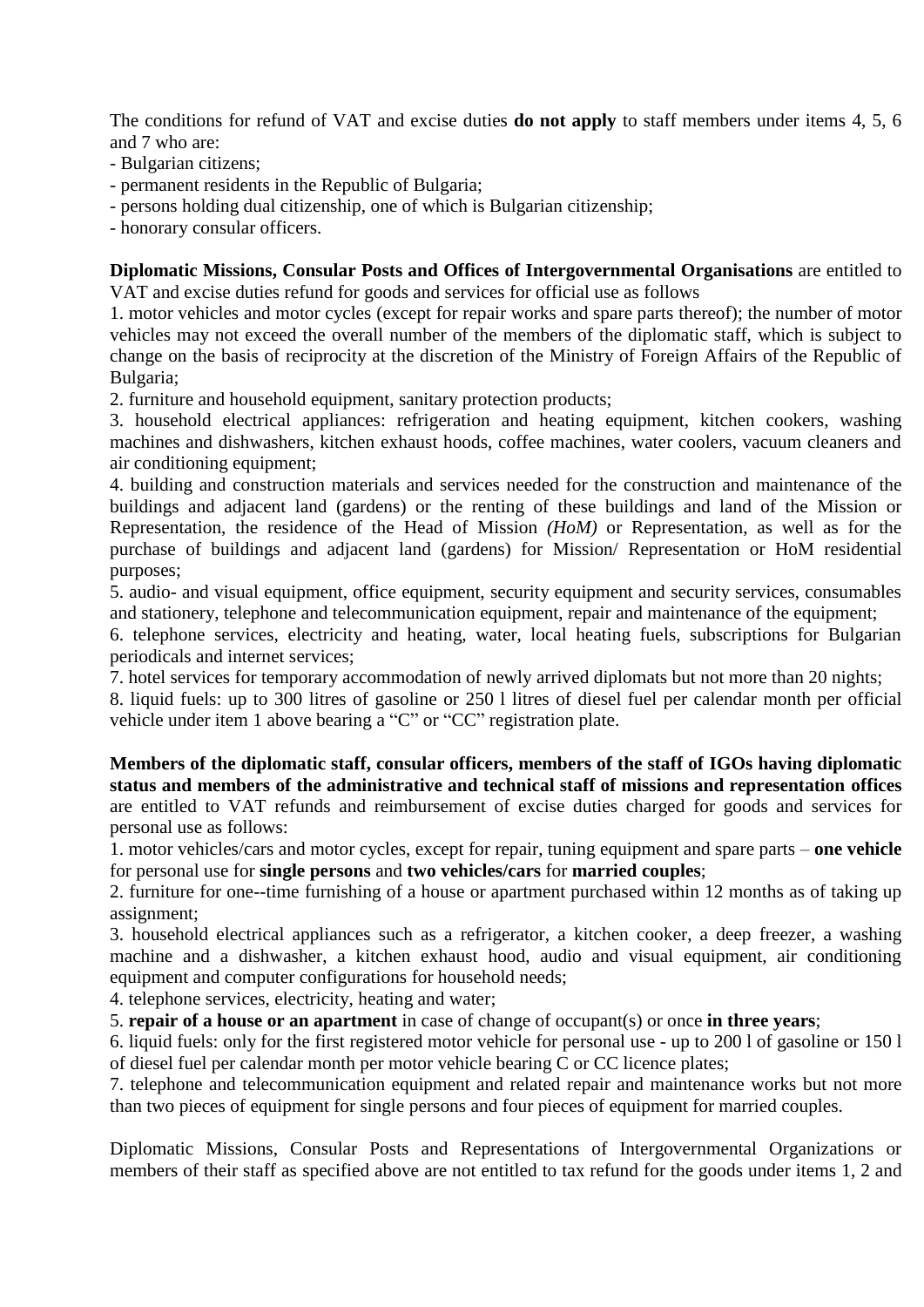3, if **such goods have been imported duty- free and tax-free until 36 (thirty six) months have expired following the date of import.**

**Equally, no tax is refunded** for the goods specified in items 1 and 3 above, purchased in Bulgaria for the purpose of **replacing goods of the same type before expiry of the 36-month period of the date of refund**.

Value added tax and excise duties paid by Diplomatic Missions, Consular Posts and Representations of intergovernmental Organizations (for **official use**) are refunded based on an application duly certified **by the Head** of Mission, Consular post or OGO Office using the respective claim form (*[Annex 4](http://www.mfa.bg/uploads/files/!Protokol-Guide/5-Formuliari/2017-06-29/Annex_4.pdf)*) approved with the State Protocol Directorate at the Ministry of Foreign Affairs.

Value added tax and excise duties paid by members of the staff of Diplomatic Missions, Consular Posts and Representations of intergovernmental Organizations (for **personal use**) are refunded based on an application duly certified by (**the Head** of the diplomatic mission, consular post or representation of the international organization using the respective claim form. *[\(Annex No.5](http://www.mfa.bg/uploads/files/!Protokol-Guide/5-Formuliari/2017-06-29/Annex_5.pdf)*).

# **The following documents are to be attached** to the refund claims:

- tax invoices (originals or certified copies thereof) describing purchase items; where refund of excise duties is claimed, certified copies of tax invoices describing purchase items need to be attached

- a copy of Contract for services rendered along with invoices for construction and/or repair works performed needs to be attached for purchase of building and construction materials and services rendered for the construction and maintenance of buildings and adjacent land (gardens), or rental of such buildings and land of the Mission or consular post or the residence of the Head of Mission or representation, as well as for purchase of buildings and adjacent land (gardens) for Mission or Representation purposes, or for a residence of Head of Mission and/or Representation, or for repair works performed of a house or an apartment in case of change of occupant(s) or once in three years,;

- for motor vehicles purchased, a copy of the vehicle **registration certificate** needs to be attached to the purchase invoice.

Refund claims along with documents under item 3 above, are submitted to the State Protocol Directorate at the Ministry of Foreign Affairs. The following conditions and procedures shall apply:

- for purchases made between 1 November and 31 January within  $1 28$  February;
- for purchases made between 1 February and 30 April within 1 31May;
- for purchases made between 1 May and 31 July within 1 31 August;

- for purchases made between 1 August and 30 October – within 1 – 30 November.

If the applicant is **not eligible** for a tax or excise duty refund, or claims refund for goods and services other than those described above, the State Protocol Directorate will duly inform the applicant thereof and **return** documents submitted.

**No value added tax shall be refunded** in any of the following cases:

- invoice tax **is not specified on a separate line**;

- the invoice has been issued by a person or an entity **not registered** under the Value Added Tax Act;

- goods or services worth **below BGN 50** (fifty) per invoice (except for the following services: telephone services, electricity and heating, water, local heating fuels, subscriptions to Bulgarian periodicals and internet services used by diplomatic and consular missions and representations of international organizations and the members of their staff).

**No excise duty shall be refunded** if excise invoice **is not specified on a separate line**.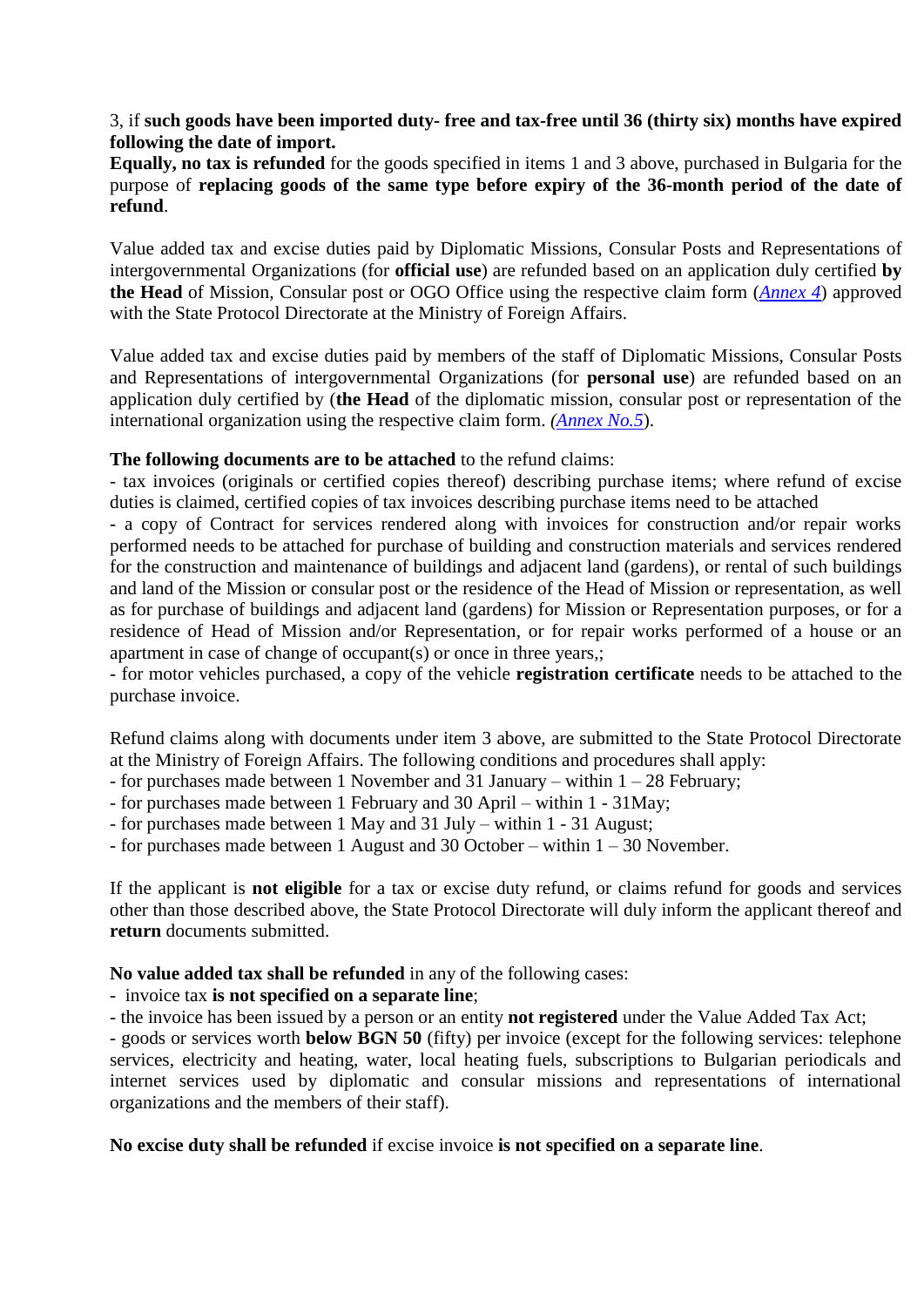The Ministry of Foreign Affairs (MFA) forwards refund **claims** to the competent revenue authority (branch office director of the Sofia Revenue Directorate or a revenue authority authorised by the director) **within 30 (thirty) days following expiry of quarterly periods specified above**.

The competent revenue authority makes sure that the claim is well-founded and refunds **the tax** within 30 (thirty) days as of receipt of application. The approval refund form is sent back to the Mission/post/representation and, in the case of non-approval, to the MFA State Protocol Directorate as well.

Refundable amounts are transferred to **the bank account** specified in the application form.

Where **excise duties** refund is also claimed, the MFA forwards eligible claims to the competent **customs authority** (the head of the Sofia Customs Office or a customs authority authorised by the head of the Sofia Customs Office) with expiry of quarterly periods specified above.

The competent customs authority has to verify, beyond any reasonable doubt, that the claimed excise duties have been duly paid.

**Within 30 days as of the receipt date of excise duties refund claim**, the competent customs authority makes a well-founded decision to honour or reject completely or partly, the refund claim.

Where the refund claim is honoured completely or partly, the competent customs authority decision shall be construed to mean that refund of excise duties is due to applicant.

Refundable excise duties are remitted by payment order to the bank account specified in the claim **within 14 (fourteen) days of the effective date of decision to refund the excise duties**.

Missions/posts/IGO's Offices are notified of the decision to refund excise duties and where refund is declined, to the MFA State Protocol Directorate as well.

- *Note:*
	- Foreign diplomatic missions, consular posts and representations of intergovernmental organizations are entitled to VAT refunds of the value added tax for goods and services paid for on Bulgaria by **grants** originating from the sending State, provided they are used for free-ofcharge supplies of goods and services to recipients under Article 8(1) of [N-14 Ordinance on VAT](http://www.mfa.bg/uploads/files/!Protokol-Guide/4-Normativni-Aktove/2017-06-29/Naredba_H_14.pdf)  [and Excise Duty Refund to diplomatic missions, consular posts,](http://www.mfa.bg/uploads/files/!Protokol-Guide/4-Normativni-Aktove/2017-06-29/Naredba_H_14.pdf) representations of [intergovernmental organizations and the members of their staff](http://www.mfa.bg/uploads/files/!Protokol-Guide/4-Normativni-Aktove/2017-06-29/Naredba_H_14.pdf) (*[Annex No.6](http://www.mfa.bg/uploads/files/!Protokol-Guide/5-Formuliari/2017-06-29/Annex_6.pdf)*).
	- $\pm$  Said Ordinance applies also to VAT and excise duty refund to consular posts headed by honorary consular officers only in cases this is provided for by a bilateral international agreement in effect between the sending State and the Republic of Bulgaria duly ratified and promulgated.

The Ordinance and refund forms are available in *Annexes Nos. [4,](http://www.mfa.bg/uploads/files/!Protokol-Guide/5-Formuliari/2017-06-29/Annex_4.pdf) [5](http://www.mfa.bg/uploads/files/!Protokol-Guide/5-Formuliari/2017-06-29/Annex_5.pdf) and [6](http://www.mfa.bg/uploads/files/!Protokol-Guide/5-Formuliari/2017-06-29/Annex_6.pdf)*

# **• CERTIFICATE ON THE EXEMPTION OF TRANSACTIONS WITH PLACE OF SUPPLY IN ANOTHER MEMBER** *STATE OF THE EUROPEAN UNION FOR THE PERSONS UNDER ARTICLE 109(1) AND (2) OF THE IMPLEMENTING RULES OF THE VALUE ADDED TAX ACT OR TRANSACTIONS WITH PLACE OF SUPPLY WITHIN THE TERRITORY OF THE COUNTRY, IN WHICH THE RECIPIENTS ARE INSTITUTIONS OF THE EUROPEAN UNION HOSTED BY THE REPUBLIC OF BULGARIA*

Diplomatic and Consular Missions and Representations of International Organizations may opt for the system of VAT exemption (as eligible institutions/persons) in accordance with Article 151 of Council Directive 2006/112/EC of 28 November 2006 on the common system of value added tax.

For this purpose, it is necessary to fill in and certify the **form as per Appendix 21** to Article 110(1) of the VAT Rules and Regulations Act. This form is in itself a certificate (for the supplier of goods or services) of VAT exemption with the origin of supply being another EU Member State for the persons under Article 109(1) and (2) of the Act referred above, or for supplies within the territory of the country and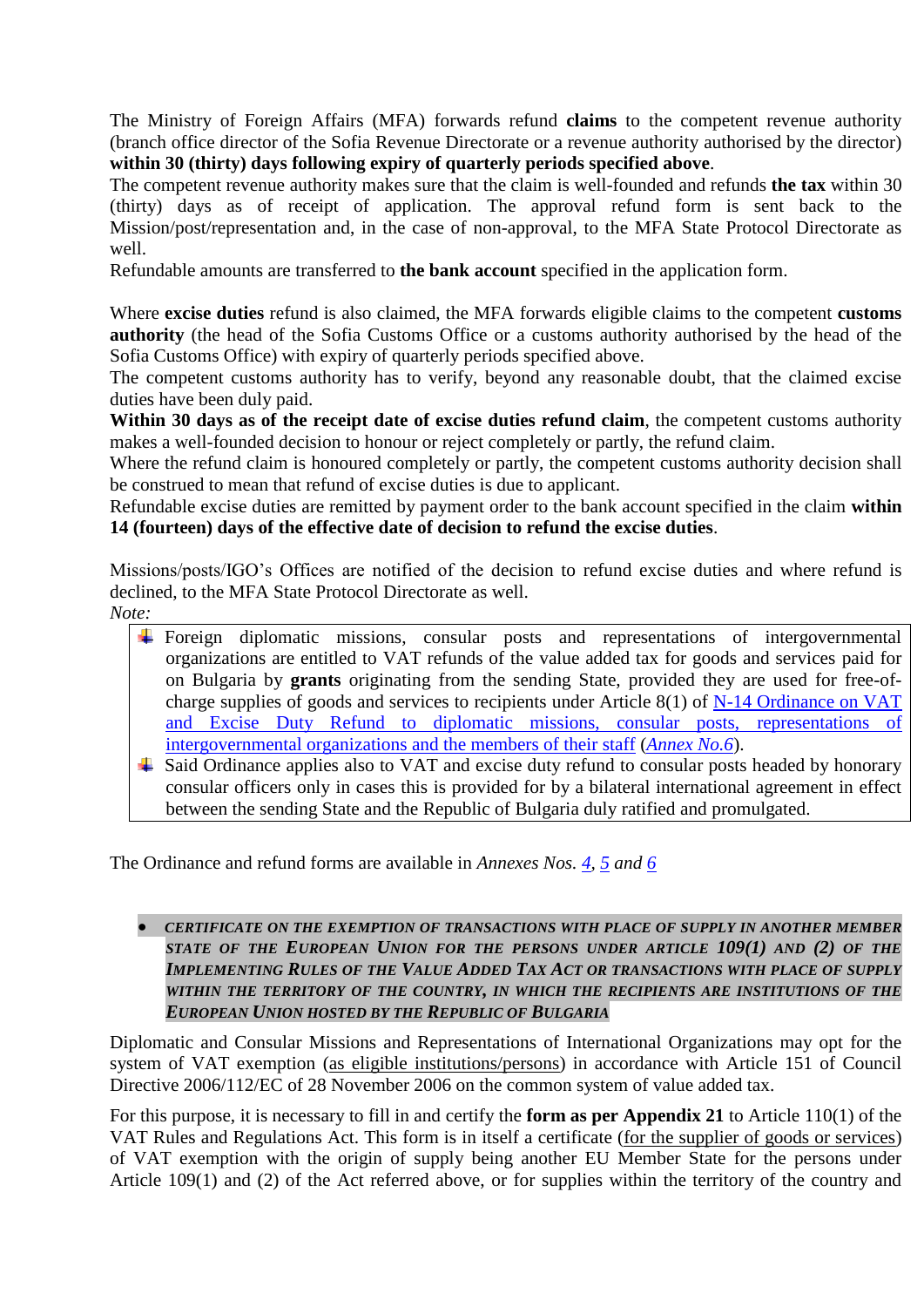recipients are EU institutions with the Republic of Bulgaria being the host country. Said form is sent by a *Note Verbale* to the State Protocol Directorate which forwards it to the National Revenue Agency.

In accordance with Article 151(1) of Council Directive 2006/112/EC of 28 November 2006 on the common system of value added tax, **the exemptions are subject to the limitations imposed by the host Member State**, i.e. the limitations as set out in [N-14 Ordinance on VAT and Excise Duty Refund to](http://www.mfa.bg/uploads/files/!Protokol-Guide/4-Normativni-Aktove/2017-06-29/Naredba_H_14.pdf)  [diplomatic missions, consular posts, representations of intergovernmental organizations and the members](http://www.mfa.bg/uploads/files/!Protokol-Guide/4-Normativni-Aktove/2017-06-29/Naredba_H_14.pdf)  [of their staff.](http://www.mfa.bg/uploads/files/!Protokol-Guide/4-Normativni-Aktove/2017-06-29/Naredba_H_14.pdf)

The form as per Appendix 21 is available in *[Annex No.7](http://www.mfa.bg/uploads/files/!Protokol-Guide/5-Formuliari/2017-06-29/Annex_7.pdf)*.

# *PROTOCOL ON THE PRIVILEGES AND IMMUNITIES OF THE EUROPEAN UNION*

Being a Member State of the European Union, the Republic of Bulgaria grants the privileges, immunities and facilities provided for in [the Protocol on the privileges and immunities of the European Union](http://www.mfa.bg/uploads/files/!Protokol-Guide/4-Normativni-Aktove/03-Prot-EU-bg-en.pdf) [\(Protocol \(No7\)](http://www.mfa.bg/uploads/files/!Protokol-Guide/4-Normativni-Aktove/03-Prot-EU-bg-en.pdf). (It applies only to **the European Community, the European Atomic Energy Community, the European Central Bank, the European Investment Bank or the bodies established by the Communities** in accordance with the limitations and conditions laid down in the Protocol and the Agreements on its implementation or the Headquarters Agreements and, more specifically, provided that competition rules and regulations are not broken).

The text of [Protocol No. 7](http://www.mfa.bg/uploads/files/!Protokol-Guide/4-Normativni-Aktove/03-Prot-EU-bg-en.pdf) is available in the Annexes.

## *CUSTOMS CLEARANCE*

The terms and conditions for the customs clearance of goods are set out in **[Ordinance No 14 of 15](http://www.mfa.bg/uploads/files/!Protokol-Guide/4-Normativni-Aktove/Regulation_14_customs.pdf)  September 1999** on the customs clearance of goods which are imported or exported by diplomatic [missions, consular posts, representations of international organizations and the members of their staff.](http://www.mfa.bg/uploads/files/!Protokol-Guide/4-Normativni-Aktove/Regulation_14_customs.pdf)

## *GENERAL PROVISIONS*

The provisions of said Ordinance shall apply to the **importation/import and exportation/export** of goods for:

**1. official use** by the following persons established within the customs territory of the Republic of Bulgaria by virtue of international treaties or agreements as concluded by the Republic of Bulgaria:

# **(a) Diplomatic missions;**

**(b) Consular posts;**

**(c) Representations of International Organizations and Permanent foreign delegations to international organizations;**

**2. personal and private use** by the following members of the staff of the persons under subparagraph 1 and the members of their families who are registered with the Ministry of Foreign Affairs such as:

**(a) diplomatic agents** (heads of missions and members of the diplomatic staff);

**(b) consuls** (heads of consular posts and career consular officers);

**(c) staff/personnel of international organizations and permanent foreign delegations** whose status is equivalent to that of the heads of diplomatic missions or members of the diplomatic staff in accordance with the respective international treaty or agreement;

**(d) members of the administrative and technical staff** of diplomatic missions;

**(e) consular staff**;

**(f) staff/personnel of international organizations and permanent foreign delegations** whose status is equivalent to that of the administrative and technical staff of diplomatic missions in accordance with the respective international treaty or agreement.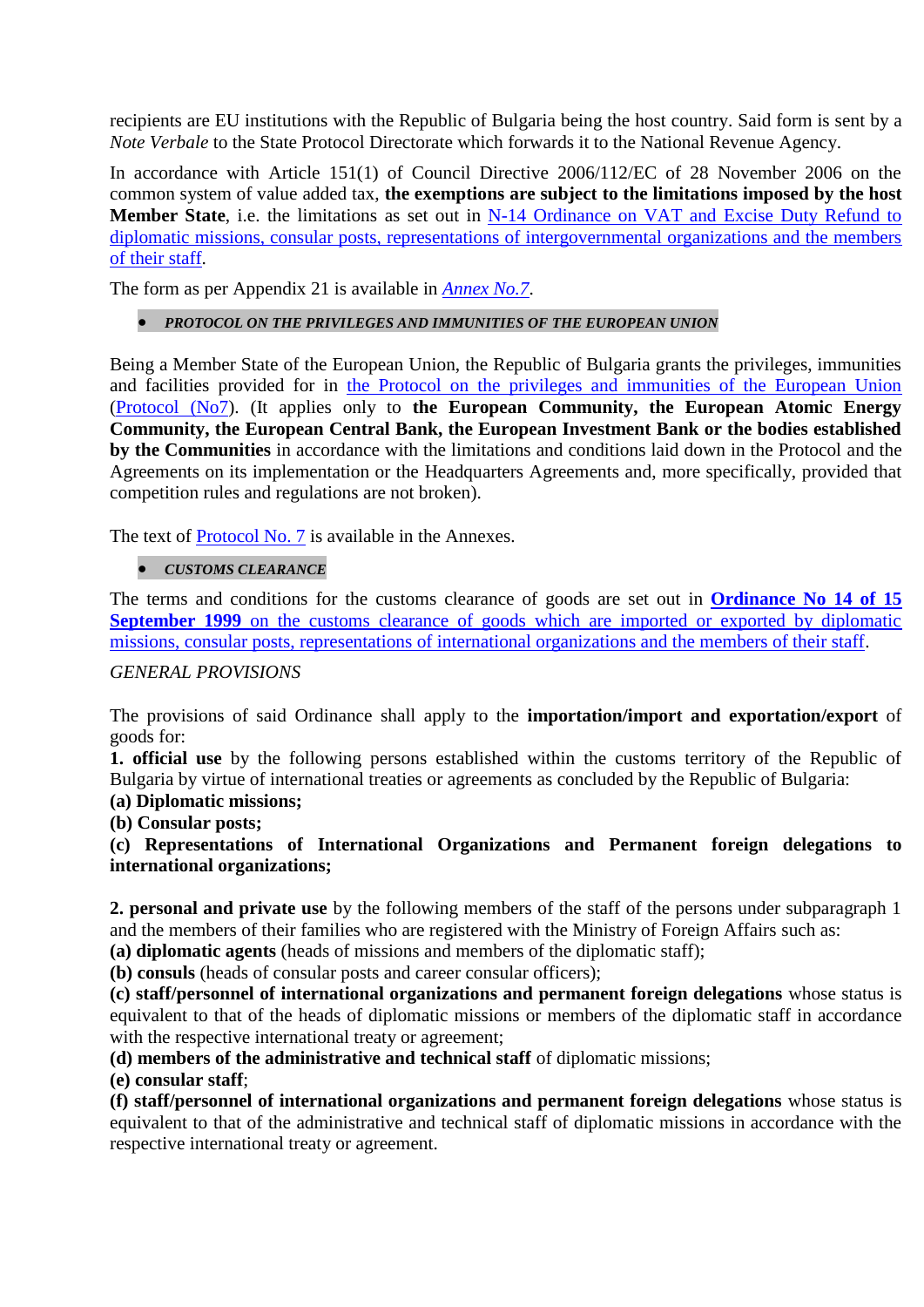## *Note:*

The provisions of the Ordinance referred above **apply** also to consular posts headed by **honorary consular officers** only in special cases as laid down therein, or in cases of effective international agreement or treaty between the Republic of Bulgaria and the Sending State duly ratified and promulgated.

The provisions of the Ordinance **do not apply** to the persons under **item 2 above** who are:

- Bulgarian citizens;
- permanent alien residents in the Republic of Bulgaria;
- persons holding dual Bulgarian and foreign citizenship;
- honorary (non-career) consular officers.

The provisions of the Ordinance **do not apply** to **foreign representations** established within the customs territory of the Republic of Bulgaria for the purpose of carrying **out administrative, commercial or cultural activities**, such as travel offices, cultural centres, transportation country offices, market research centres, as well as to the members of their staff and the members of their families, where their status is not equivalent to that of the persons under **item 2 above**, In the latter case, the general provisions of the domestic customs legislation shall apply.

Exemptions from customs duties, value added tax, excise duties and fees, with the exception of fees for services actually rendered, **are allowed** only in the case of import of goods by the persons under the subparagraph above as provided for in international treaties or agreements to which the Republic of Bulgaria is a party and which have been duly ratified and promulgated.

The goods which are imported or exported by the persons under **items 1(a), (b) and (c)** and **items 2(a), (b), (c), (d), (e) and (f)** are not subject to the clearance arrangements applicable in terms of trade policy measures but are subject to **ban and limitation** as per the legislation and rules of the Republic of Bulgaria as a host/receiving State.

**The personal baggage** of diplomatic agents, the staff/personnel of international organizations and permanent foreign delegations enjoying status equivalent to that of heads of diplomatic missions and members of the diplomatic staff, as well as the members of their families, is exempted from customs inspection, unless there are serious grounds to believe that it contains objects other than those for personal and private use, or furniture, or objects subject to ban or limitation as per the laws, rules and regulations of the Republic of Bulgaria as a host/receiving State.

The customs inspection is carried out only in the presence of the persons above or their authorized representative, as and when necessary.

Same rule shall apply also to the personal baggage of heads of consular posts, career consular officers and members of their families travelling with them.

Free-of-charge goods which have been imported in terms of customs duties, value added tax and excise duty and free or without payment of customs duties may not be subject to **lending, pawning, leasing or ownership transfer** against payment or on a free of charge basis in favour of third parties, except for the persons under **items 1(a), (b) and (c)** and **items 2(a), (b), (c), (d), (e) and (f) for a three-year period as of the date of receipt of the import customs declaration**. Such action shall be undertaken only upon customs authority authorisation based on written confirmation by the Ministry of Foreign Affairs that the persons involved in the transaction have the status of the persons under **items 1(a), (b) and (c)** and **items 2(a), (b), (c), (d), (e) and (f) above.**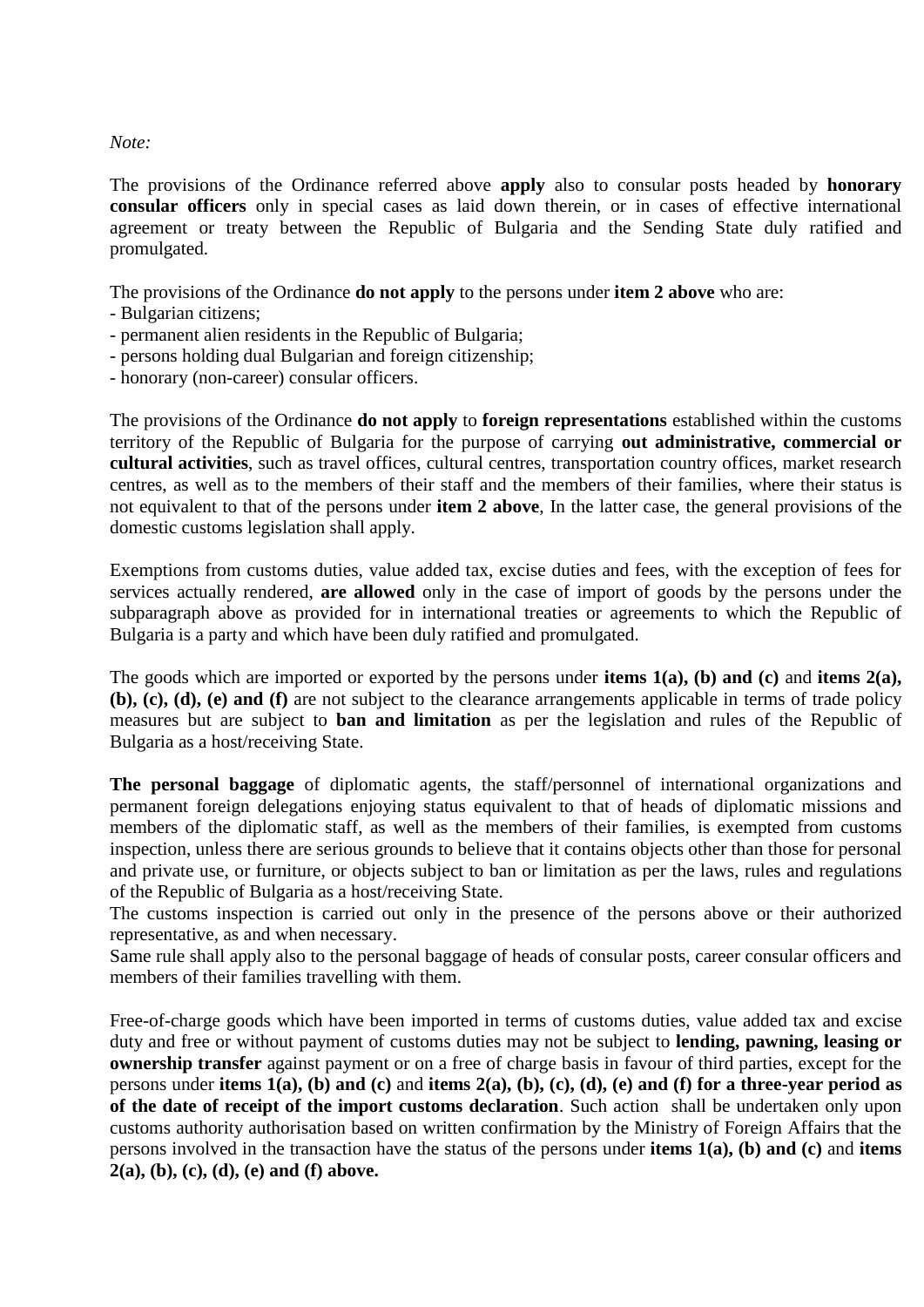Where the goods which have been imported free of charge in terms of customs duties, value added tax, excise duties taxes are lent, pawned, leased or transferred to third parties against payment or free of charge, except for the persons under **items**  $1(a)$ , (b) and (c) and **items**  $2(a)$ , (b), (c), (d), (e) and (f) before the expiration of the three-year period mentioned above, such goods shall be subject to import **customs duties as well as other state-collected charges**.

Import customs duties are determined based on the **customs duty rates** valid on the date of the customs authorisation for lent, pledge, lease or ownership transfer of the goods, or as at the date on which those transactions were carried out without customs authorisation, depending on the type of goods and on the basis of their customs value as established or recognized by the customs authorities as at that date.

## *EXEMPTION FROM CUSTOMS DUTIES, TAXES, EXCISE DUTIES AND FEES*

## *Cases of exemption from all state charges*

**The goods imported in reasonable quantities for official use** by the persons under **items 1(a), (b) and (c)** above shall be exempted from customs duties, VAT, excise duties and fees, except for the fees charged for actual provision of services.

**Foodstuffs, soft drinks, beer, wines, spirits and tobacco products imported in reasonable quantities by the persons under items 1(a), (b) and (c) above for National Day official reception** purposes or official visits by Head of State, Head of Government, President of Parliament or Minister of Foreign Affairs shall be exempted from customs duties, VAT, excise duties and fees, except for the fees charged for actual provision of services.

**The goods for personal and private use imported by the persons under items 2(a), (b), (c), (d), (e) and (f)** above for **initial house furnishing purposes on taking up** assignment shall be exempted customs duties, VAT, excise duties and fees, except for the fees charged for actual provision of services. Such exemption shall be applied for goods imported as unaccompanied baggage **within six months** of initial arrival to post.

In cases other than those under the paragraph above, the persons under **items 2(a), (b) and (c) above** shall be allowed to import goods **for personal and private use,** free of charge in terms of customs duties, VAT, excise duties and fees, except for the fees charged for actual provision of services, **during their tour of duty as well**, regardless of whether the time period specified above has expired.

In cases of exemption from any and all state-collected charges, the exemption shall be authorised by the Head of the respective clearing customs authority in accordance with the following **procedure**:

- for documents, printed matter, books, publications, any type of recorded or unrecorded information carriers, flags, signboards, stamps, coats of arms and other similar items – upon submission of **forms [1](http://www.mfa.bg/uploads/files/!Protokol-Guide/5-Formuliari/Annex_8_1.pdf) and [3](http://www.mfa.bg/uploads/files/!Protokol-Guide/5-Formuliari/Annex_8_3.pdf) of the Request Declaration** (*Annex No.8*) signed by the Head of Mission, Representation of International Organization or (Permanent) delegation, or an authorized representative;

- for goods other than those under the paragraph above – upon submission to the respective clearing customs authority of forms [1](http://www.mfa.bg/uploads/files/!Protokol-Guide/5-Formuliari/Annex_8_1.pdf) and [3](http://www.mfa.bg/uploads/files/!Protokol-Guide/5-Formuliari/Annex_8_3.pdf) of the request declaration (*Annex No.8)* signed by the Head of Mission, Representation of IO or (Permanent) delegation, or a person designated by the Head, whose **specimen signature has been notified** to the Ministry of Foreign Affairs, approved by the Ministry of Foreign Affairs; forms [1,](http://www.mfa.bg/uploads/files/!Protokol-Guide/5-Formuliari/Annex_8_1.pdf) [2](http://www.mfa.bg/uploads/files/!Protokol-Guide/5-Formuliari/Annex_8_2.pdf) and [3](http://www.mfa.bg/uploads/files/!Protokol-Guide/5-Formuliari/Annex_8_3.pdf) of the request declaration are first submitted to the Ministry of Foreign Affairs and, after their verification, the Ministry retains form [2](http://www.mfa.bg/uploads/files/!Protokol-Guide/5-Formuliari/Annex_8_2.pdf) and returns forms [1](http://www.mfa.bg/uploads/files/!Protokol-Guide/5-Formuliari/Annex_8_1.pdf) and [3](http://www.mfa.bg/uploads/files/!Protokol-Guide/5-Formuliari/Annex_8_3.pdf) to the applicant. The sample Request Declaration form follows the customs legislation of the Republic of Bulgaria.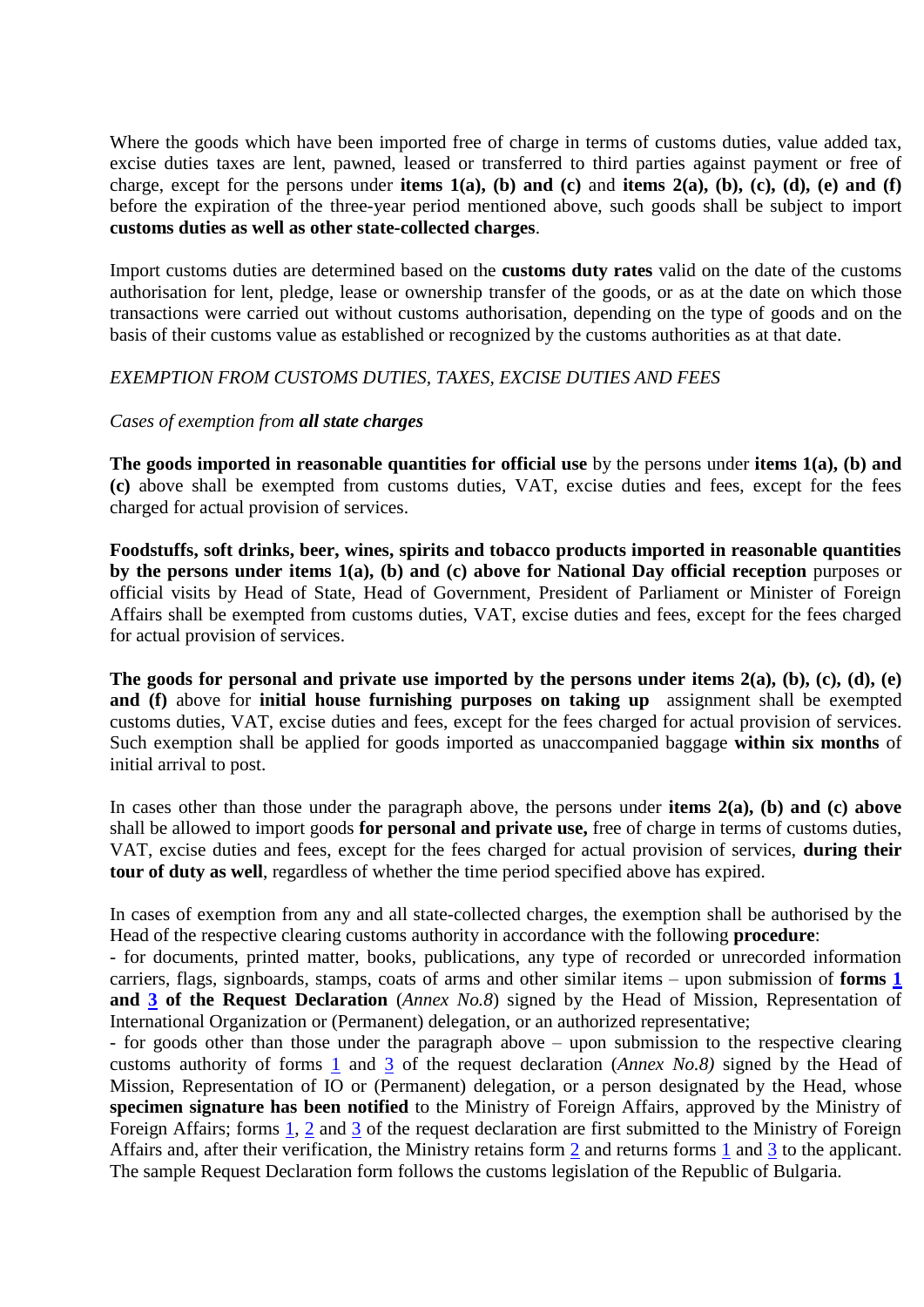Provided that the requirements above are met, the following items/articles for official use only by a Consular Post headed by an honorary consular officer shall be exempted from customs duties, VAT, excise duties and fees, except for the fees charged for actual provision of services,: coats of arms, flags, signboards, official printed matter, office furniture, office equipment and other similar articles supplied by or at the instance of the sending State to the Consular Post.

*Note:*

# **The forms of the Request Declaration** *(Annex No. 8)* **are printed on self-copying carbonless paper and they are provided by the clearing customs authority**.

*Annex No. 8 to this Guide* **is for reference purposes only!**

## *Specific cases of exemption*

**Motor vehicles and motor cycles**, including spare parts, are exempted from customs duties, VAT, excise duties and fees, except for the fees charged for actual provision of services, when imported by the persons listed in **items 1(a), (b) and (c)** above under the following **conditions**:

- the maximum number of tax-free motor vehicles and motor cycles for official use may not exceed the number of the members of the diplomatic staff of the Diplomatic Mission, Consular post, International Organization or Delegation. The number of tax-free motor vehicles may be changed on the basis of reciprocity at the discretion of the Ministry of Foreign Affairs;

- the maximum number of motor vehicles and motor cycles for the persons under **items 2(a), (b) and (c)** shall be subject to the following quantitative restrictions:

- two motor vehicles per person living with members of their families;

- one motor vehicle per single person;

- the persons under **items 2(d), (e) and (f)** above shall be entitled to a maximum of one motor vehicle, regardless of their marital status.

Quantitative restrictions as specified above include motor vehicles and motor cycles purchased by the persons under **items 2(a), (b) and (c)** within the customs territory of the Republic of Bulgaria **for which VAT has been refunded**.

The following procedures shall apply for tax-exemption purposes under the paragraph above:

- submission to the clearing customs authority of **forms [1](http://www.mfa.bg/uploads/files/!Protokol-Guide/5-Formuliari/Annex_8_1.pdf) and [3](http://www.mfa.bg/uploads/files/!Protokol-Guide/5-Formuliari/Annex_8_3.pdf)** of the Request Declaration (*Annex No.8)* signed by the Head of Mission, Organization or (Permanent) Delegation, or a person designated by the Head, whose specimen signature has been notified to the Ministry of Foreign Affairs, duly approved by the Ministry of Foreign Affairs; forms  $\frac{1}{2}$ , [2](http://www.mfa.bg/uploads/files/!Protokol-Guide/5-Formuliari/Annex_8_2.pdf) and [3](http://www.mfa.bg/uploads/files/!Protokol-Guide/5-Formuliari/Annex_8_3.pdf) of the Request Declaration are first submitted to the Ministry of Foreign Affairs and, after their verification, the Ministry retains form [2](http://www.mfa.bg/uploads/files/!Protokol-Guide/5-Formuliari/Annex_8_2.pdf) of the declaration and returns forms [1](http://www.mfa.bg/uploads/files/!Protokol-Guide/5-Formuliari/Annex_8_1.pdf) and [3](http://www.mfa.bg/uploads/files/!Protokol-Guide/5-Formuliari/Annex_8_3.pdf) to the applicant;

- the Request Declaration set out in *Annex 8* serves as a **customs clearance import document** for the purposes of Article 9(4) of  $\underline{I-181}$  Ordinance No of 2002 of the Minister of the Interior on the Registration [and Record of motor vehicles owned by alien physical and juridical persons.](http://www.mfa.bg/uploads/files/!Protokol-Guide/4-Normativni-Aktove/Nar_I_181.pdf)

**Tobacco products, beer, wines and spirits** imported by the persons under **items 1(a), (b) and (c)** above for representational purposes are exempted from customs duties, VAT, excise duties and fees, except for the fees charged for actual provision of services. Same products shall be within the **annual limits** set out in *[Annex No.10](http://www.mfa.bg/uploads/files/!Protokol-Guide/5-Formuliari/2017-06-29/Annex_10.pdf)*, and determined/fixed by the Ministry of Foreign Affairs in conjunction with the Ministry of Finance.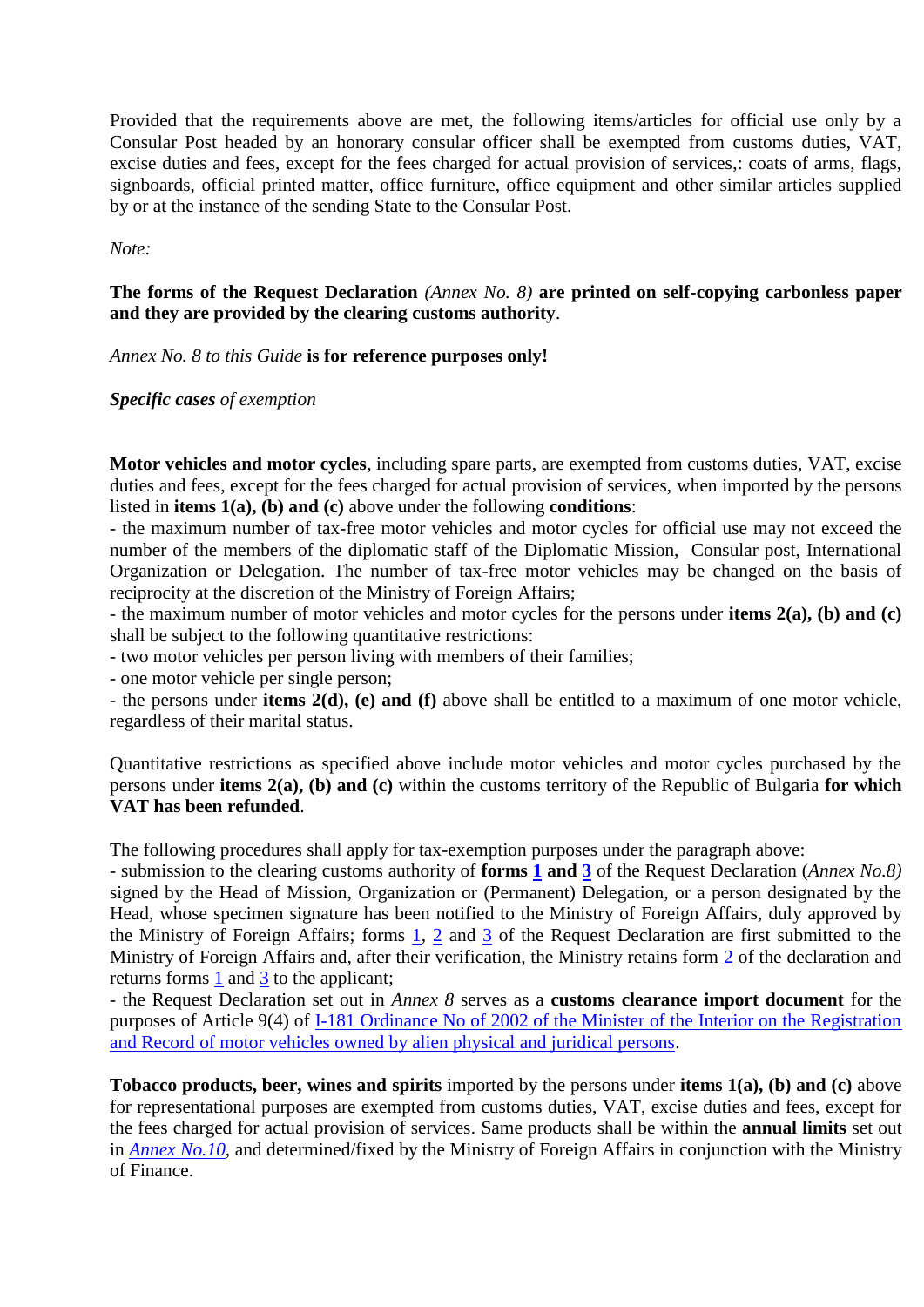The goods mentioned above shall be tax exempted upon submission to the clearing customs authority of forms 1 and 3 of the declaration (*[Annex 9\)](http://www.mfa.bg/uploads/files/!Protokol-Guide/5-Formuliari/2017-06-29/Annex_9.pdf)* signed by the Head of Mission, Organization or Delegation, or a person designated by the Head, whose specimen signature has been notified to the Ministry of Foreign Affairs, fully approved by the Ministry of Foreign Affairs and the customs declaration (Uniform Administrative Document – UAD). Forms 1, 2 and 3 of the Declaration are first submitted to the Ministry of Foreign Affairs which, after their verification, retains form 2 and returns forms 1 and 3 to the applicant.

The import of **tobacco products**, **wines, beer and spirits** by the persons under **items 2(a), (b), (c), (d), (e) and (f)** above is exempted from **customs duties** in accordance with Articles 692 and 695 of the Implementing Rules of the Customs Act, from **value added tax** in accordance with Article 59(9) of the Value Added Tax Act and from **excise duties** in accordance with Article 21(1)(4) of the Excise Duties and Tax Warehouses Act **within quantitative limits for duty-free imports** laid down in Appendix 64 to Articles 692 and 695 of the Implementing Rules.

# *Note:*

**The forms of the declaration** *(Annexes Nos. 8 and [9\)](http://www.mfa.bg/uploads/files/!Protokol-Guide/5-Formuliari/2017-06-29/Annex_9.pdf)* **are printed on self-copying carbonless paper and they are provided by clearing customs authorities.**

# *Annexes Nos.8 and [9](http://www.mfa.bg/uploads/files/!Protokol-Guide/5-Formuliari/2017-06-29/Annex_9.pdf)* **are for reference purposes only!**

The text of [Ordinance No 14 of 15 September 1999 on the customs clearance of goods which are](http://www.mfa.bg/uploads/files/!Protokol-Guide/4-Normativni-Aktove/Regulation_14_customs.pdf)  [imported or exported by Diplomatic Missions, Consular Posts, Offices of International Organisations and](http://www.mfa.bg/uploads/files/!Protokol-Guide/4-Normativni-Aktove/Regulation_14_customs.pdf)  [the members of their staff/personnel](http://www.mfa.bg/uploads/files/!Protokol-Guide/4-Normativni-Aktove/Regulation_14_customs.pdf) can be found in the Annexes to this Guide.

# **•** EUROPEAN COMMUNITY CERTIFICATE OF EXEMPTION FROM PAYMENT OF EXCISE DUTY (COUNCIL *DIRECTIVE 2008/118/EC – ARTICLE 12(1) – APPENDIX 1 TO ARTICLE 4A OF THE IMPLEMENTING RULES OF THE EXCISE DUTIES AND TAX WAREHOUSES ACT*

Diplomatic and Consular Missions and Offices of International Organizations are entitled to opt for (as eligible organizations/persons) **exemption excise duty for shipments intended for use by eligible organisations/persons** as set out in Article 12(1) of Council Directive 2008/118/EC of 16 December 2008 concerning the general arrangements for excise duty and repeal of Directive 92/12/EEC.

In this case, it is necessary to fill in and certify **the form set out in Appendix 1 to Article 4a** of the Implementation Rules on the Excise Duties and Tax/Bonded Warehouses Act. Said form serves as a **certificate** (of the licensed warehouse holder) of exemption from payment of excise duty for shipments intended for use by eligible organizations/persons set out in Article 12(1) of Council Directive 2008/118/EC (*[Annex No.11](http://www.mfa.bg/uploads/files/!Protokol-Guide/5-Formuliari/2017-06-29/Annex_11.pdf)*).

This form has to be submitted by a *Note Verbale* to the State Protocol Directorate which forwards it to the Customs Agency.

## *DIPLOMATIC BAG*

The terms and conditions for the export and import of the **diplomatic bag** are laid down in Chapter III of **Ordinance No 14 of 15 September 1999** on the customs clearance of goods which are imported or [exported by diplomatic missions, consular posts, representations of international organizations and the](http://www.mfa.bg/uploads/files/!Protokol-Guide/4-Normativni-Aktove/Regulation_14_customs.pdf)  [members of their staff.](http://www.mfa.bg/uploads/files/!Protokol-Guide/4-Normativni-Aktove/Regulation_14_customs.pdf)

Diplomatic bag is an official correspondence sent to or received by Diplomatic Missions or Consular Posts relating to their official functions and cleared in accordance with the Vienna Convention on Diplomatic Relations and the Vienna Convention on Consular Relations.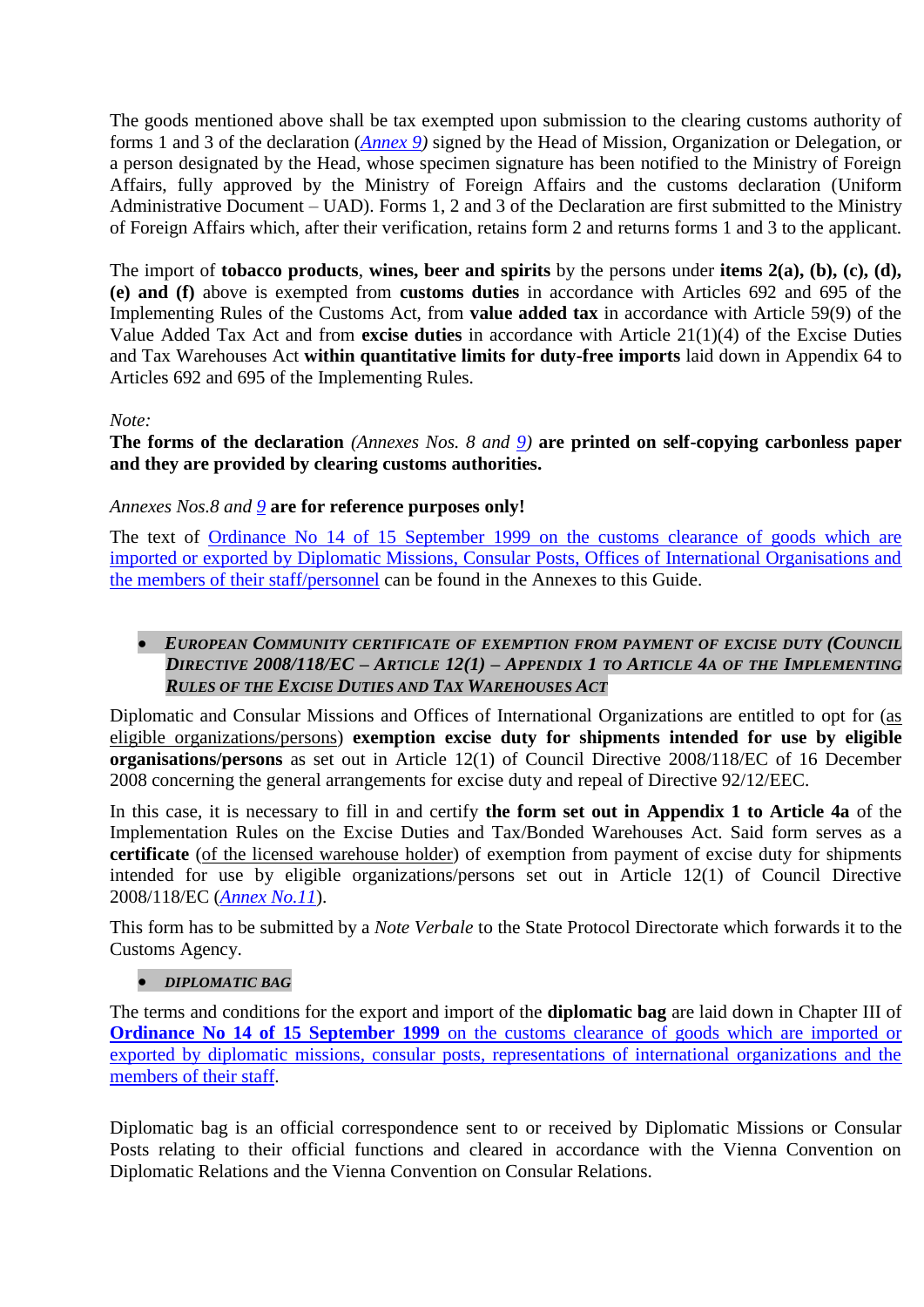The diplomatic bag may be delivered by means of:

- $\ddot{\phantom{a}}$  diplomatic courier;
- $\overline{\mathbf{u}}$  diplomatic cargo; or
- $\leftarrow$  captain of a commercial aircraft.

The number and type of diplomatic pouches **may be restricted on the basis of reciprocity**.

The diplomatic **courier bag** is accompanied by a diplomatic courier. The diplomatic courier needs a **diplomatic passport** issued by the Ministry of Foreign Affairs of the relevant State and an **official courier letter** indicating the courier's powers and status and the numbers and quantity of packages which the courier accompanies, as well as the full address to which the bag has to be dispatched.

Said letter is submitted to the customs authorities and it should be signed and officially stamped by the sending Embassy, Consular post or Ministry of Foreign Affairs.

The diplomatic bag may also be entrusted to **the captain of a commercial aircraft**. The captain of the aircraft is provided with **an official pouch authorisation letter/courier letter** indicating his or her powers, the external marks and number of packages, and the address of final destination of consignee.

The captain of the commercial aircraft carrying a diplomatic bag shall not be considered as a diplomatic courier.

The diplomatic bag is delivered by or entrusted to the captain of the aircraft to a diplomatic staff **member**  in accordance with established procedures.

The diplomatic bag may be transported as a **postal, railway, aircraft or another shipment without being accompanied by a diplomatic courier** or **being accompanied by a courier travelling in transit through the Republic of Bulgaria**. The diplomatic bag shall not be detained by the customs authorities upon the submission of a notification in fully signed and sealed. Said notification shall be certified by the Ministry of Foreign Affairs of the Republic of Bulgaria and it serves *in lieu* of the declaration under *Annex No.8 to this Guide.*

In the case of transit dispatch of a diplomatic bag, the official courier document is not required to be certified by the Ministry of Foreign Affairs of the Republic of Bulgaria or by the diplomatic (consular) mission of the Republic of Bulgaria abroad.

The diplomatic bag **is not subject to** detention and customs inspection.

All packages constituting the diplomatic bag must bear **visible external marks** of their character ("diplomatic bag" labels, package numbers corresponding to the numbers in the official pouch authorisation letter, full address of final destination, and wax seals or lead seals) and **may contain only diplomatic documents and articles intended for official use.**

Customs authorities shall allow immediate customs entry for both inbound and outbound diplomatic bag, **with priority and without a physical inspection** provided that above requirements have been met.

The customs authorities may require a customs inspection in cases of **serious grounds** to believe that the diplomatic bag contains items other than diplomatic documents and articles intended for official use.

The customs authorities may ask for the diplomatic bag to be **opened** in their presence by an authorized individual designated by the sending State. If the authorities of the sending State refuse to comply with this request, the diplomatic bag **shall be returned**, without being opened, to the destination of origin.

The diplomatic bag **shall be imported or exported without payment of customs duties, taxes, excise duties or fees**, except for the fees charged for actual provision of services, provided that the requirements set out in [Ordinance No 14 of 15 September 1999 on the customs clearance of goods imported or](http://www.mfa.bg/uploads/files/!Protokol-Guide/4-Normativni-Aktove/Regulation_14_customs.pdf)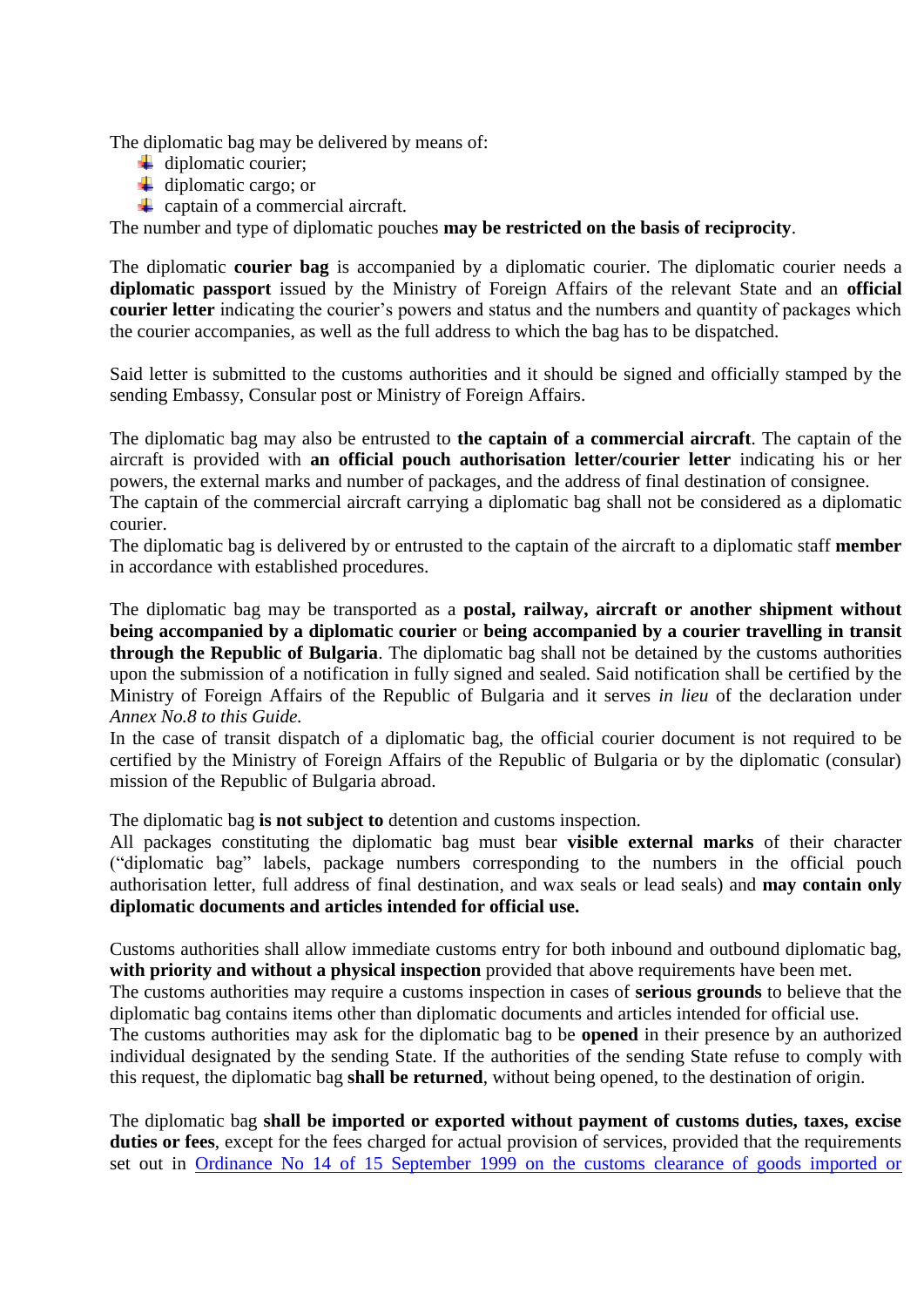[exported by diplomatic missions, consular posts, representations of international organizations and the](http://www.mfa.bg/uploads/files/!Protokol-Guide/4-Normativni-Aktove/Regulation_14_customs.pdf)  [members of their staff](http://www.mfa.bg/uploads/files/!Protokol-Guide/4-Normativni-Aktove/Regulation_14_customs.pdf) are met/satisfied.

If the rules and regulations as set out in the Ordinance above are not observed, the diplomatic bag shall be considered as **regular mail and general procedures for the clearance of shipments shall be applied.** In cases like that, upon the request of the diplomatic courier or the sending State entity, the diplomatic bag may remain under customs control pending the decision on customs clearance mode.

# *REGISTRATION OF MOTOR VEHICLES*

Foreign Diplomatic Missions, Consular Posts and Representations of International Organizations accredited to the Republic of Bulgaria are entitled to register their own motor vehicles and the motor vehicles of their staff in special series in accordance with the procedures laid down in **[Ordinance No I-](http://www.mfa.bg/uploads/files/!Protokol-Guide/4-Normativni-Aktove/Nar_I_181.pdf)[181 of 3 December 2002 on the registration and reporting of motor vehicles owned by foreign](http://www.mfa.bg/uploads/files/!Protokol-Guide/4-Normativni-Aktove/Nar_I_181.pdf)  natural persons [and legal entities](http://www.mfa.bg/uploads/files/!Protokol-Guide/4-Normativni-Aktove/Nar_I_181.pdf)** (promulgated, The State Gazette, No 116 of 2002; amended, Nos. 93 of 2006 and 30 of 15 April 2016).

Missions are entitled to register in special series of registration plates **office motor vehicles**, the number of which may not exceed the number of the diplomatic staff, the career (full-time) consular officers or representatives of an international organization with diplomatic status.

The number of vehicles may be changed on the basis of the principle of reciprocity at the discretion of the Ministry of Foreign Affairs.

Each Head of a Diplomatic Mission, member of the diplomatic staff, career consular officer or representative of an international organization with diplomatic status, as well as member of the administrative and technical staff of the relevant mission is entitled to register in the relevant special series **one own motor vehicle for private use**.

In case the Head of a Diplomatic Mission, member of the diplomatic staff, career consular officer or representative of an international organization with diplomatic status resides permanently with a family member registered with the State Protocol Directorate, **an additional own motor vehicle may be registered for private use**.

The full text of the **Ordinance** and the registration **form** are included in the Annexes (*[Annex No.12](http://www.mfa.bg/uploads/files/!Protokol-Guide/5-Formuliari/2017-06-29/Annex_12.pdf)*).

The owner of the motor vehicle makes available the following for the **registration** purposes:

- the motor vehicle for identification;

- a written application for registration (*Note Verbale*);

- a letter from the Ministry of Foreign Affairs indicating the ownership, brand and model of the motor vehicle, the numbers of the chassis and the engine, the type and marks on the registration plates and the registration term (form – (*[Annex No.12](http://www.mfa.bg/uploads/files/!Protokol-Guide/5-Formuliari/2017-06-29/Annex_12.pdf)*);

- a customs importation document or an ownership document in the country (a sales contract);

- a vehicle third party liability insurance document;

- a copy of the card issued by the Ministry of Foreign Affairs (*in accordance with the procedure set out in the Identity Documents (Status) Section of this Guide*) – for the registration of a private motor vehicle; - the plates with the Bulgarian registration number, if any.

Motor vehicles owned by foreign natural persons or legal entities are registered with the Traffic Police Units at the Regional Directorates of the Ministry of the Interior designated by the National Police Chief Directorate **within 14 days of the issuance of the customs importation document or the acquisition of ownership in the country**.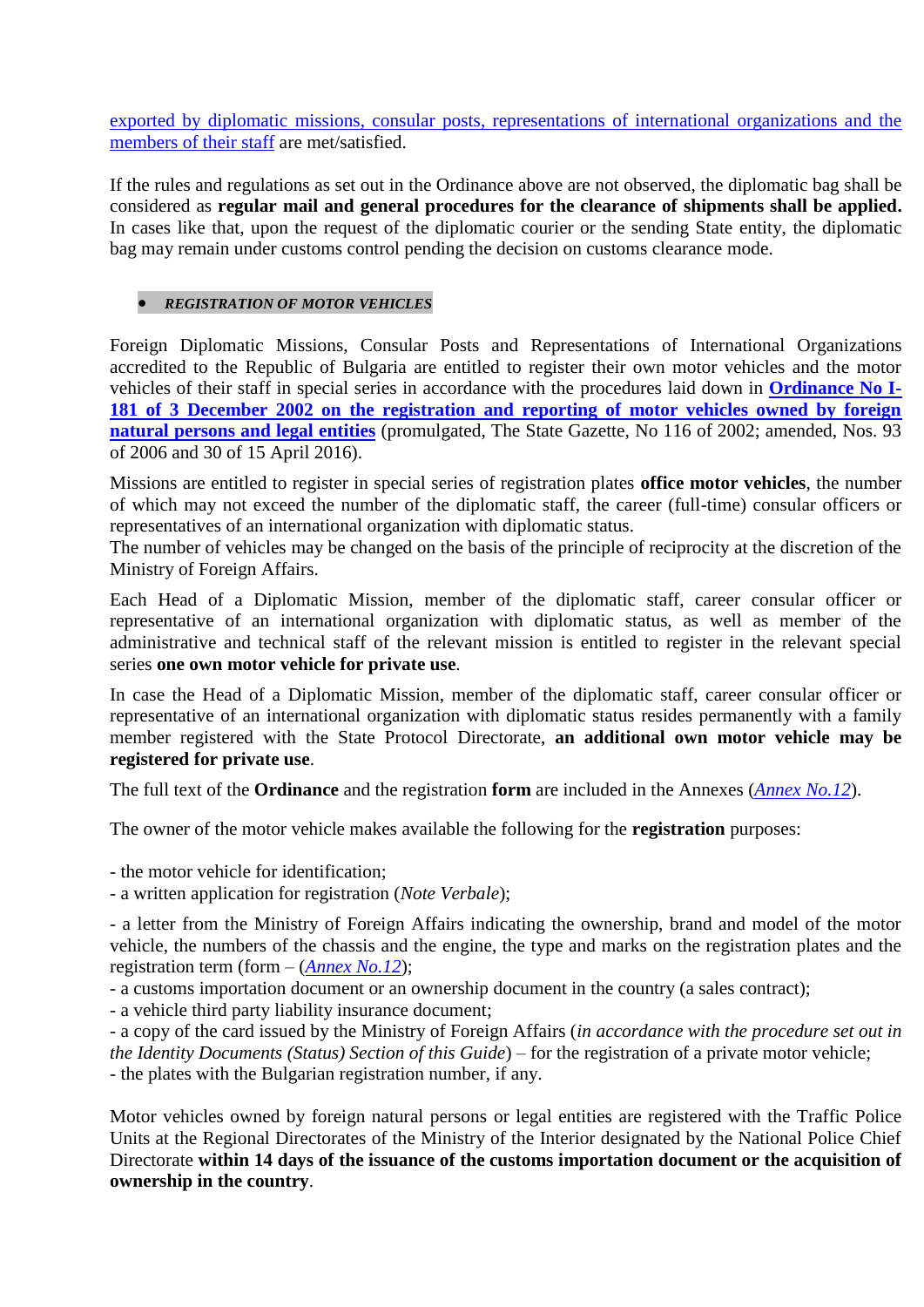Motor vehicles are registered by their identification number (VIN), type, brand, model and other details indicated in the compliance certificate (on the type approval) or by the manufacturer **after an initial technical inspection** if they meet the requirements laid down in the [Road Traffic Act](http://www.mfa.bg/uploads/files/!Protokol-Guide/4-Normativni-Aktove/09-ZDvP-bg-en.pdf) and the Bulgarian State Standard.

The inspection is carried out in accordance with Chapter IV of Ordinance [No I-45 of 2000 on the](http://www.mfa.bg/uploads/files/!Protokol-Guide/4-Normativni-Aktove/Nar_I_45.pdf)  [registration, reporting, commissioning and decommissioning of motor vehicles and trailers thereof.](http://www.mfa.bg/uploads/files/!Protokol-Guide/4-Normativni-Aktove/Nar_I_45.pdf) It is intended to check the completeness and fitness of the equipment, installations and mechanisms relating to road safety, the emissions of harmful exhaust gases from motor vehicles and the fitness of their noise control devices.

Motor vehicles are registered for the shorter period specified in the registration letter of the Ministry of Foreign Affairs.

The owner of the registered motor vehicle is issued a **registration document** in accordance with Article 141 of the [Road Traffic Act](http://www.mfa.bg/uploads/files/!Protokol-Guide/4-Normativni-Aktove/09-ZDvP-bg-en.pdf) and **registration plates**. The registration document (Registration Certificate – Parts I and II) specifies the details of the motor vehicle and its owners, as well as its validity term.

Where the registration term is renewed, the **change of registration** is carried out within 14 days and the owner makes available the following:

- the motor vehicle for identification;

- a written application for registration (*Note Verbale*);

- a letter from the Ministry of Foreign Affairs indicating the ownership, brand and model of the motor vehicle, the numbers of the chassis and the engine, the type and marks on the registration plates and the registration term (form –(*[Annex No.12](http://www.mfa.bg/uploads/files/!Protokol-Guide/5-Formuliari/2017-06-29/Annex_12.pdf)*);

- the Registration Certificate – Parts I and II;

- a vehicle third party liability insurance document;

- a copy of the card issued by the Ministry of Foreign Affairs (*in accordance with the procedure set out in the Identity Documents (Status) Section of this Guide*) – for the registration of a private motor vehicle; - the plates with the registration number.

Changes of the vehicle registration are also made when the details of the motor vehicle are changed or the ownership is transferred within 14 days of the event, as well as upon expiration of the validity of the registration plates.

No change of registration is required when the owner changes his or her address.

The procedure in the event of transfer of ownership of a motor vehicle registered in accordance with [Ordinance No I-181 of 2002 on the registration and reporting of motor vehicles,](http://www.mfa.bg/uploads/files/!Protokol-Guide/4-Normativni-Aktove/Nar_I_181.pdf) owned by foreign natural persons [and legal](http://www.mfa.bg/uploads/files/!Protokol-Guide/4-Normativni-Aktove/Nar_I_181.pdf) entities, is the same as the initial registration procedure.

Motor vehicles registered in accordance with [Ordinance No I-181 of 3 December 2002 on the registration](http://www.mfa.bg/uploads/files/!Protokol-Guide/4-Normativni-Aktove/Nar_I_181.pdf)  [and reporting of motor vehicles owned by foreign natural persons](http://www.mfa.bg/uploads/files/!Protokol-Guide/4-Normativni-Aktove/Nar_I_181.pdf) and legal entities are provided with registration plates with the following marks:

- **marks with the identifying letters C, CC or CT in white letters and digits on a red background**; a white strip is placed in the upper right-hand corner of the registration plates of motor vehicles used by Heads of Diplomatic Missions;

- **marks with the identifying letters XX in white letters and digits on a blue background.**

Depending on the letter identification marks, registration plates are provided as follows:

1. C – for motor vehicles of Diplomatic Missions and international representations and their officers who have diplomatic status and hold a diplomatic identity card issued by the Ministry of Foreign Affairs;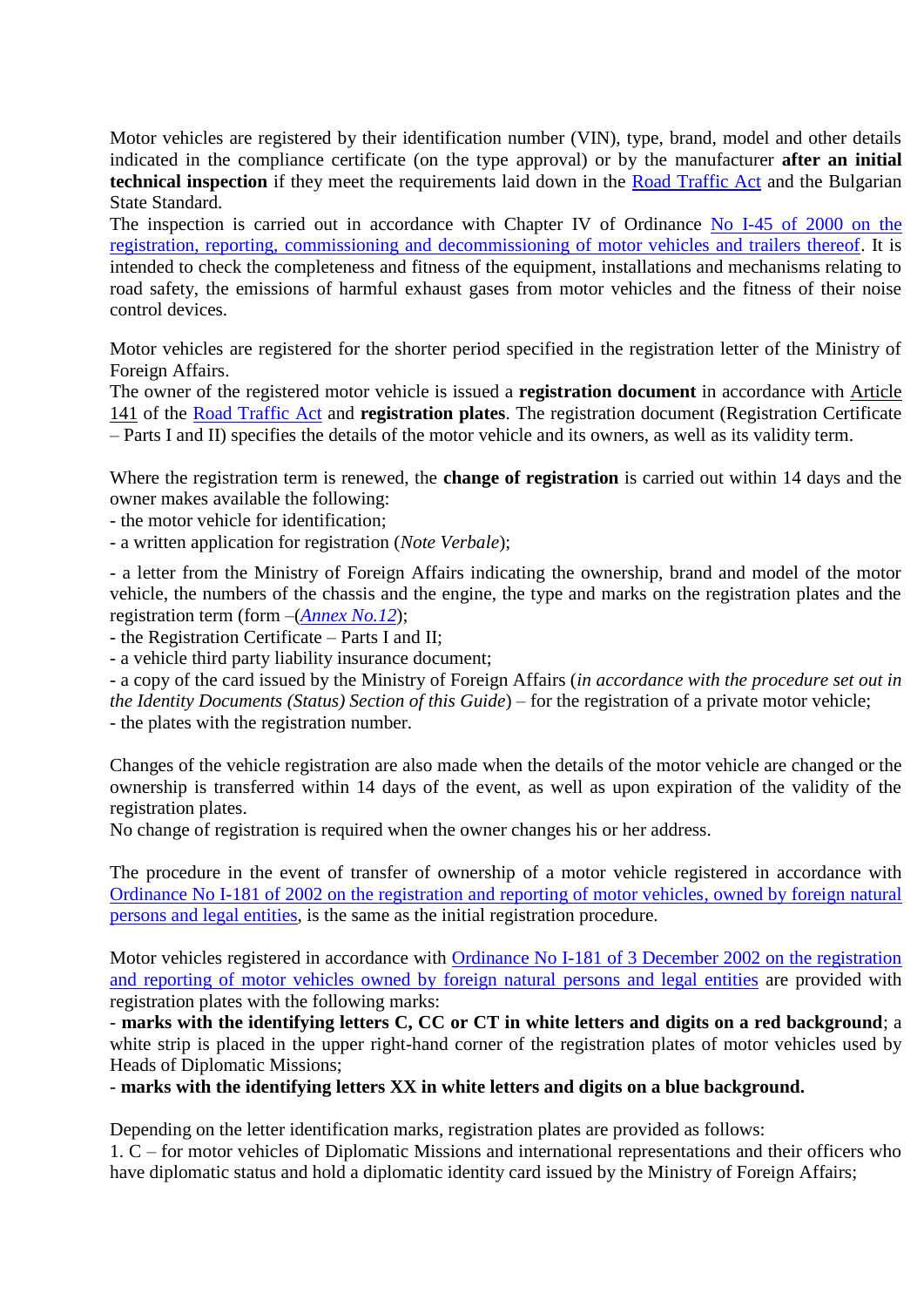2. CC – for motor vehicles of Consular Posts and members of their staff who have the status of consular career officers, holders of consular card issued by the Ministry of Foreign Affairs, except for honorary consular officers;

3. CT – for motor vehicles of members of the administrative and technical staff of Diplomatic Missions and consular posts, who hold a consular identity card issued by the Ministry of Foreign Affairs;

4. XX – for motor vehicles owned by Consular Posts headed by honorary consular officers who are foreign nationals in the Republic of Bulgaria.

Registration plates are provided for use to the owners who **pay their value** and the relevant fees. Registration plates are attached to the vehicle at the places designated by the manufacturer in a way which prevents their unlawful removal.

Where **registration plates are lost or stolen**, they are declared for search and the number is not used for registration purposes until the end of the year in which the validity expires as indicated on the plate. The motor vehicle is registered with a new registration number in accordance with the established procedure. Where **plates are damaged**, it is possible to make new plates with the same registration number.

**Lost or stolen registration documents** are replaced by a **duplicate** after the owner files an application in writing in the established format and a declaration.

The documents containing details of the registration, the changes of the registration, and the decommissioning and other details of the motor vehicle are stored by registration numbers in the records of the relevant road traffic police until a financial audit is carried out but no less than ten years after the relevant registration or change of the registration. After this time limit expires, the documents are scrapped and destroyed at the proposal of the head of the relevant traffic police unit.

The detailed rules on deregistration, reporting of motor vehicles, return of registration plates, provision of transit registration plates, validity of plates and others are set out in [Ordinance No I-181 of 3 December](http://www.mfa.bg/uploads/files/!Protokol-Guide/4-Normativni-Aktove/Nar_I_181.pdf)  [2002 on the registration and reporting of motor vehicles owned by foreign natural and legal persons](http://www.mfa.bg/uploads/files/!Protokol-Guide/4-Normativni-Aktove/Nar_I_181.pdf) which is attached to this Guide. The form for the decommissioning of motor vehicles is also included in the Annexes (*[Annex No.15](http://www.mfa.bg/uploads/files/!Protokol-Guide/5-Formuliari/Annex_15.jpg)*).

# *RECOGNITION AND REPLACEMENT OF MOTOR VEHICLE DRIVING LICENCES*

The recognition in the Republic of Bulgaria of motor vehicle driving licences issued by other States and their replacement with Bulgarian driving licences in the cases prescribed by the law or the issuance of Bulgarian driving licences are regulated in the following legislation: **[the Road Traffic Act,](http://www.mfa.bg/uploads/files/!Protokol-Guide/4-Normativni-Aktove/09-ZDvP-bg-en.pdf) [the](http://www.mfa.bg/uploads/files/!Protokol-Guide/4-Normativni-Aktove/07-ZBLD-bg-en.pdf)  [Bulgarian Identity Documents Act,](http://www.mfa.bg/uploads/files/!Protokol-Guide/4-Normativni-Aktove/07-ZBLD-bg-en.pdf) the Rules on the issuance of [Bulgarian identity documents,](http://www.mfa.bg/uploads/files/!Protokol-Guide/4-Normativni-Aktove/08-Pr-ZBLD-bg.pdf) [Ordinance No I-157/2002 on the terms and conditions for the issuance of motor vehicle driving](http://www.mfa.bg/uploads/files/!Protokol-Guide/4-Normativni-Aktove/Nar_I_157.pdf)  [licences, the reporting of motorists and their discipline](http://www.mfa.bg/uploads/files/!Protokol-Guide/4-Normativni-Aktove/Nar_I_157.pdf)** and other provisions of secondary legislation.

In accordance with **Article 161 of the [Road Traffic Act](http://www.mfa.bg/uploads/files/!Protokol-Guide/4-Normativni-Aktove/09-ZDvP-bg-en.pdf)**, a motor vehicle driving licence issued in another State **is valid** within the territory of the Republic of Bulgaria for the vehicle categories for which it was issued in the following cases:

1. the State in which it was issued is a Contracting Party to the **Convention on Road Traffic** and the licence meets the requirements for a domestic driving permit laid down in Annex 6 to the Convention;

2. the State in which it was issued is a Contracting Party to **the Agreement between the Parties to the North Atlantic Treaty regarding the Status of their Forces** under the conditions of Article IV (a);

3. a legalized **translation** into the Bulgarian language is attached to the licence;

4. the licence **is international** and meets the requirements for an international driving permit laid down in Annex 7 to the Convention on Road Traffic;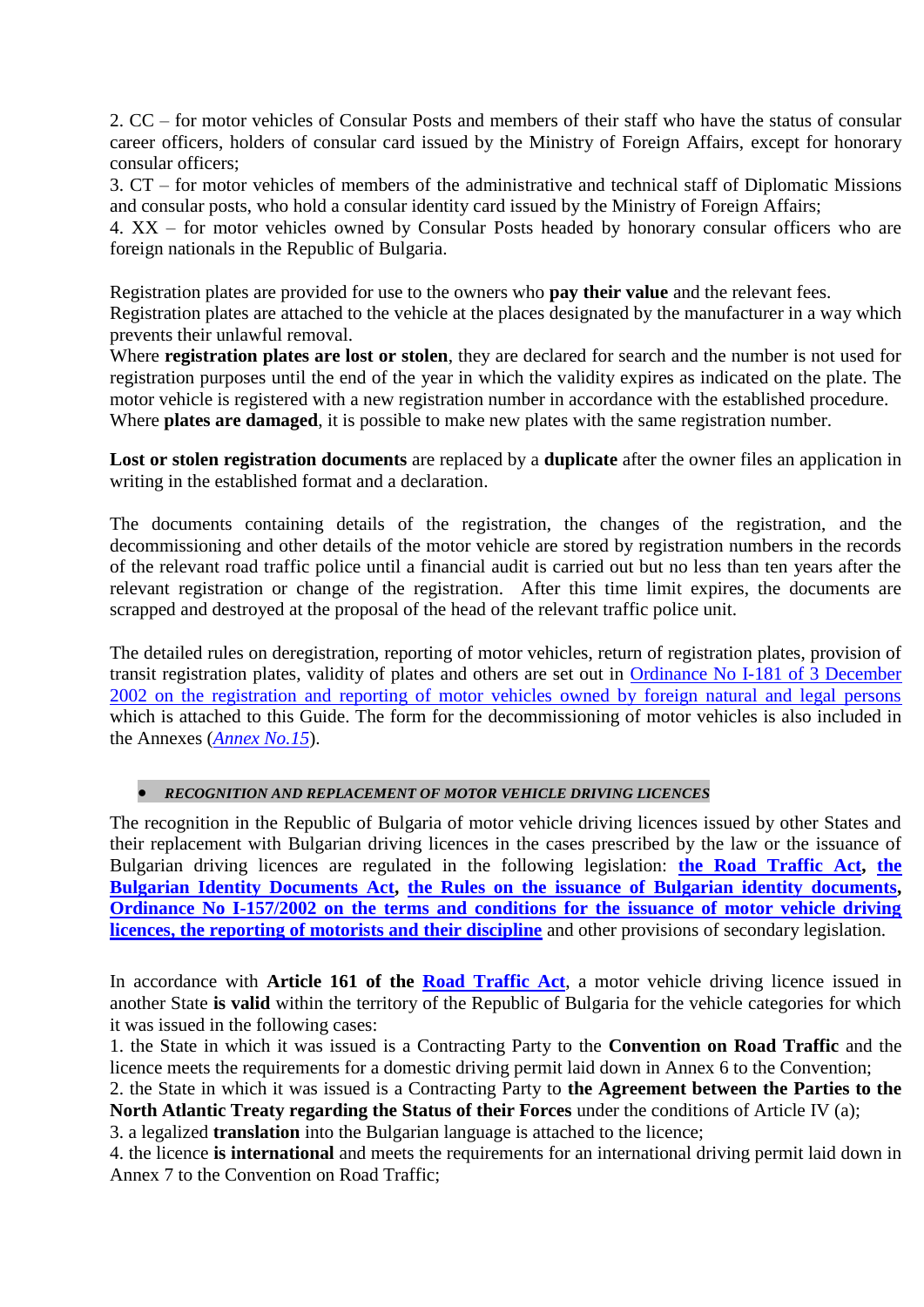# 5. the licence was **issued by a Member State of the European Union or another State Party to the Agreement on the European Economic Area, or the Swiss Confederation.**

In accordance with Article 162 of the [Road Traffic Act:](http://www.mfa.bg/uploads/files/!Protokol-Guide/4-Normativni-Aktove/09-ZDvP-bg-en.pdf)

- foreign nationals who are long-term residents in the Republic of Bulgaria, including the members of the staff of diplomatic and consular missions and representations of international organizations in the Republic of Bulgaria and the members of their families, may drive motor vehicles within the territory of the country with a **licence which was not issued** by a Member State of the European Union or another State Party to the Agreement on the European Economic Area, or the Swiss Confederation for up to **a year** after the date of issuance of the residence document or the registration with the Ministry of Foreign Affairs and the provision of a card of the relevant type issued by the Ministry;

- the requirement under the foregoing subparagraph does not apply to the cases under Article 161(2) above;

- **a foreign domestic driving permit or licence** issued to a Bulgarian national or a foreign national, including the members of the staff of diplomatic and consular missions and representations of international organizations in the Republic of Bulgaria and the members of their families, by a **State which is not a Member State** of the European Union or another State Party to the Agreement on the European Economic Area, or the Swiss Confederation, **is replaced by a Bulgarian driving licence**  without sitting for an exam provided that the State in which it was issued is a Contracting Party to the **Convention on Road Traffic** and the permit or licence meets the requirements for a domestic driving permit laid down in Annex 6 to the Convention;

- where **the foreign domestic permit or licence does not meet** the requirements under the foregoing subparagraph, **a Bulgarian motor vehicle driving licence is issued** upon a successful pass at the **exam**.

A driving licence under Article 161(5) of a person who is habitually resident in the Republic of Bulgaria, including the members of the staff of diplomatic and consular missions and representations of international organizations in the Republic of Bulgaria and the members of their families, **may be replaced, at his or her request, with an equivalent Bulgarian licence without sitting for an exam.**

The replacement by a Bulgarian driving licence is carried out after the foreign domestic licence is made available. **The replaced licence is returned to the issuing State, indicating the reasons for the replacement.**

In the case of a lost or stolen driving licence under Article 161(5) of a person who is habitually resident in the Republic of Bulgaria, including the members of the staff of diplomatic and consular missions and representations of international organizations in the Republic of Bulgaria and the members of their families, a Bulgarian driving licence is issued on the basis of **evidence provided by the competent authorities of the issuing State of the lost or stolen licence that the person was a licence holder**. The issuing State of the lost or stolen licence is informed of the circumstances in which the Bulgarian driving licence was issued.

Note:

## **General rules:**

- Any person may hold only one motor vehicle driving licence issued by a Member State of the European Union;

- A motor vehicle driving licence is replaced upon the expiration of its validity, in case of introduction of a new format of licences, or changed personal details of the motorist;

- Duplicates are issued for damaged, destroyed, lost or stolen driving licences.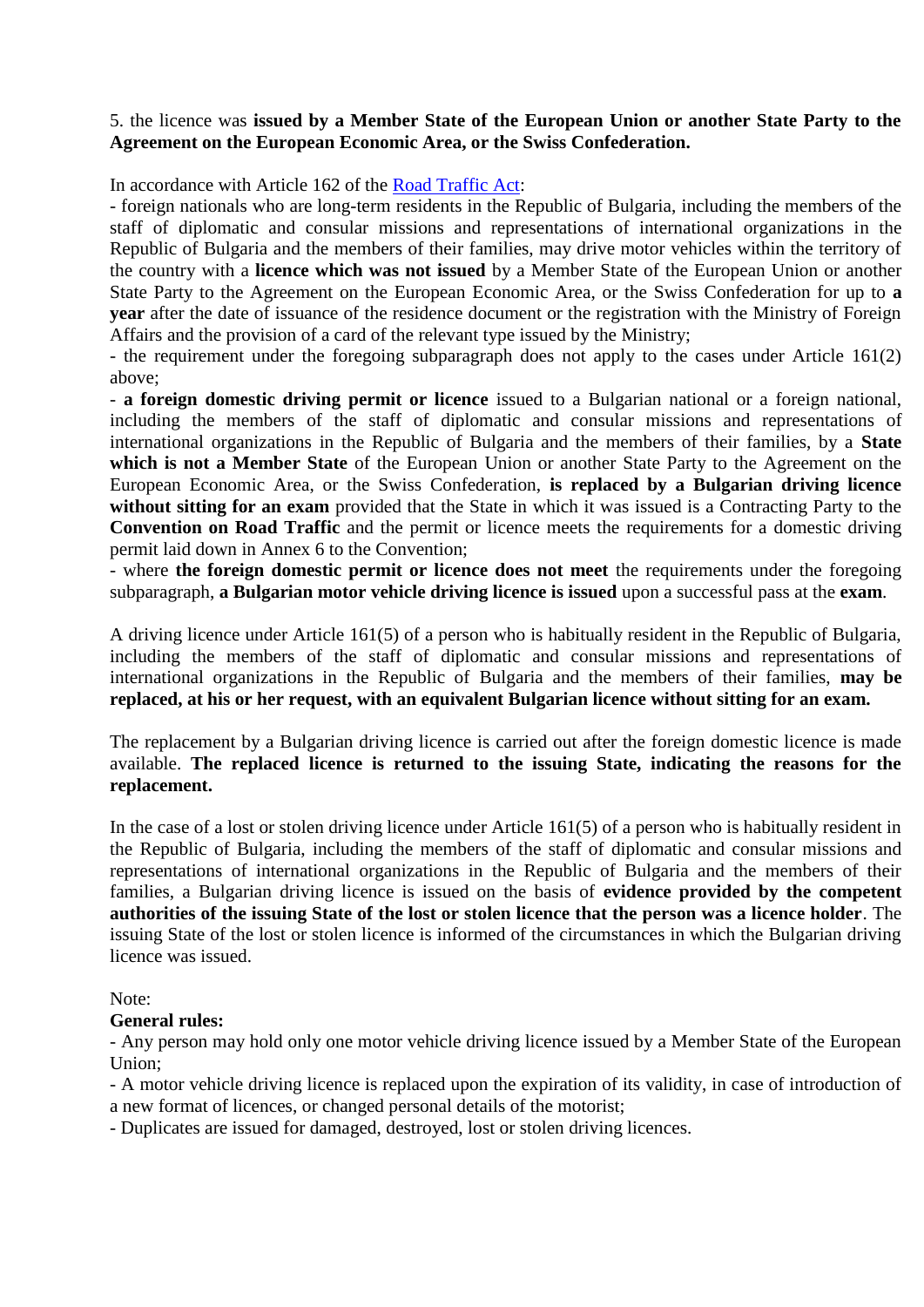The issuance of a Bulgarian driving licence is within the competence of the Ministry of the Interior and its relevant structures which are designated to perform such functions.

For the purpose of issuing a Bulgarian driving licence on the basis of a foreign driving licence which has been made available and meets the requirements set out above, **an application in the approved format** is submitted to the Traffic Police Units at the Regional Directorates of the Ministry of the Interior at the address of the applicant.

**The rules on the applications for issuance or replacement of driving licences, the application formats and the required documents to be attached to the applications** are laid down in Chapter Four Terms and Conditions for Issuing Motor Vehicle Driving Licences (Articles 33 to 39) of **[the Rules on the](http://www.mfa.bg/uploads/files/!Protokol-Guide/4-Normativni-Aktove/08-Pr-ZBLD-bg.pdf)  [issuance of Bulgarian identity documents](http://www.mfa.bg/uploads/files/!Protokol-Guide/4-Normativni-Aktove/08-Pr-ZBLD-bg.pdf) and [Ordinance No I-157/2002 on the terms and](http://www.mfa.bg/uploads/files/!Protokol-Guide/4-Normativni-Aktove/Nar_I_157.pdf)  [conditions for the issuance of motor vehicle driving licences, the reporting of motorists and their](http://www.mfa.bg/uploads/files/!Protokol-Guide/4-Normativni-Aktove/Nar_I_157.pdf)  [discipline](http://www.mfa.bg/uploads/files/!Protokol-Guide/4-Normativni-Aktove/Nar_I_157.pdf)** (Articles 12-13 and Article 17).

The full texts of [the Rules on the issuance of Bulgarian identity documents](http://www.mfa.bg/uploads/files/!Protokol-Guide/4-Normativni-Aktove/08-Pr-ZBLD-bg.pdf) and [Ordinance No I-157/2002](http://www.mfa.bg/uploads/files/!Protokol-Guide/4-Normativni-Aktove/Nar_I_157.pdf)  on [the terms and conditions for the issuance of motor vehicle driving licences, the reporting of motorists](http://www.mfa.bg/uploads/files/!Protokol-Guide/4-Normativni-Aktove/Nar_I_157.pdf)  [and their discipline](http://www.mfa.bg/uploads/files/!Protokol-Guide/4-Normativni-Aktove/Nar_I_157.pdf) are included in the Annexes to this Guide.

The time limits for the issuance of driving licences are set out in [the Rules on the issuance of Bulgarian](http://www.mfa.bg/uploads/files/!Protokol-Guide/4-Normativni-Aktove/08-Pr-ZBLD-bg.pdf)  [identity documents](http://www.mfa.bg/uploads/files/!Protokol-Guide/4-Normativni-Aktove/08-Pr-ZBLD-bg.pdf) and [Ordinance No I-157/2002 on the terms and conditions for the issuance of motor](http://www.mfa.bg/uploads/files/!Protokol-Guide/4-Normativni-Aktove/Nar_I_157.pdf)  [vehicle driving licences, the reporting of motorists and their discipline,](http://www.mfa.bg/uploads/files/!Protokol-Guide/4-Normativni-Aktove/Nar_I_157.pdf) whereas the fees are established in Rate No 4 of the fees charged within the system of the Ministry of the Interior in accordance with the State Fees Act as follows:

- regular service up to 30 days; fee BGN 25 for a person aged 58 or below;
- fast service up to 10 days; the fee is doubled.

A fee of BGN 2 is charged for the issuance or replacement of the point system card.

The State Protocol Directorate would kindly remind the honourable diplomatic missions in the Republic of Bulgaria that the motor vehicles of the missions and of the members of their staff or the members of their families respectively, which are registered with the special serial numbers, are not exempted from liability for driving offences and they are subject to penalties for such violations of the road traffic rules (**fines**).

The Directorate has no powers to intervene before the competent police authorities for recovery of the fines paid or for repealing of penalty statements of driving offences.

We also kindly ask the honourable diplomatic missions to note that they and the members of their staff or the members of their families respectively are not exempted from payment of vignette fees for driving on the national road network of the Republic of Bulgaria, which are considered to be **toll fees charged for the service provided to motorists using the road**. Vignette fees are payable by purchasing a sticker at any petrol station in this country.

The details of the road traffic rules in the Republic of Bulgaria, the requirements to motorists and to vehicles are laid down in **[the Road Traffic Act](http://www.mfa.bg/uploads/files/!Protokol-Guide/4-Normativni-Aktove/09-ZDvP-bg-en.pdf)** which is attached to this Guide.

**The State Protocol Directorate kindly appeals to the members of the diplomatic corps to respect the road traffic rules in accordance with Article 41 of [the Vienna Convention on Diplomatic Relations](http://www.mfa.bg/uploads/files/!Protokol-Guide/4-Normativni-Aktove/01-VKDO-bg.pdf) and Article 55(1) of [the Vienna Convention on Consular Relations.](http://www.mfa.bg/uploads/files/!Protokol-Guide/4-Normativni-Aktove/02-VKKO-bg.pdf)**

## *PARKING*

The **free parking** arrangements for vehicles serving Diplomatic Missions are set out in **the Ordinance on the organization of traffic in the Capital City Municipality (the Sofia Traffic Ordinance**).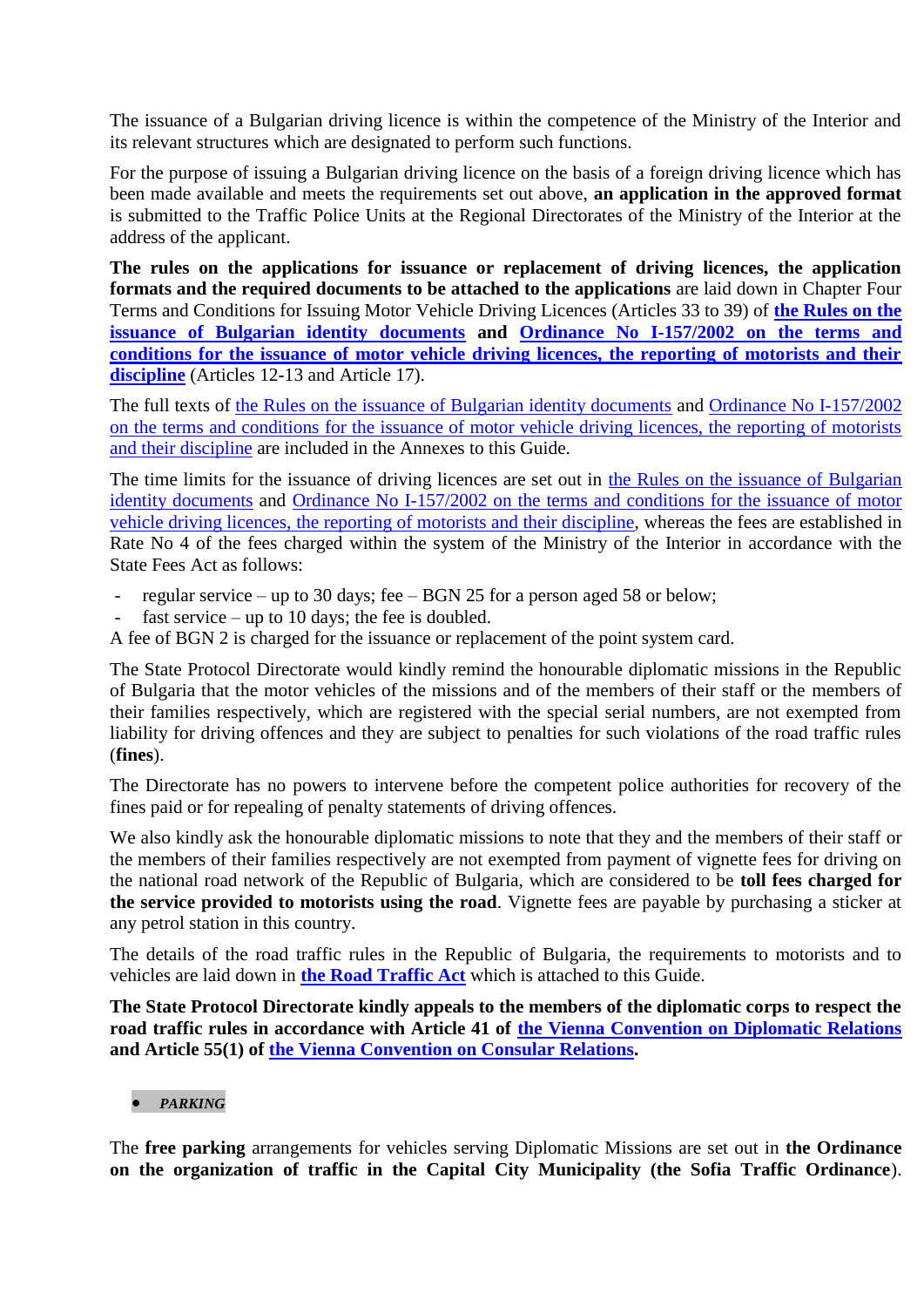Articles 112 and 113 of the Sofia Traffic Ordinance set out the terms and conditions for the designation and use of parking places of vehicles serving diplomatic missions in streets, boulevards, squares and municipally-owned parking lots. We kindly ask you to note that, in accordance with Article 112 of the Sofia Traffic Ordinance, the right to free parking of automobiles serving diplomatic missions is granted only to "diplomatic vehicles". The **rules** are the following:

The free parking of diplomatic vehicles in streets, boulevards, squares and municipally-owned parking lots during or in relation to the servicing of diplomatic missions is allowed at places which are specially designated for this purpose with road signage and within the following limits:

- in front of embassy buildings **up to six places** for perpendicular parking and **up to three places** for parallel (curbside) parking;
- in front of consular posts **up to three places** for perpendicular parking and **up to two places** for parallel (curbside) parking. Honorary consular officers may use the parking places in front of consular premises in accordance with Article 63 of the Sofia Traffic Ordinance;
- in front of the buildings of residences, cultural institutes and commercial departments **up to two places** for perpendicular parking and **up to one place** for parallel (curbside) parking

The terms and conditions for the designation and use of parking places for vehicles serving diplomatic missions are set out in an **order of the Mayor** of Sofia. Any parking places in excess of the limits are paid in the form of **office subscription**.

Following the established protocol practice, Diplomatic and Consular Missions which are entitled to use free parking arrangements in accordance with the Sofia Traffic Ordinance express their willingness to do so in a *note verbale* **sent to the State Protocol Directorate of the Ministry of Foreign Affairs**. The request of the mission is examined at a session of the Municipal Standing Committee for transport and traffic organization and safety.

Where the Committee gives its **approval**, the Diplomatic or Consular Mission receives through the Ministry of Foreign Affairs **the plan on which the eligible parking places are designated**. In accordance with Order No RD-09-1274 of 28 July 2005 of the Mayor of Sofia, the actual marking of parking places for diplomatic vehicles with road signage is carried out **at the expense** of the diplomatic mission.

In the event of a parking violation within the scope of the prohibitory sign in front of a diplomatic or consular mission, alerts may be reported as follows: **telephone number of the Urban Mobility Centre**: 02 983 67 47; **Fax**: 02/831 90 71; postal address: 84 Maria Louisa Blvd., Sofia; email: [office@sofiatraffic.bg](mailto:office@sofiatraffic.bg)

**The State Protocol Directorate kindly appeals to the members of the diplomatic corps to respect the**  parking rules in all cases and to pay the fines due in accordance with Article 41 of the Vienna **[Convention on Diplomatic Relations](http://www.mfa.bg/uploads/files/!Protokol-Guide/4-Normativni-Aktove/01-VKDO-bg.pdf) and Article 55(1) of [the Vienna Convention on Consular](http://www.mfa.bg/uploads/files/!Protokol-Guide/4-Normativni-Aktove/02-VKKO-bg.pdf) [Relations.](http://www.mfa.bg/uploads/files/!Protokol-Guide/4-Normativni-Aktove/02-VKKO-bg.pdf)**

# *ACCESS TO AIRPORTS*

The terms and conditions for the access of staff of diplomatic and consular missions and representations of international organizations accredited to the Republic of Bulgaria to the security restricted areas of commercial airports are set out in the Civil Aviation Administration (CAA) at the Ministry of Transport, Information Technologies and Communications.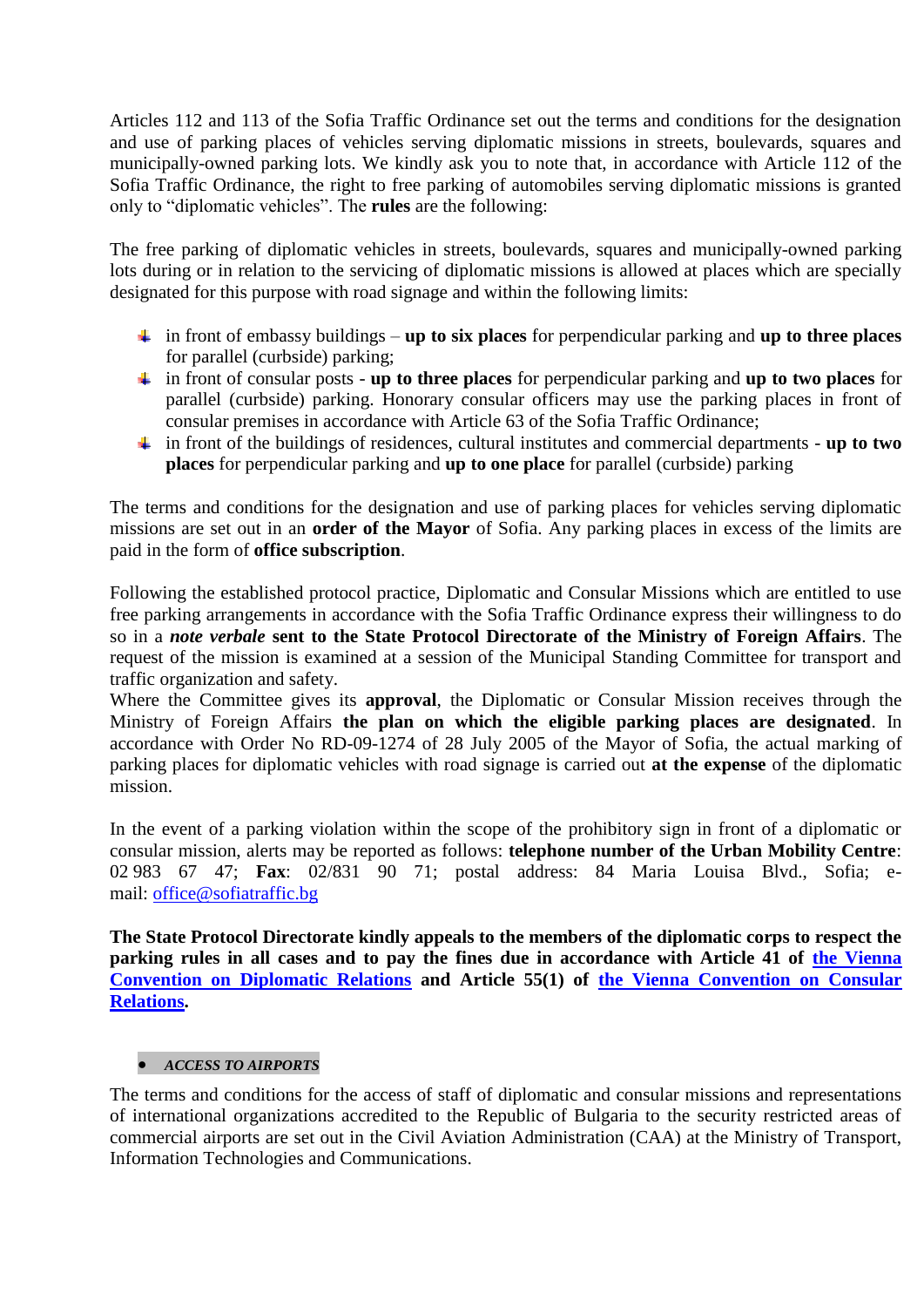The application for access is sent with a *note verbale* to the State Protocol Directorate together with the form in the approved format (*[Annex No.13](http://www.mfa.bg/uploads/files/!Protokol-Guide/5-Formuliari/2017-06-29/Annex_13.pdf)*). The form is filled in individually for each person for whom access is requested. After the verification of the status of the person for whom access is requested, the State Protocol Directorate at the Ministry of Foreign Affairs sends the application *ex officio* to the CAA for the issuance of a **pass** for access to security restricted areas of airports.

After the permission is granted, the members of diplomatic and consular missions and representations of international organizations are informed by the CAA and they should come in person to obtain the pass from the CAA laboratory which is situated at Terminal 1 of Sofia Airport. The fee charged for the issuance of the pass is paid to the bank account specified by the CAA.

The number of passes depends on the number of diplomatic staff of diplomatic and consular missions and representations of international organizations having their seat in the country.

The minimum time limit for the issuance of a pass is **thirty (30) working days** as from the receipt of the documents by the CAA.

The State Protocol Directorate kindly reminds that the access passes are registered individually. They are personal and may not be ceded to other persons. Passes have to be returned to the State Protocol Directorate at the Ministry of Foreign Affairs upon the expiration of their validity term and in the cases of final departure of the members of the diplomatic staff to whom they were issued or damage of the pass. The CAA is informed without delay of any stolen or lost pass in the same way.

The State Protocol Directorate would also like to note the need for cooperation with the members of security services in the legitimation and establishment of the identity of pass holders.

The application form is included in the Annexes (*[Annex No.13](http://www.mfa.bg/uploads/files/!Protokol-Guide/5-Formuliari/2017-06-29/Annex_13.pdf)*).

#### *VIP LOUNGES*

Sofia Airport has two VIP lounges.

**VIP-A – Government Lounge** of Sofia Airport is available to ambassadors and the members of their families accompanying them for their initial arrival to the Republic of Bulgaria and their final departure from the country, as well as for the welcome and departure of official delegations. For this purpose, the State Protocol Directorate at the Ministry of Foreign Affairs is notified in advance with a *note verbale* containing the following details:

- $\frac{1}{2}$  the names and positions of the guests to the VIP lounge;
- the date and hour of arrival or departure of the delegation;
- the number of the flight with which the delegation travels;
- the names of the members of the welcoming party;
- the details of the automobiles driving to the territory of the airport model, brand and registration number, names of the drivers.

The **VIP-B** lounge of Sofia Airport is available to passengers during their private travel or unofficial delegations, for which the relevant fee is to be paid by the diplomatic mission. In these cases, embassies send requests for the use of the VIP B lounge to the airport authorities to telephone number +359 2 937 2192 or fax number +359 2 937 2190.

The airports in the cities of Plovdiv, Varna and Burgas have VIP lounges which embassies can use by sending a prior request to the relevant airport authorities.

The *Note Verbale* with the request for the use of VIP lounges at commercial airports should be sent at least **seven (7) days** prior to the date of use. Where this time limit is not observed, the relevant airport authorities will make a decision on the availability and priority of use.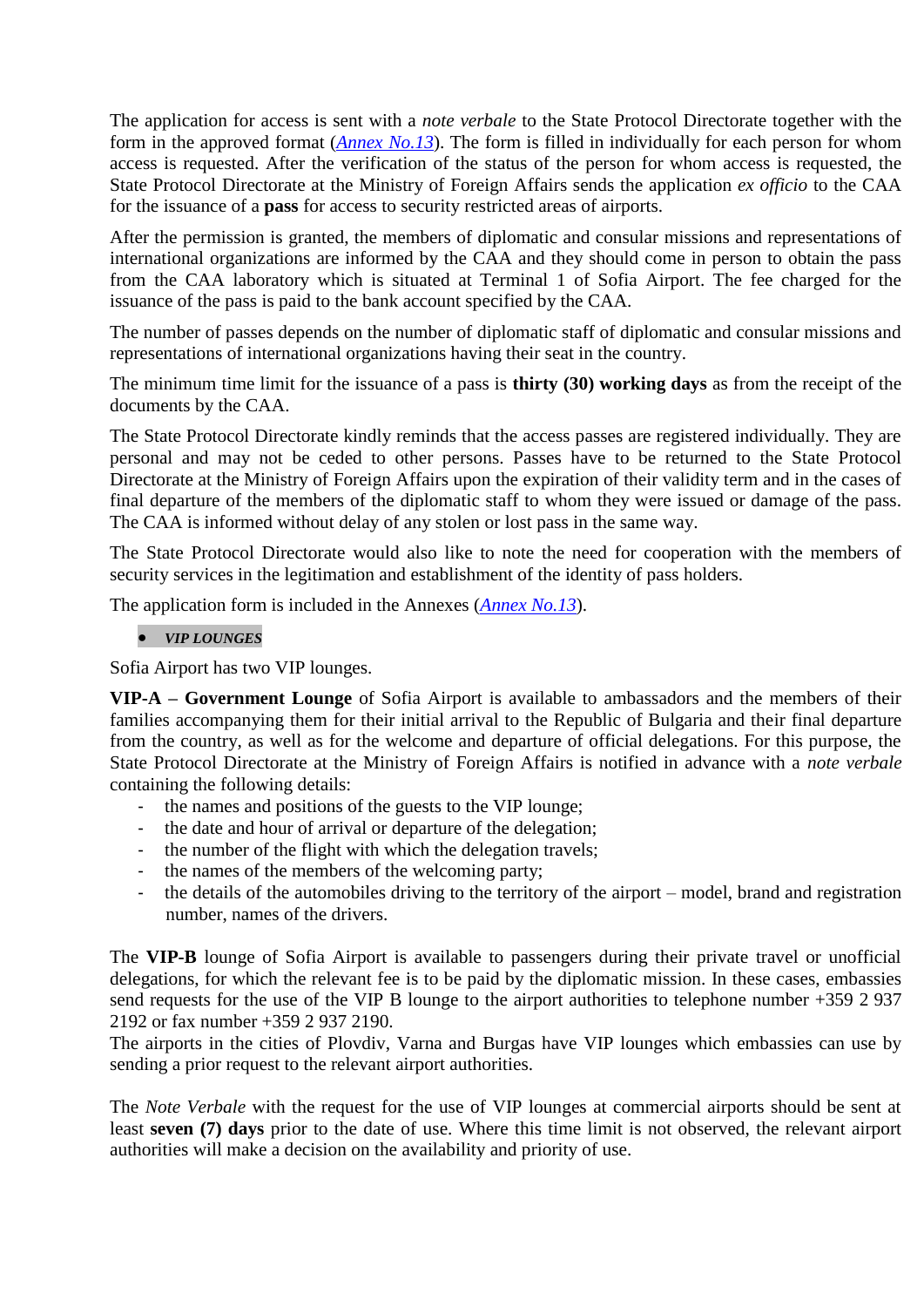The State Protocol Directorate kindly reminds that when the VIP-A lounge is used to welcome delegations, all members of the welcoming party from the Diplomatic and Consular Missions and Representations of International Organizations should have personal access cards to be granted access to the arrival gates or to the aircraft.

In relation to the reorganization of the security measures at Sofia Airport, the State Protocol Directorate kindly asks the honourable Diplomatic and Consular Missions and Representations of International Organizations accredited to the Republic of Bulgaria to take into consideration the following information:

- $\overline{\text{H}}$  VIP-A building the Government Lounge and the space in front of it are designated as a critical part of the security restricted area of Sofia Airport at the time when the VIP-A lounge serves passengers of commercial airlines. The status of the VIP-A area is changed from a critical part of the security restricted area to a demarcated area when the National Security service performs official functions and the passengers use a government aircraft.
- $\pm$  This change is intended to ensure the security measures in civil aviation and the compliance with the security standards in accordance with Regulation (EC) No 300/2008 of the European Parliament and of the Council of 11 March 2008 on common rules in the field of civil aviation and Commission Implementing Regulation (EU) 2015/1998 of 5 November 2015 laying down detailed measures for the implementation of the common basic standards on aviation security.
- While the VIP-A lounge is within the critical part of the security restricted area, the entry of departing passengers carrying only hand luggage is allowed through Entrance 37 **after screening**. The entry of departing groups of passengers and luggage takes place through Entrance 31 in the basement of the building **after screening**.
- $\overline{\text{F}}$  The categories of passengers who, in accordance with the National Civil Aviation Security Programme, are **exempted from screening** and the Heads of State and Government as follows: **the President and the Vice President of the Republic of Bulgaria, the President of the National Assembly and the Prime Minister of the Republic of Bulgaria, as well as foreign guests with an equivalent rank.**

## *SECURITY AND PROTECTION MEASURES*

The protection of foreign Diplomatic and Consular Missions and Representations of International Organizations (hereinafter referred to as "diplomatic missions") within the territory of the Republic of Bulgaria is ensured by means of:

- regular day and night automobile patrolling by the relevant police unit of the Sofia City Directorate of the Interior and/or the Gendarmerie Directorate at the National Police Chief Directorate of the Ministry of the Interior;

- a stationary sentry box of the Gendarmerie Directorate.

The principle of reciprocity and the degree of threat to the relevant mission are taken into account in the selection of the method of protection.

The patrolling mobile police group in charge of the protection of foreign missions makes regular stops to survey the area of the mission.

The Ministry of the Interior introduces additional protection measures when there are specific alerts and indications of threats, protests, demonstrations and other similar events aimed against the security of diplomatic missions and their staff.

The competent authorities providing protection to missions are the relevant structures of the Ministry of the Interior.

*CHANGE OF ADDRESS OR OF THE METHOD OF PROTECTION OF DIPLOMATIC MISSIONS*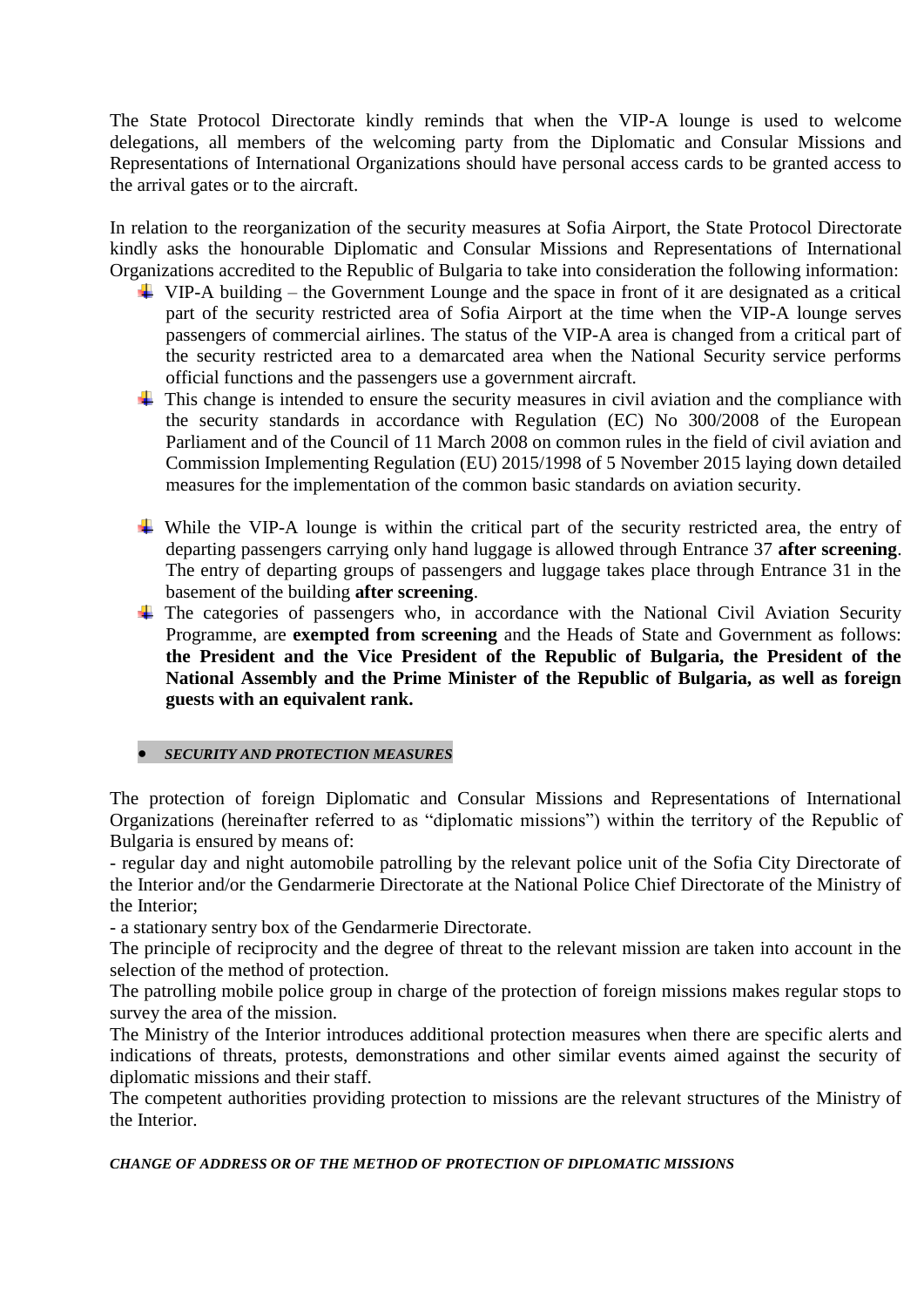In the event of change of address or request for change of the method of protection, the diplomatic mission should promptly notify the State Protocol Directorate at the Ministry of Foreign Affairs with a *Note Verbale*. The State Protocol Directorate sends the information or request to the competent authority which makes a decision on the measures to be undertaken to ensure the protection of the mission.

# *SECURITY MEASURES IN PROTOCOL EVENTS*

When receptions are organized or there are other events related to the gathering of a large number of people, diplomatic missions should notify the State Protocol Directorate at the Ministry of Foreign Affairs with a N*ote Verbale* at least **a week before the event** in view of informing the competent authority to take security measures. The note should specify the date, time and venue of the event, as well as the measures requested to ensure the security of the event and the participants.

## *SECURITY MEASURES ON ELECTION DAYS*

The Republic of Bulgaria has established the following practice when **elections are held and polling stations are opened** by foreign States within their territory.

**The application** for consent with holding elections and opening of polling stations is made through a *note verbale* by the diplomatic/consular mission of the relevant State to the Ministry of Foreign Affairs not later than **thirty days** prior to the election d ate. The note should specify the date, the opening and the end of the Election Day, any additional dates (if elections take place in more than one round), the address of the polling station and the expected number of voters.

The Republic of Bulgaria gives consent with the holding of elections in polling stations only **within the territory of the diplomatic and consular missions** of the relevant requesting foreign State. By way of **exception and under the conditions of reciprocity**, consent may be given to open polling stations outside the buildings of the diplomatic or consular missions, while observing the requirements set out above.

The State Protocol Directorate notifies the competent authorities to take the necessary measures to ensure **the security of the polling stations and the protection of public order on the election day(s).**

## *VESSEL AND AIRCRAFT CLEARANCE*

**Requests** for entry and anchorage of ships and other vessels of foreign States in Bulgarian ports and for entry into the airspace and landing within the territory of the Republic of Bulgaria of foreign aircraft are submitted by the Ministry of Foreign Affairs of the relevant foreign State or through its diplomatic or consular missions with **a** *Note Verbale* **to the Consular Relations Directorate** at the Ministry of Foreign Affairs of the Republic of Bulgaria. *ACCESS TO AIRPORTS*

## *WEAPONS PERMITS/LICENCES*

Operations with firearms are regulated in [the Weapons, Ammunition, Explosives and Pyrotechnical](http://www.mfa.bg/uploads/files/!Protokol-Guide/4-Normativni-Aktove/2017-06-29/01-VKDO-bg.pdf)  [Products Act \(the Weapons Act\)](http://www.mfa.bg/uploads/files/!Protokol-Guide/4-Normativni-Aktove/2017-06-29/01-VKDO-bg.pdf) (promulgated, The State Gazette, No 73 of 17 September 2010, effective as from 17 September 2010; latest amendments, The State Gazette, No 103 of 27 December 2016).

In accordance with Article 78(3) of [the Weapons Act,](http://www.mfa.bg/uploads/files/!Protokol-Guide/4-Normativni-Aktove/2017-06-29/01-VKDO-bg.pdf) members of the staff of foreign diplomatic missions who are citizens of the sending State may acquire and/or carry and use short barrel firearms and ammunition thereof **for office purposes**, while observing the principle of reciprocity after they obtain a permit from the Director of the National Police Chief Directorate of the Ministry of the Interior or an official designated by the Director.

The permit under paragraph 3 is granted upon the submission of the following documents: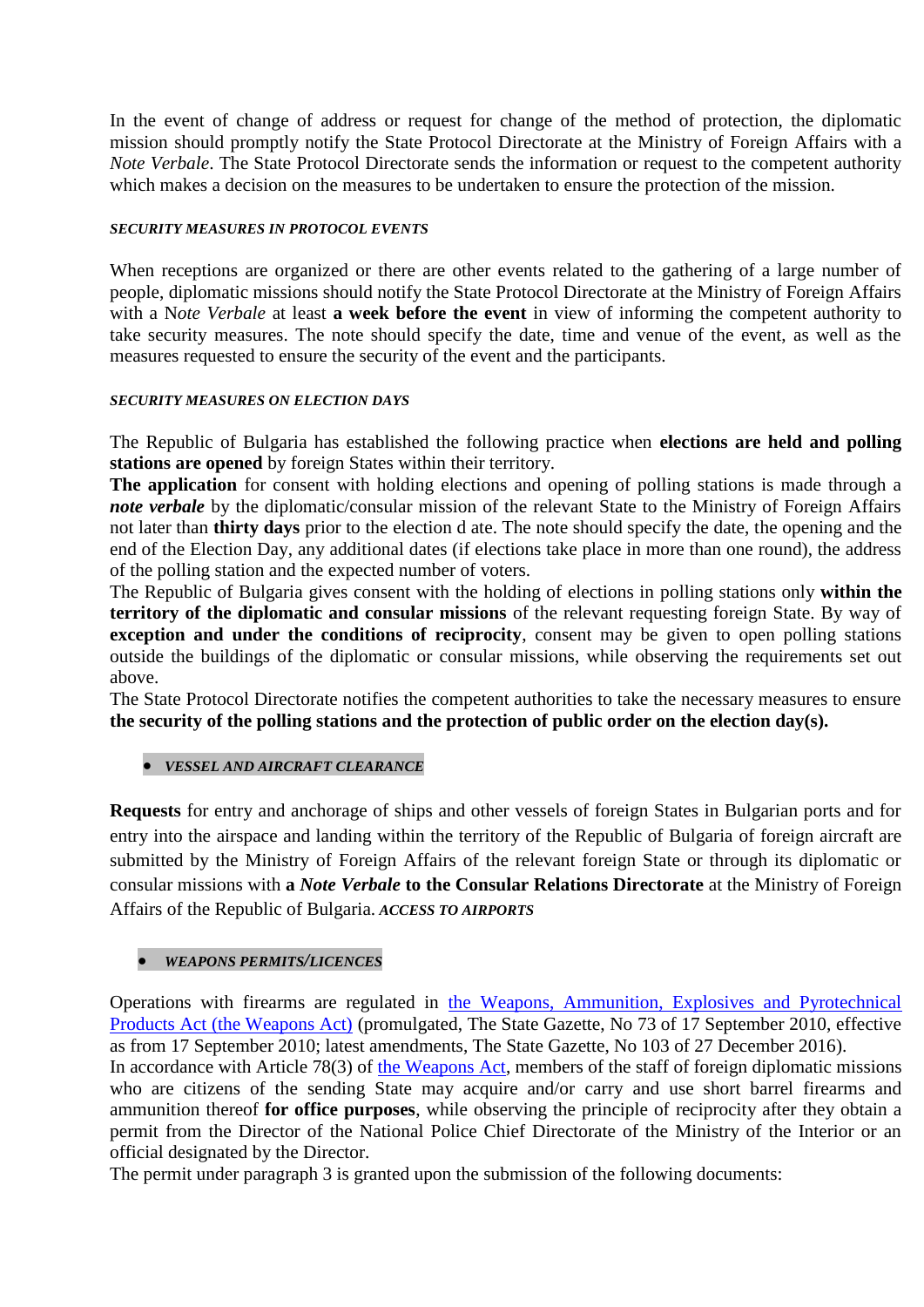- **1. A** *Note Verbale* from the Ministry of Foreign Affairs of the sending State to the Ministry of Foreign Affairs of the Republic of Bulgaria, requesting the issuance of individual permits to the relevant members of the staff;
- **2. A copy and a translation into the Bulgarian language of the document issued by the competent authority of the sending State certifying the rights of the diplomatic agent** under paragraph 3 to possess and carry the relevant type of firearms and ammunition thereof, which is verified by a Bulgarian diplomatic mission;
- **3. A document** issued by a Bulgarian diplomatic mission to the diplomatic agent under paragraph 3, certifying the upcoming **importation or transportation** within the territory of the Republic of Bulgaria of firearms and ammunition thereof in the possession of the diplomatic agent.

Where these requirements are met, the mission should submit to the National Police Chief Directorate **an application for individual permits** to possess and use firearms together with the fee payment receipt. The validity of the permit is up to five years. The documents attached to the application should specify the details of the person as stated in the **identity document** and the details of the **weapon** assigned to that person. **Two photographs** 2x2.5 cm should also be attached to the documents.

The application form can be obtained from the service centre of the National Police Chief Directorate or the website of the Ministry of the Interior – [www.mvr.bg](http://www.mvr.bg/) Useful Information/Forms and Documents (Appendices) to [the Weapons, Ammunition, Explosives and Pyrotechnical Products Act/](http://www.mfa.bg/uploads/files/!Protokol-Guide/4-Normativni-Aktove/2017-06-29/01-VKDO-bg.pdf)**Appendix 10** [\(http://www.mvr.bg/Polezno\\_e\\_da\\_znaete/obrazci\\_zobvvpi.htm\)](http://www.mvr.bg/Polezno_e_da_znaete/obrazci_zobvvpi.htm). The application form is included also in the Annexes to this Guide (*[Annex](http://www.mfa.bg/uploads/files/!Protokol-Guide/5-Formuliari/2017-06-29/Annex_14.pdf) No.14*).

Fees are to be paid to the bank account of the National Police Chief Directorate, IBAN: BG69BNBG96613100154401 and BIC of the Bulgarian National Bank: BNBGBGSD. *OTHER ISSUES:*

# *LOCALLY EMPLOYED STAFF*

The Bulgarian labour legislation does not contain any specific provisions concerning the staff working at Diplomatic Missions of foreign States in the Republic of Bulgaria. The applicable arrangements are laid down in the general provisions of **the Labour Code and the related secondary legislation**.

In accordance with Article 96 of the International Private Law Code, employment contracts are governed by the law chosen by the parties. The choice of applicable law must not deprive the worker or employee from the protection granted with the imperative provisions of the law which would have applied in the absence of choice of applicable law (i.e. **the Bulgarian law**). Where **no choice of applicable law is made, the employment contract is governed by the law of the State in which the worker or**  employee habitually works (i.e. the labour laws of the Republic of Bulgaria) even in cases of temporary secondment to another State.

**The social security** arrangements for private household workers are in line with **Article 33 of [the](http://www.mfa.bg/uploads/files/!Protokol-Guide/4-Normativni-Aktove/01-VKDO-bg.pdf)  [Vienna Convention on Diplomatic Relations](http://www.mfa.bg/uploads/files/!Protokol-Guide/4-Normativni-Aktove/01-VKDO-bg.pdf)** or **Article 48 of [the Vienna Convention on Consular](http://www.mfa.bg/uploads/files/!Protokol-Guide/4-Normativni-Aktove/02-VKKO-bg.pdf)  [Relations](http://www.mfa.bg/uploads/files/!Protokol-Guide/4-Normativni-Aktove/02-VKKO-bg.pdf)** respectively. Where the provisions of the Conventions are not applicable, the employer has **to insure** the worker or employee for **all social security risks** laid down **in the Social Security Code** and to provide **health insurance** in the amounts set out in **the Health Insurance Act**.

**The taxation** of persons employed as service staff at diplomatic and consular missions and representations of international organizations in the Republic of Bulgaria is carried out in accordance with the provisions of **Article 37 of the [Vienna Convention on Diplomatic Relations](http://www.mfa.bg/uploads/files/!Protokol-Guide/4-Normativni-Aktove/01-VKDO-bg.pdf)** or **Article 49 of [the](http://www.mfa.bg/uploads/files/!Protokol-Guide/4-Normativni-Aktove/02-VKKO-bg.pdf)  [Vienna Convention on Consular Relations](http://www.mfa.bg/uploads/files/!Protokol-Guide/4-Normativni-Aktove/02-VKKO-bg.pdf)** respectively. If they are not applicable, the provisions of the Bulgarian tax laws will apply.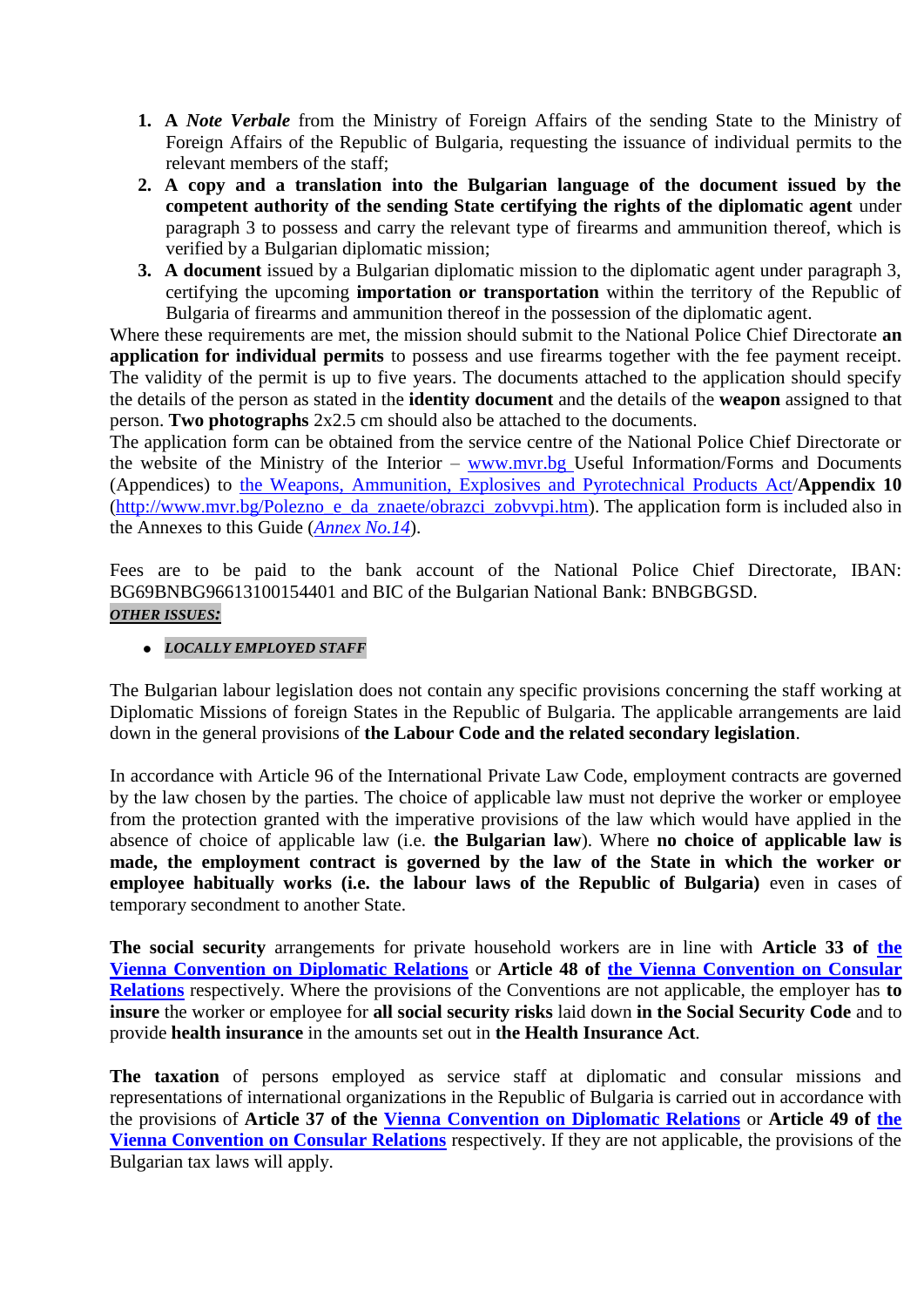In accordance with the amendments to the Natural Persons' Income Tax Act which entered into force on 1 January 2016, **a diplomatic mission of a foreign State, which has chosen to determine, deduct and pay in taxes on the income from employment relationships concluded with local natural persons** relating to its functions performed in the Republic of Bulgaria is considered to be an **employer** within the meaning of this Act (§ 1(27) of the Additional Provisions). The mission may exercise this option by notifying the competent territorial subdivision of the National Revenue Agency before 31 December of the preceding year that it is willing to deduct and pay in the income tax for the local staff in accordance with this Act. The option may apply to an indefinite number of successive tax years and may be terminated provided that the diplomatic mission notifies the competent territorial subdivision of the National Revenue Agency thereof before 30 November of the preceding year.

Within the meaning of the Natural Persons' Income Tax Act, **employment relationships** are those defined in § 1(26) of the Additional Provisions.

The main piece of legislation in the field of labour relationships is **the Labour Code**. The procedure for labour relationships to emerge is laid down in Articles 61 to 76 of the Labour Code. The employment contract is executed in writing and contains some specific mandatory elements. It may be bound by a fixed term or it may be signed for an indefinite period of time. The main obligations of the parties to the contract are laid down in Articles 124 to 129 of the Labour Code. Article 247 fixes the main parameter of the remuneration. All issues relating to social security in the Republic of Bulgaria are regulated in the Social Security Code.

The grounds for termination of employment relationships are enumerated in detail in Articles 325 to 340 of the Labour Code. They include the general legal grounds for termination, the cases of termination of the contract by the worker or employee by serving a notice, and termination by the employer (with or without serving a notice).

As well as the Labour Code, other legislative acts regulate in detail some **specific aspects of labour law**, such as the Health and Safety at Work Act, the Act on the Judicial Procedure for Establishing Length of Service and Social Security Entitlement, Ordinance No 4 of 11 May 1993 on the documents needed for the conclusion of employment contracts, Ordinance No 5 of 29 December 2002 on the contents and procedure of serving the notice under Article 62(5) of the Labour Code, the Ordinance on the structure and organization of remuneration, the Ordinance on working time, rest periods and leaves, and others which are generally applicable also to the employment relationships with local persons hired to work at foreign diplomatic missions in the Republic of Bulgaria.

The local persons hired to work at foreign diplomatic and consular missions and representations of international organizations in the Republic of Bulgaria **are not issued staff cards** as members of the staff of missions provided that they:

- are citizens of the Republic of Bulgaria;

- have valid permanent residence permits of the Republic of Bulgaria.

The honourable Diplomatic and Consular Missions and Representations of International Organizations in the Republic of Bulgaria are kindly requested to submit **a list of the local staff they hire** to the State Protocol Directorate at the Ministry of Foreign Affairs before 30 January each year.

## *ACCOMMODATION*

The real estate market is well developed in the Republic of Bulgaria and the members of the diplomatic corps can rent accommodation on the free market. There are many real estate companies in the capital city and the other cities in the country. The rental price depends on the location, the term of the contract, any additional services, etc.

The members of the diplomatic corps are also welcome to use the services of ADIS real estate company, the principal of which is the Ministry of Foreign Affairs.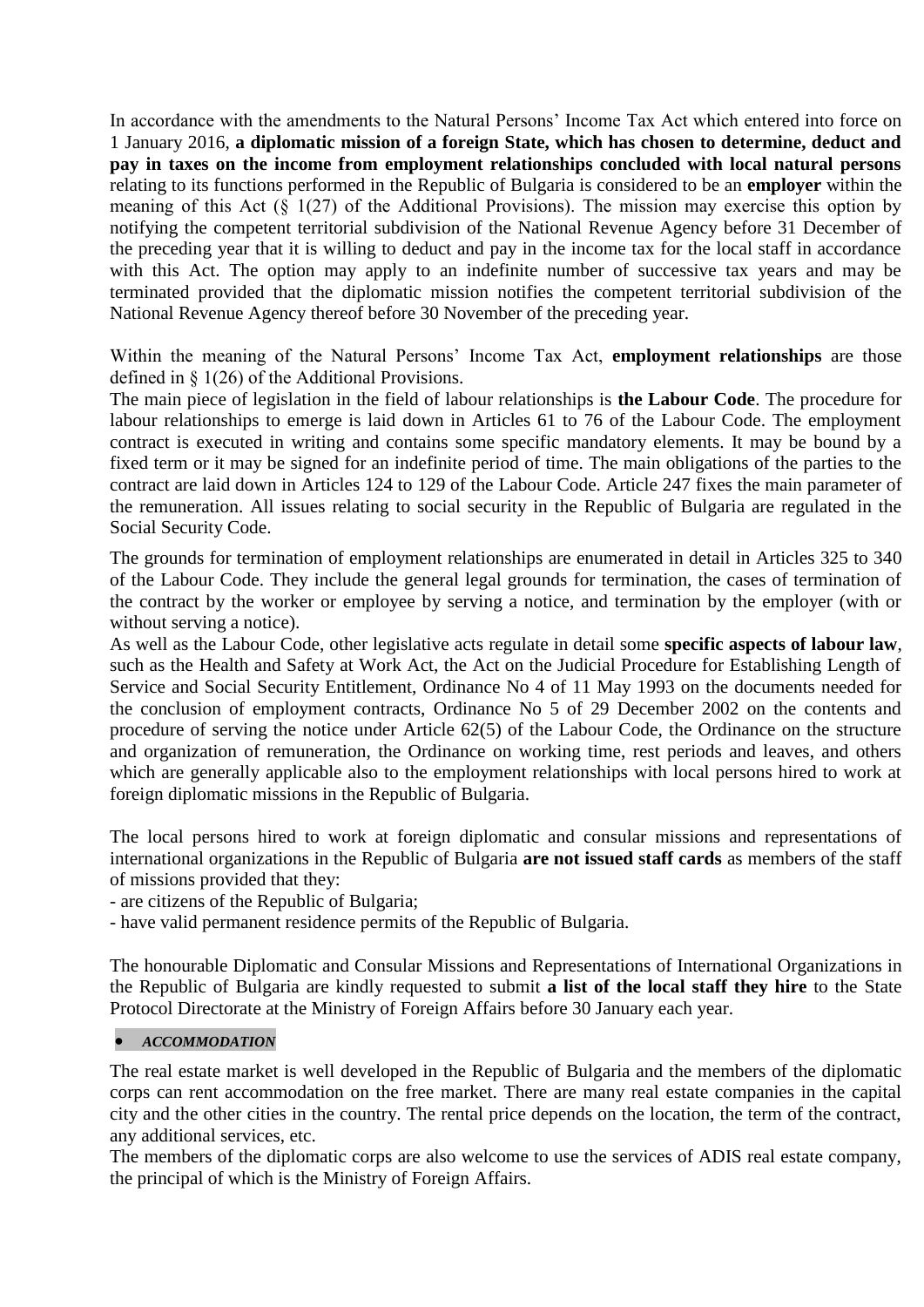For further information please see: [http://www.adis.bg](http://www.adis.bg/)

# **AT THE END OF TOUR OF DUTY**

# *NOTIFICATION*

Diplomatic and Consular Missions and Representations of International Organizations in the Republic of Bulgaria should notify the State Protocol Directorate at the Ministry of Foreign Affairs with a *Note Verbale* of the **termination of the appointment/term and of the termination of the functions and the final departure of members of the diplomatic, administrative and technical and service staff in advance**, if possible.

The same procedure applies to the final departure of **members of the family/household** of members of the diplomatic, administrative and technical and service staff or to the cases when they cease to be members of the family/household.

In these cases, all documents issued to members of the diplomatic, administrative and technical and service staff of the missions and the members of their family/household in that capacity **are subject to return** to the State Protocol Directorate at the Ministry of Foreign Affairs.

Diplomatic and Consular Missions and Representations of International Organizations in the Republic of Bulgaria should notify the State Protocol Directorate at the Ministry of Foreign Affairs with a N*ote Verbale* of **the temporary absence of the head of the diplomatic or consular mission or the representation of an international organization** in the Republic of Bulgaria, specifying the date of departure and the date of return to the host State, as well as details of the staff member to act as substitute of the head of the mission or representation during his or her absence.

The embassy of the sending State notifies the Ministry of Foreign Affairs with a *Note Verbale* of the final departure of **the ambassador** from the territory of the Republic of Bulgaria.

The notification is carried out through the State Protocol Directorate not later than a month before the expected date of departure.

## *SEEING OFF AT AIRPORT*

On the date of the final departure, the head of the Diplomatic Protocol Department of the State Protocol Directorate at the Ministry of Foreign Affairs or his or her deputy bids farewell to the ambassador. The ambassador and the accompanying members of his or her family are entitled to use the Government Lounge at Sofia Airport for their final departure.

# *FAREWELL CALLS*

The State Protocol Directorate makes arrangements for the protocol farewell calls of the departing head of the diplomatic mission on the President of the Republic, the President of the National Assembly, the Prime Minister, the Deputy Prime Ministers and the Minister of Foreign Affairs at their choice and at the mutual consent of the parties.

The State Protocol Directorate organizes a farewell luncheon or dinner hosted by the Minister of Foreign Affairs or his or her deputy on the occasion of the final departure of a head of a diplomatic mission.

## *DECORATIONS/AWARDS AND HONOURS*

The protocol practice and the existing legislation provide the opportunity for the ambassador to be conferred a state decoration for contribution to the development of the bilateral relations at the end of his or her term.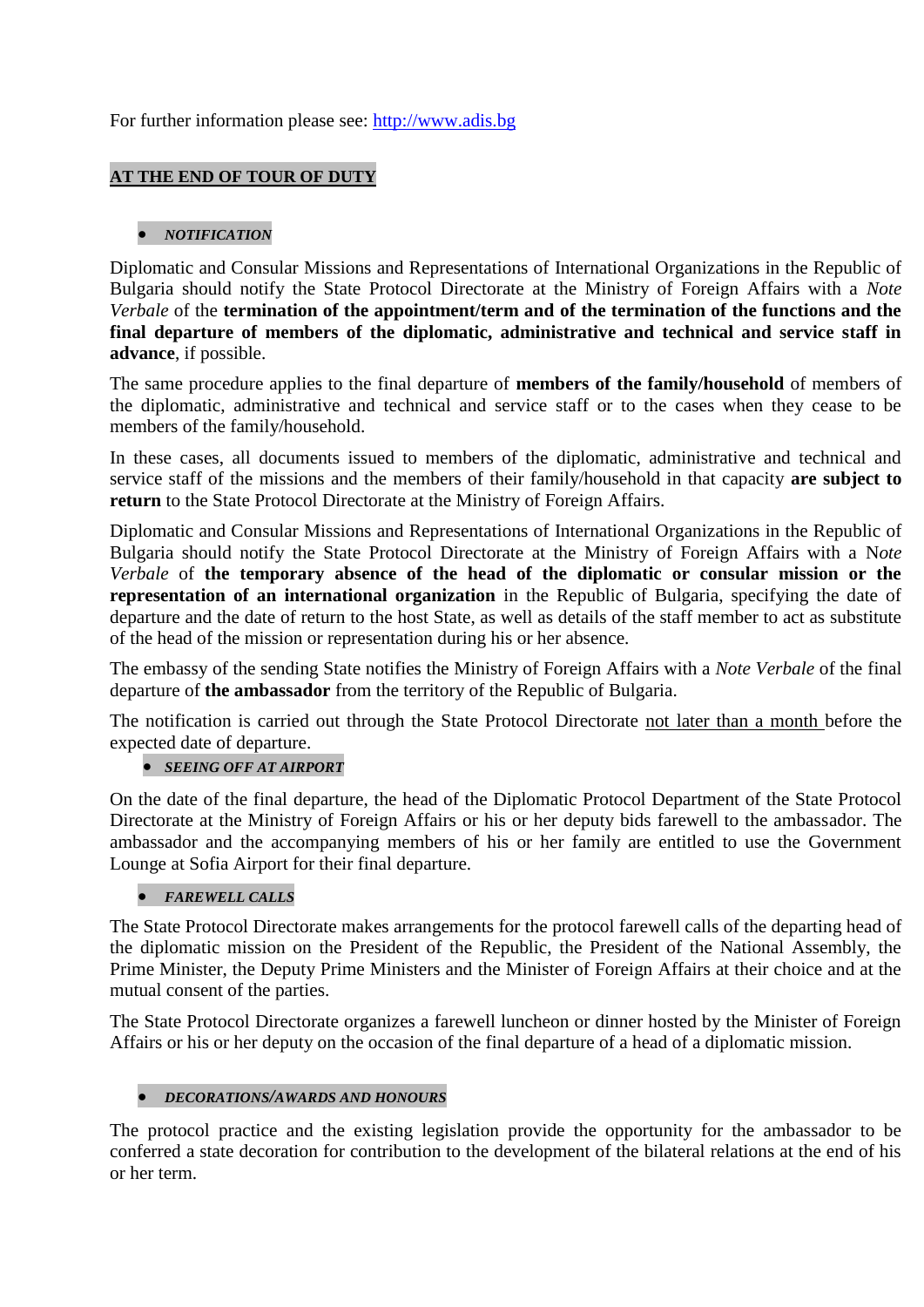The State Protocol Directorate organizes the ceremony, in coordination with the Protocol Directorate at the President's Office, or delivers the decoration through diplomatic channels.

#### **ANNEXES:**

[VIENNA CONVENTION ON](http://www.mfa.bg/uploads/files/!Protokol-Guide/4-Normativni-Aktove/01-VKDO-bg.pdf) DIPLOMATIC RELATIONS

[VIENNA CONVENTION ON](http://www.mfa.bg/uploads/files/!Protokol-Guide/4-Normativni-Aktove/02-VKKO-bg.pdf) CONSULAR RELATIONS

[PROTOCOL ON THE PRIVILEGES AND IMMUNITIES OF THE EUROPEAN UNION](http://www.mfa.bg/uploads/files/!Protokol-Guide/4-Normativni-Aktove/03-Prot-EU-bg-en.pdf)

[STATE PROTOCOL ACT](http://www.mfa.bg/uploads/files/!Protokol-Guide/4-Normativni-Aktove/04-ZDP-bg-en.pdf)

[IMPLEMENTING RULES OF THE STATE PROTOCOL](http://www.mfa.bg/uploads/files/!Protokol-Guide/4-Normativni-Aktove/05-Pr-ZDP-bg.pdf) ACT

[FOREIGN NATIONALS ACT OF THE REPUBLIC OF](http://www.mfa.bg/uploads/files/!Protokol-Guide/4-Normativni-Aktove/06-Foreigners-Act-bg-en.pdf) BULGARIA

[BULGARIAN IDENTITY DOCUMENTS ACT](http://www.mfa.bg/uploads/files/!Protokol-Guide/4-Normativni-Aktove/07-ZBLD-bg-en.pdf)

[RULES ON THE ISSUANCE OF BULGARIAN IDENTITY DOCUMENTS](http://www.mfa.bg/uploads/files/!Protokol-Guide/4-Normativni-Aktove/08-Pr-ZBLD-bg.pdf)

[ROAD TRAFFIC ACT](http://www.mfa.bg/uploads/files/!Protokol-Guide/4-Normativni-Aktove/09-ZDvP-bg-en.pdf)

WEAPONS, AMMUNITION, [EXPLOSIVES AND PYROTECHNICAL PRODUCTS ACT](http://www.mfa.bg/uploads/files/!Protokol-Guide/4-Normativni-Aktove/2017-06-29/01-VKDO-bg.pdf)

ORDINANCE NO N-14 [ON THE REFUNDING OF THE VALUE ADDED TAX AND EXCISE DUTIES TO](http://www.mfa.bg/uploads/files/!Protokol-Guide/4-Normativni-Aktove/2017-06-29/Naredba_H_14.pdf) DIPLOMATIC MISSIONS, CONSULAR POSTS, [REPRESENTATIONS OF INTERGOVERNMENTAL ORGANIZATIONS AND THE](http://www.mfa.bg/uploads/files/!Protokol-Guide/4-Normativni-Aktove/2017-06-29/Naredba_H_14.pdf)  [MEMBERS OF THEIR STAFF](http://www.mfa.bg/uploads/files/!Protokol-Guide/4-Normativni-Aktove/2017-06-29/Naredba_H_14.pdf)

ORDINANCE NO 14 OF 15 SEPTEMBER 1999 [ON THE CUSTOMS CLEARANCE OF GOODS WHICH ARE IMPORTED](http://www.mfa.bg/uploads/files/!Protokol-Guide/4-Normativni-Aktove/Regulation_14_customs.pdf)  [OR EXPORTED BY DIPLOMATIC MISSIONS](http://www.mfa.bg/uploads/files/!Protokol-Guide/4-Normativni-Aktove/Regulation_14_customs.pdf), CONSULAR POSTS, REPRESENTATIONS OF INTERNATIONAL [ORGANIZATIONS AND THE MEMBERS OF THEIR STAFF](http://www.mfa.bg/uploads/files/!Protokol-Guide/4-Normativni-Aktove/Regulation_14_customs.pdf)

ORDINANCE NO I-181 OF 3 DECEMBER 2002 [ON THE REGISTRATION AND REPORTING OF MOTOR VEHICLES](http://www.mfa.bg/uploads/files/!Protokol-Guide/4-Normativni-Aktove/Nar_I_181.pdf)  [OWNED BY FOREIGN NATURAL AND LEGAL PERSONS](http://www.mfa.bg/uploads/files/!Protokol-Guide/4-Normativni-Aktove/Nar_I_181.pdf)

ORDINANCE NO I-157/2002 [ON THE TERMS AND CONDITIONS FOR THE ISSUANCE OF MOTOR VEHICLE DRIVING](http://www.mfa.bg/uploads/files/!Protokol-Guide/4-Normativni-Aktove/Nar_I_157.pdf)  LICENCES, [THE REPORTING OF MOTORISTS AND THEIR DISCIPLINE](http://www.mfa.bg/uploads/files/!Protokol-Guide/4-Normativni-Aktove/Nar_I_157.pdf)

ORDINANCE NO I-45 OF 2000 ON THE REGISTRATION, REPORTING, [COMMISSIONING AND DECOMMISSIONING](http://www.mfa.bg/uploads/files/!Protokol-Guide/4-Normativni-Aktove/Nar_I_45.pdf)  [OF MOTOR VEHICLES AND TRAILERS THEREOF](http://www.mfa.bg/uploads/files/!Protokol-Guide/4-Normativni-Aktove/Nar_I_45.pdf)

[ORDINANCE ON THE PROCEDURE OF APPOINTMENT AND ACCEPTANCE OF HONORARY](http://www.mfa.bg/uploads/files/!Protokol-Guide/4-Normativni-Aktove/16-Nar-Hon-Consul-bg-en.pdf) (NON-CAREER) [CONSULAR OFFICERS](http://www.mfa.bg/uploads/files/!Protokol-Guide/4-Normativni-Aktove/16-Nar-Hon-Consul-bg-en.pdf)

## **FORMS:**

- *[ANNEX](http://www.mfa.bg/uploads/files/!Protokol-Guide/5-Formuliari/2017-06-29/Annex_1.pdf) 1* ISSUANCE OF A CARD TO A FOREIGN NATIONAL ACCREDITED TO THE REPUBLIC OF BULGARIA
- *[ANNEX](http://www.mfa.bg/uploads/files/!Protokol-Guide/5-Formuliari/2017-06-29/Annex_2.pdf) 2* RETURN OF AN IDENTITY CARD
- *[ANNEX](http://www.mfa.bg/uploads/files/!Protokol-Guide/5-Formuliari/2017-06-29/Annex_3.pdf) 3* ISSUANCE OF A CARD TO AN HONORARY CONSULAR OFFICER IN THE REPUBLIC OF BULGARIA
- *[ANNEX](http://www.mfa.bg/uploads/files/!Protokol-Guide/5-Formuliari/2017-06-29/Annex_4.pdf) 4* REFUNDING OF VALUE ADDED TAX AND EXCISE DUTIES FOR OFFICE USE
- *[ANNEX](http://www.mfa.bg/uploads/files/!Protokol-Guide/5-Formuliari/2017-06-29/Annex_5.pdf) 5* REFUNDING OF VALUE ADDED TAX AND EXCISE DUTIES FOR PRIVATE USE
- *[ANNEX](http://www.mfa.bg/uploads/files/!Protokol-Guide/5-Formuliari/2017-06-29/Annex_6.pdf) 6* REFUNDING OF VALUE ADDED TAX AND EXCISE DUTIES FOR GRANTS
- *[ANNEX](http://www.mfa.bg/uploads/files/!Protokol-Guide/5-Formuliari/2017-06-29/Annex_7.pdf) 7* APPENDIX 21 TO ARTICLE 110 OF THE IMPLEMENTING RULES OF THE VALUE ADDED TAX ACT
- *ANNEX 8* DECLARATION ON THE IMPORTATION OF GOODS, [FORM](http://www.mfa.bg/uploads/files/!Protokol-Guide/5-Formuliari/Annex_8_1.pdf) 1
- DECLARATION ON THE IMPORTATION OF GOODS, [FORM](http://www.mfa.bg/uploads/files/!Protokol-Guide/5-Formuliari/Annex_8_2.pdf) 2
- DECLARATION ON THE IMPORTATION OF GOODS, [FORM](http://www.mfa.bg/uploads/files/!Protokol-Guide/5-Formuliari/Annex_8_3.pdf) 3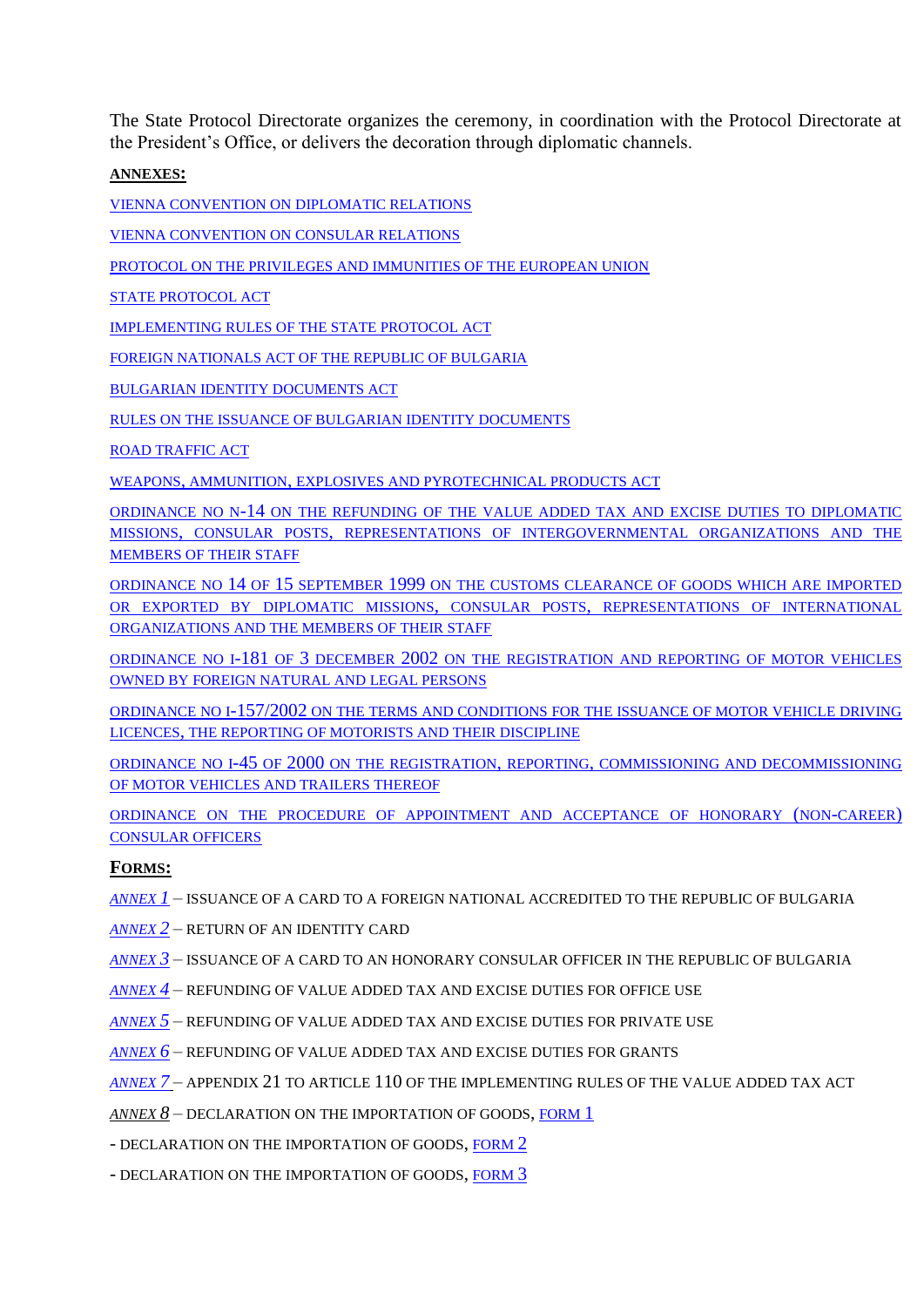**NOTE:** FORMS 1, 2 AND 3 OF THE DECLARATION ON THE IMPORTATION OF GOODS IS FILLED IN **ONLY ON A PAPER COPY** AND THEY ARE OBTAINED FROM THE CLEARING CUSTOMS AUTHORITY!

*[ANNEX](http://www.mfa.bg/uploads/files/!Protokol-Guide/5-Formuliari/2017-06-29/Annex_9.pdf) 9* – APPLICATION FOR IMPORTATION AND PURCHASE, FORMS 1, 2 AND 3

**NOTE:** FORMS 1, 2 AND 3 OF THE DECLARATION ON THE IMPORTATION OF GOODS IS FILLED IN **ONLY ON A PAPER COPY** AND THEY ARE OBTAINED FROM THE CLEARING CUSTOMS AUTHORITY!

*[ANNEX](http://www.mfa.bg/uploads/files/!Protokol-Guide/5-Formuliari/2017-06-29/Annex_10.pdf) 10* – ANNUAL LIMITS FOR ALCOHOL AND CIGARETTES

*[ANNEX](http://www.mfa.bg/uploads/files/!Protokol-Guide/5-Formuliari/2017-06-29/Annex_11.pdf) 11* - APPENDIX 1 TO ARTICLE 4A OF THE IMPLEMENTING RULES OF THE EXCISE DUTIES AND TAX WAREHOUSES ACT

*[ANNEX](http://www.mfa.bg/uploads/files/!Protokol-Guide/5-Formuliari/2017-06-29/Annex_12.pdf) 12* - REGISTRATION OF A MOTOR VEHICLE

*[ANNEX](http://www.mfa.bg/uploads/files/!Protokol-Guide/5-Formuliari/2017-06-29/Annex_13.pdf) 13* – AIRPORT PASS

*[ANNEX](http://www.mfa.bg/uploads/files/!Protokol-Guide/5-Formuliari/2017-06-29/Annex_14.pdf) 14* - CARRYING OF WEAPONS

*[ANNEX](http://www.mfa.bg/uploads/files/!Protokol-Guide/5-Formuliari/Annex_15.jpg) 15* – DECOMMISSIONING OF A MOTOR VEHICLE

#### **NOTE: ALL FORMS ARE FILLED IN AND SUBMITTED IN THE BULGARIAN LANGUAGE!**

THE FORMS IN THE ENGLISH LANGUAGE ARE ATTACHED FOR REFERENCE PURPOSES ONLY!

WE APOLOGIZE FOR ANY INCONVENIENCE IN THE SUBMISSION OF FORMS.

# **THIS GUIDE AND THE ANNEXES ARE AVAILABLE IN AN ELECTRONIC FORMAT ON THE OFFICIAL WEBSITE OF THE MINISTRY OF FOREIGN AFFAIRS – [WWW](http://www.mfa.bg/).MFA.BG**

**THEY CAN BE DOWNLOADED FROM THE SITE AND BE USED FOR THEIR PURPOSES!**

**CIRCULAR NOTES**

#### **SEATING PLANS**

**CEREMONY OF PRESENTING CREDENTIALS (LETTERS OF CREDENCE)**